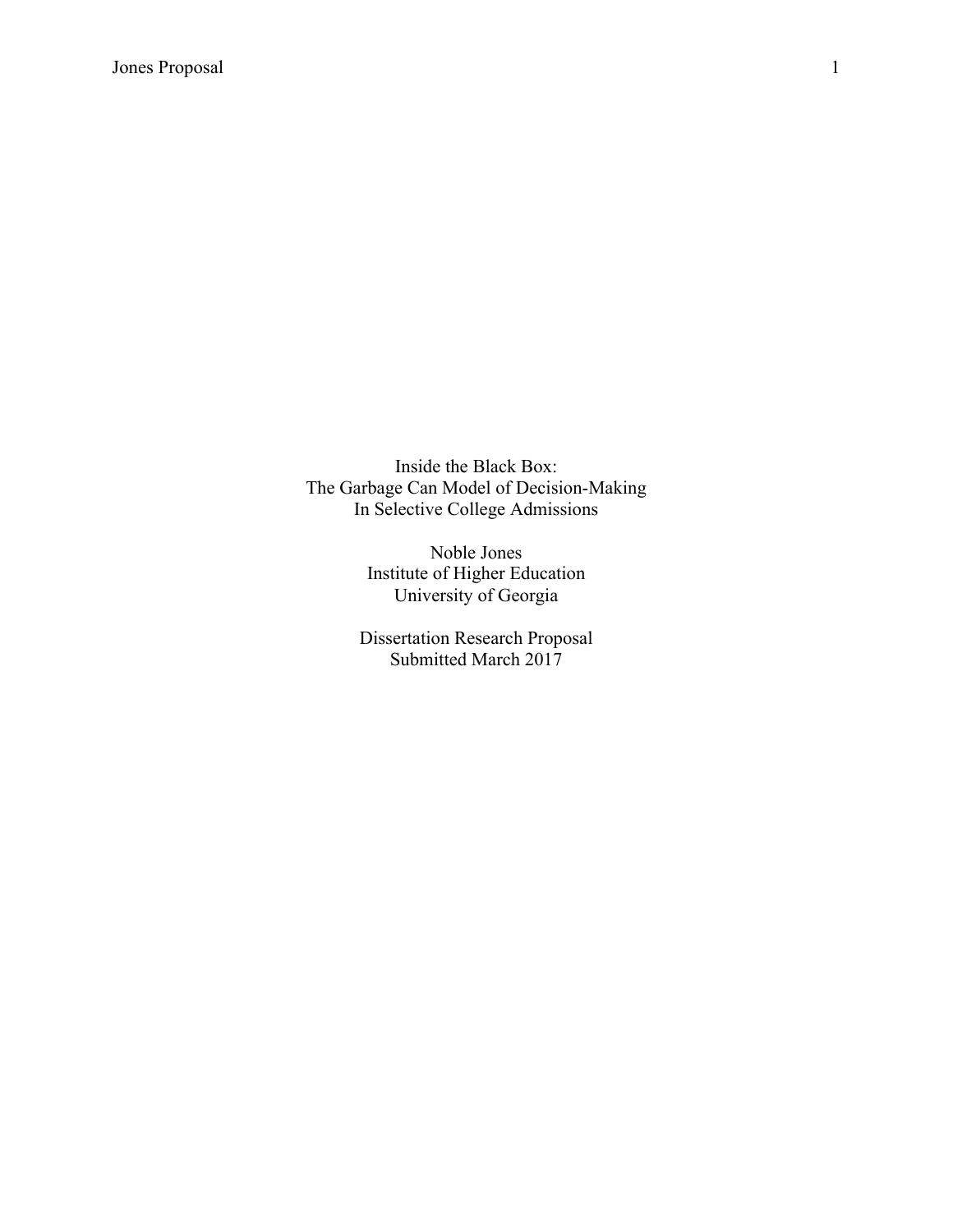## **Table of Contents**

| Related Literature.                                                         |  |
|-----------------------------------------------------------------------------|--|
|                                                                             |  |
|                                                                             |  |
|                                                                             |  |
|                                                                             |  |
|                                                                             |  |
|                                                                             |  |
|                                                                             |  |
|                                                                             |  |
| Indications of the GCM in Existing Admissions Decision-Making Literature 34 |  |
|                                                                             |  |
|                                                                             |  |
|                                                                             |  |
|                                                                             |  |
|                                                                             |  |
|                                                                             |  |
|                                                                             |  |
|                                                                             |  |
|                                                                             |  |
|                                                                             |  |
|                                                                             |  |
|                                                                             |  |

# Page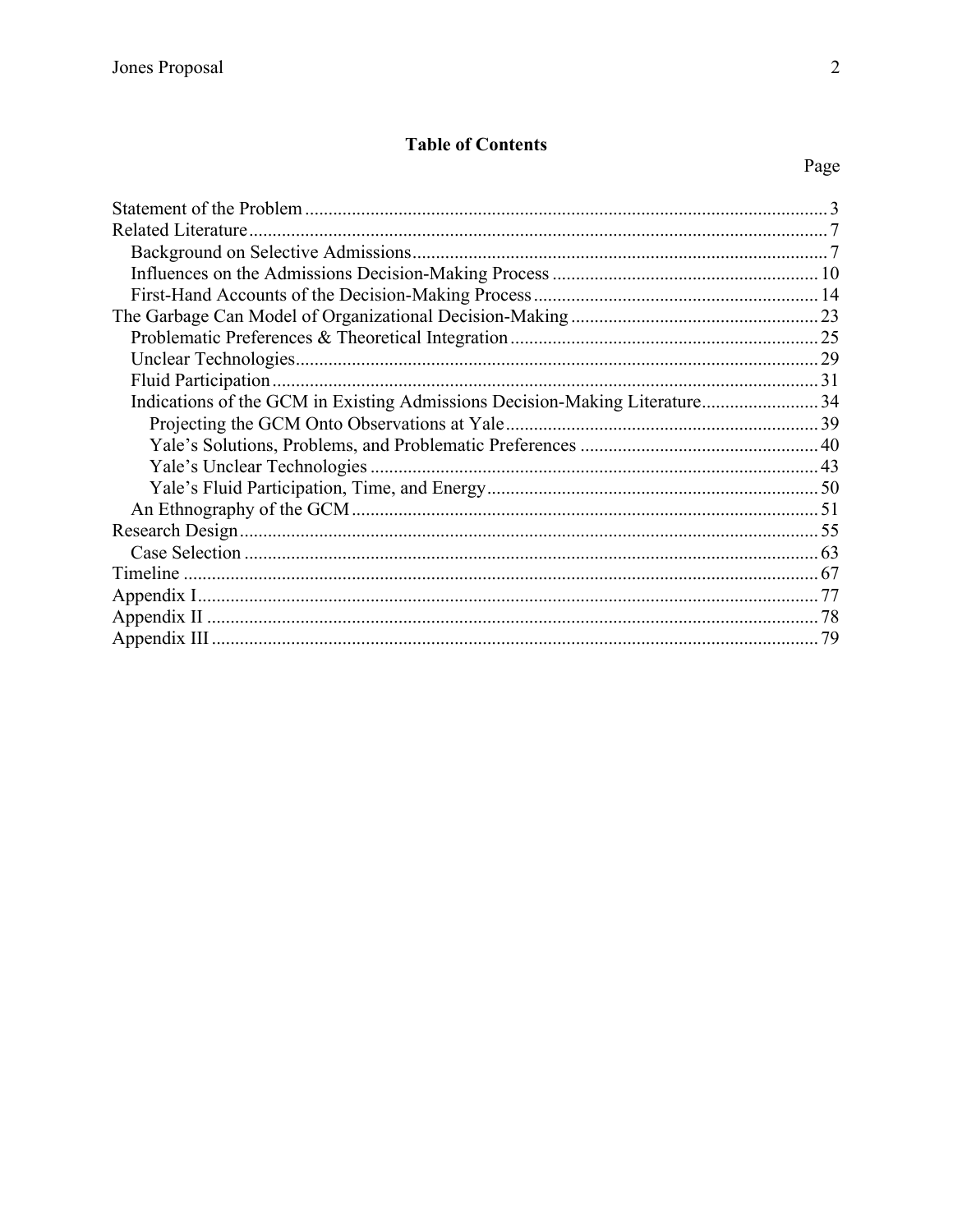#### **Statement of the Problem**

Despite numerous attempts to accurately describe how college administrators make the decision to admit students, and numerous efforts to document how the process occurs, the process by which students are admitted to selective colleges and universities continues to be described as an unknowable "black box" (Lucido, 2015). The frenzy over college admissions spirals onward as an ever-increasing percentage of institutions reject an ever-increasing proportion of applicants in a process described at the elite level as "frenzied, soul-sucking" (Wong, 2016a). Many students and their families worry about finding the right fit, college affordability, and the perceived prestige of the colleges within their application set (Wong, 2016b). Media outlets are quick to cover the annual growth in the number of applications and the subsequent increase in the number of applicants denied admission to their first choice dream school, and perennial efforts are made to provide a "glimpse behind the curtain" (Carapezza, 2016; Kleiner, 1999; Wallenstein, 2016). Others in popular media have concentrated their scrutiny on the decisions-makers themselves, and the pressures and constraints under which they operate, in an effort to shed light on the ambiguity of the process (Hoover, 2016a, 2016b; Maisel, 2013; Schmidt, 2016). Institutions have not exhibited a willingness to put an end to this frenzy, playing their part by expanding recruitment efforts to enroll the most interesting and accomplished class while at the same time heightening prestige measurements, such as selectivity or admit rate, that factor into different rankings systems (Bowen, 1980; Reuben, 2001; Winston, 1999).

Furthermore, how college administrators at selective institutions choose whom to admit from their respective applicant pools remains largely unexplained. The annual report from the National Association of College Admission Counseling perennially adds to this uncertainty,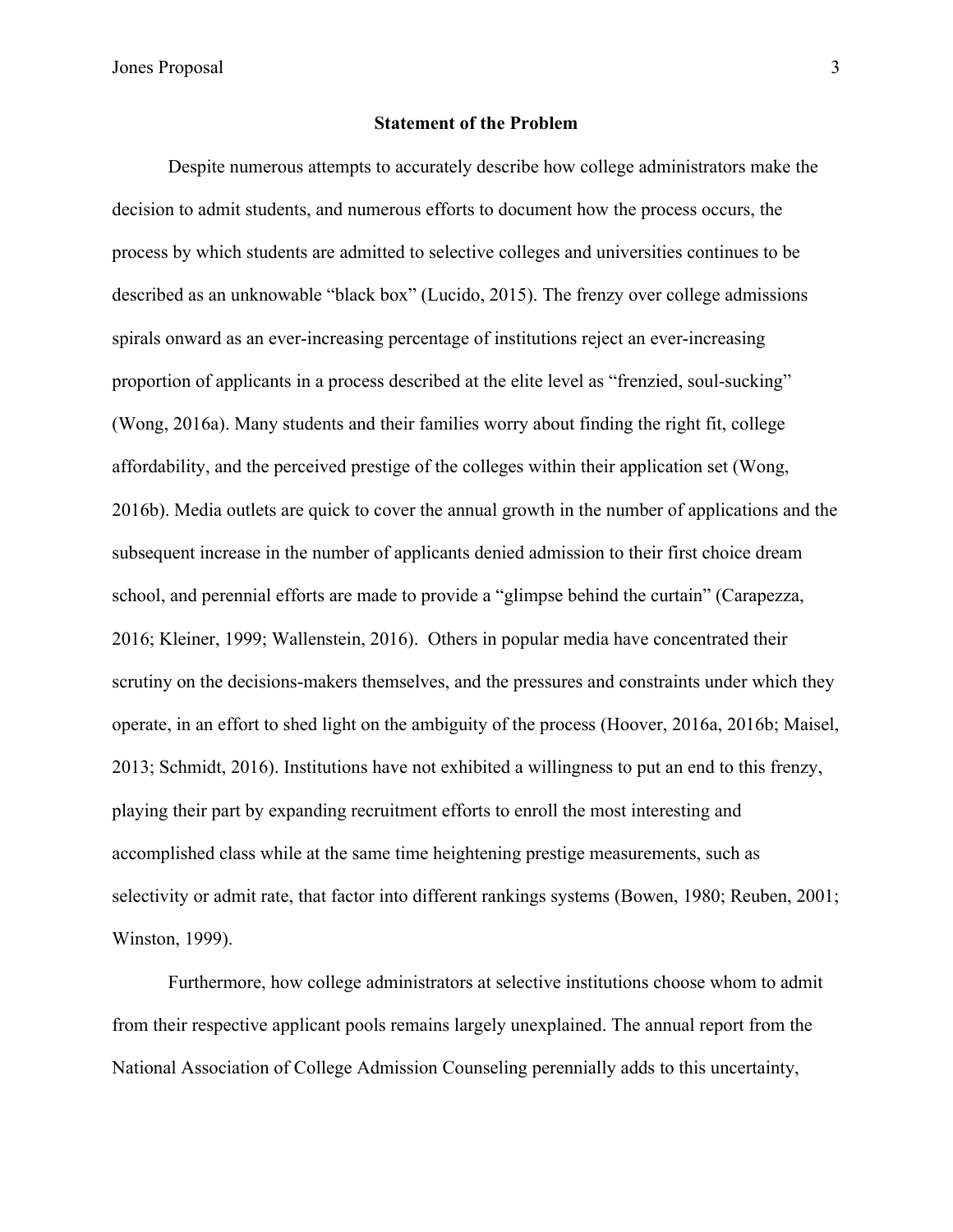confirming the variable and inconsistent consideration of multiple factors used in the decisionmaking process (Clinedinst, Koranteng, & Nicola, 2016). The likelihood of admission becomes more unpredictable at selective colleges and universities, where there are considerably more applicants with generally highly competitive credentials than available admission offers. Given my experience and subsequent review of the literature, I believe this exists for two reasons. First, quite simply, there is too much to know, there are too many pieces of information to consider, and too much taken into account by an admissions committee. On the outside looking in, an individual applicant or her advocates (families, counselors) know only the details of her application. They cannot possibly know the comparable statistics and details of the thousands of other applicants in a given year. Beyond this, parties external to the admissions committee are not afforded the opportunity to understand how the institution's interests are prioritized by the committee members: which institutional priorities are given the greatest attention in a given year, and how well are these desired preferences met by the application pool as a whole.

Second, I read in the extant literature a prevailing desire to illustrate *why* admissions decisions fall as they do, as an indictment of American society at large, while explanations as to *how* decisions are made by admissions officers are absent in the literature. In some or many instances, depending on alternate revenue streams, full-pay, no-need students are admitted at the expense of costly first-generation applicants to help institutions manage the bottom line as federal and state support for higher education wanes. Students with higher standardized test scores are deemed merit-worthy, their scores sending a second signal of prestige to external stakeholders. Athletics play too significant a role in our society and have earned a collective and implicit unfair advantage in the college admissions game. The children of alumni or those of wealthy, philanthropic families are treated preferentially in the hope of future donations. Each of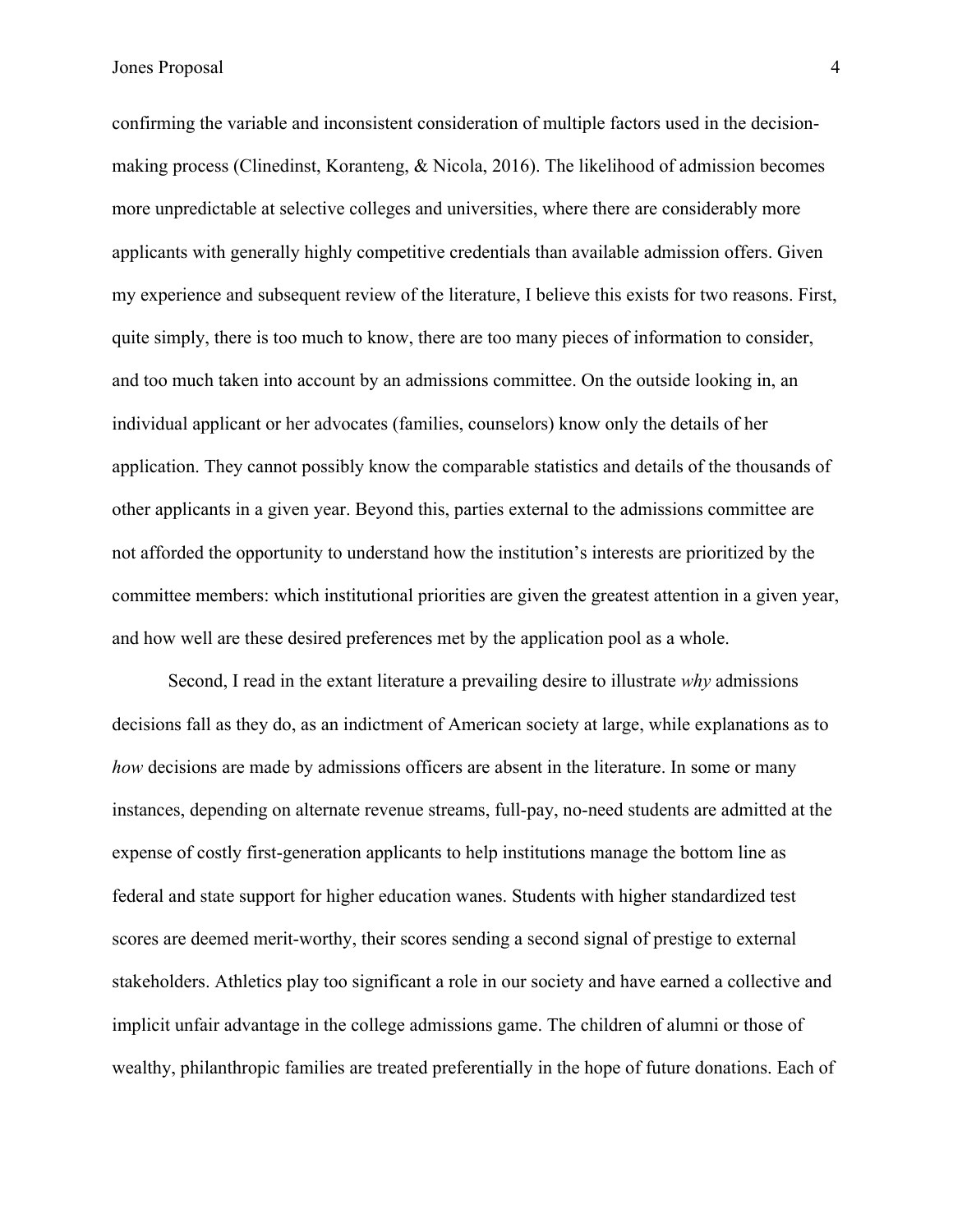these explanations for *why* some students are admitted over others have received attention in the literature. Yet, the *how* of the admissions decision-making process remains unaddressed.

Reentering the classroom as a graduate student of higher education after nine years as a practitioner in admissions and enrollment management, I have not encountered research that accurately captures and tests a theory that resembles the complexity I observed regularly. This motivates the proposed research design, a qualitative case study of the admissions committee decision-making process at a selective liberal arts college. Stevens (2007) states, "Committee is the dramatic crest of the annual admissions cycle. It is when all of the many exigencies that officers are charged with managing get explicitly negotiated, and when officers do what the general public perceives them as doing primarily" (p. 185). Committee is the locus of decision, where all of the competing institutional (and personal) interests are negotiated. Committee is where a commitment to action on behalf of the organization is enacted; it is where decisions get made that impact the very composition of the organization itself.

A number of theories offer promise to explain *why* individual level admissions decisions are made in selective environments. Principals of meritocracy certainly justify admission of high-achieving academic applicants, and a broadening definition of merit allows institutions to selectively choose among students based upon organizational needs (Killgore, 2009). Some applicants may be from backgrounds historically-underrepresented in higher education, and their group's relatively recent access to higher education interpreted as political power (Karen, 1985, 1990). Yet other applicants may have realized a competitive advantage in the admissions process due to the effects of disparate resources in an economically stratified modern America (Stevens, 2007). However, none of these theories explain *how* the decision is made, and are particularly deficient in explaining the majority of decisions enacted at the committee table. The Garbage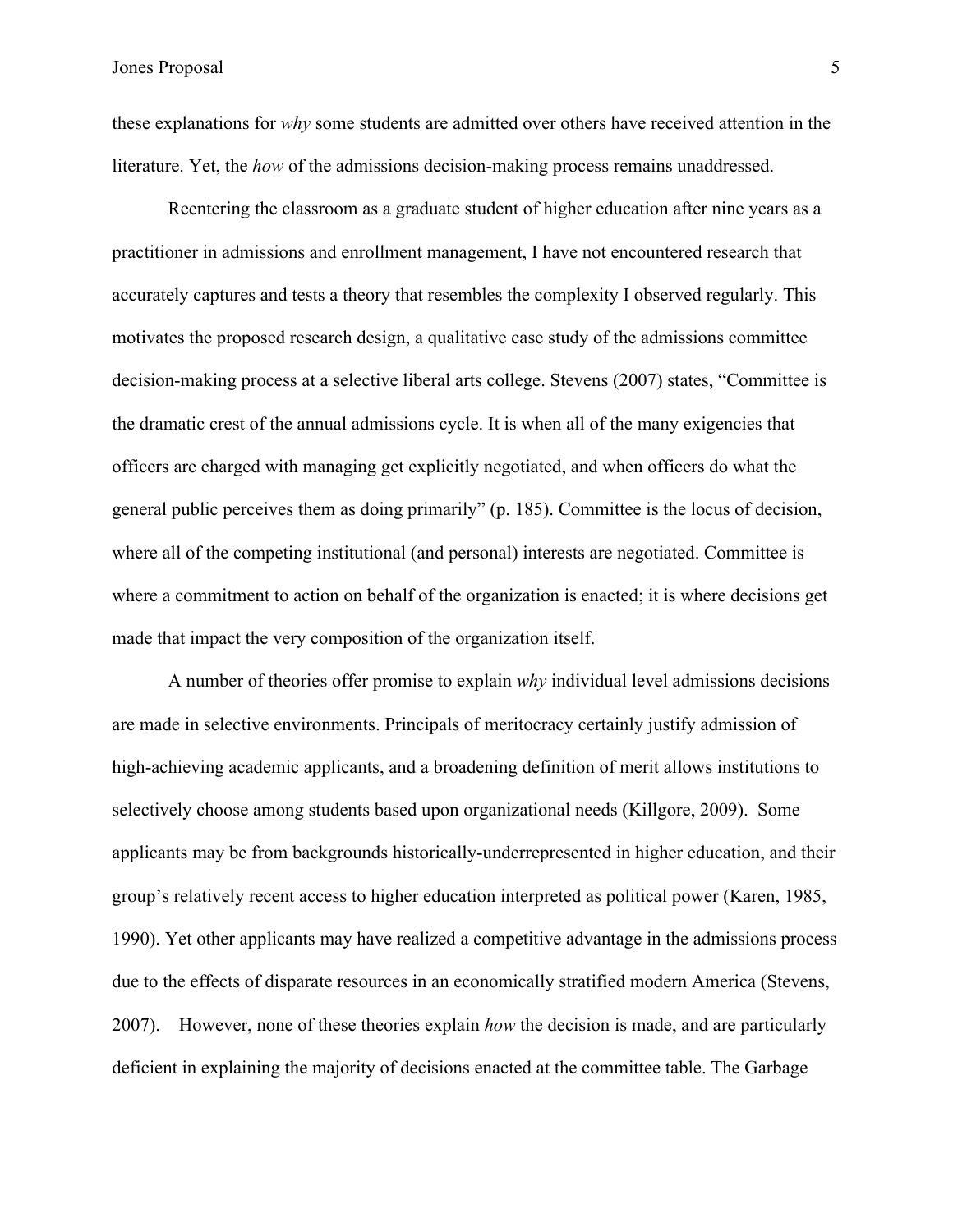Can Model of Organization Choice (GCM) offers a promising explanation.

Originally proposed as a quantitative method by Cohen, March & Olsen (1972), GCM theory has since been applied by some qualitative researchers in situations where organizational decisions are too complex to be explained quantitatively. GCM suggests that decisions in organizations take place in an environment of organized anarchy, typified by problematic preferences, unclear technologies, and fluid participation by organizational actors. There are competing institutional goals at play, imperfect and imprecise methods of measurement and prediction available to these actors, whose attention is erratic and fluid as their time and energy to dedicate to the moment of decision are exhausted by other organizational needs. In such an environment, problems of the organization swirl in a virtual garbage can, alongside potential solutions that might suffice to fulfill the needs caused by the problems or preferences facing the organization. Simultaneously, there are organizational decision-makers looking for windows of opportunity to enact decisions. Multiple possible solutions may exist for each problem, and it is the burden of the decision-makers to match them accordingly, despite their limited time, imperfect and ambiguous knowledge, and bounded rationality. Select and imprecise, these windows open only when a commitment to action is made, and there is no promise of a perfect match.

This dissertation research proposes a case study of the admissions committee decisionmaking process at a selective private college. The dissertation will specifically examine the following research question:

To what extent does the garbage can theory of organizational choice explain the admissions decision-making process at private, selective liberal arts colleges? The GCM allows the construction of testable propositions that may be confirmed or negated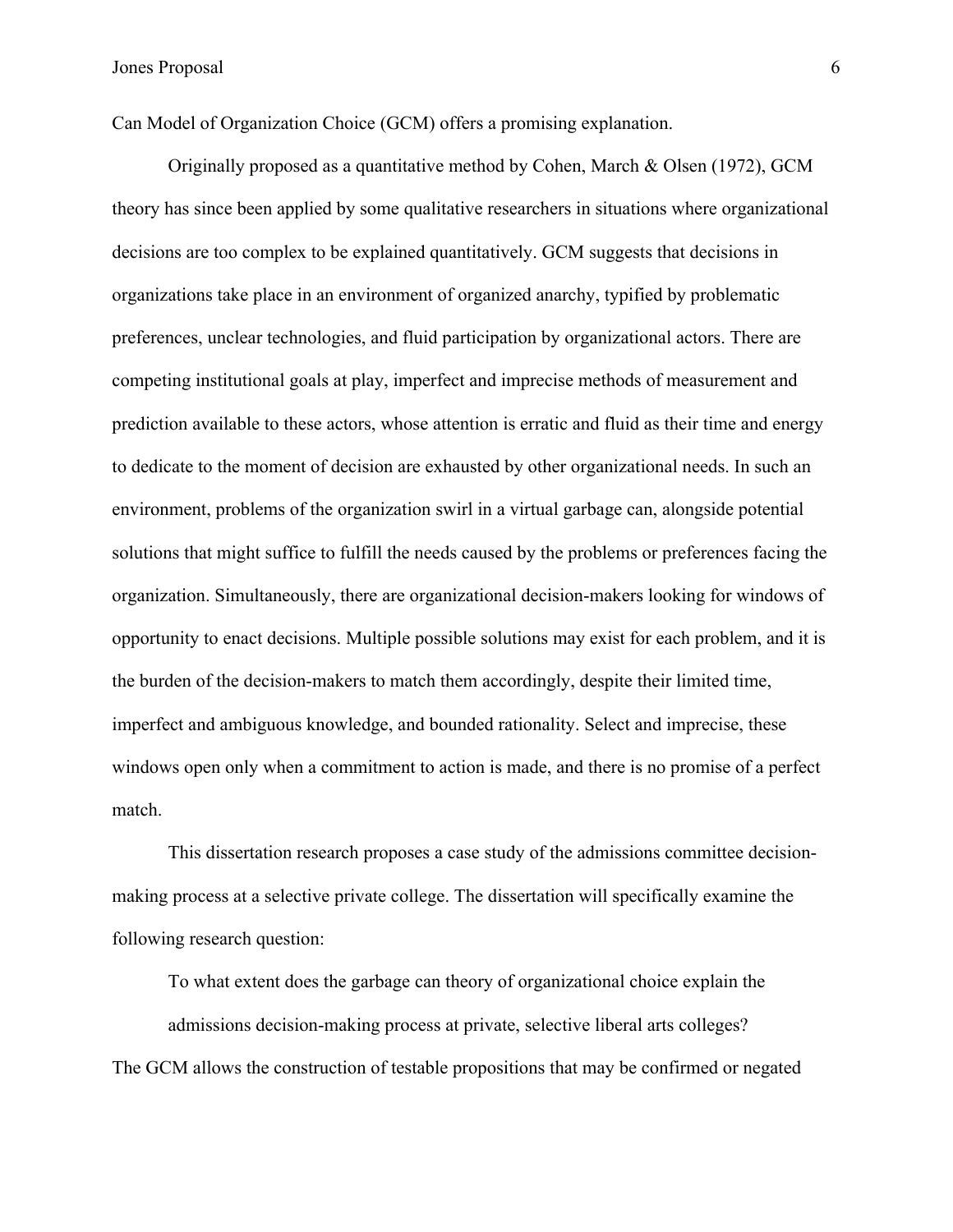during research. Simultaneously, rival theories to explain decisions in this setting, including political power, resource dependence, and bureaucratic rational theory, will be considered as competing explanations for how decisions are executed at selective institutions.

The proposed research addresses Stevens' (2007) observation of the thin body of literature on the admissions process, and the call of Bowman and Bastedo (2016) for more "qualitative research with admissions officers on the decision-making process" (p. 18) to better understand the dynamics at play within the admissions office. If successful in testing the applicability of the GCM to selective admissions decision-making, the results may inform policy-makers and external stakeholders as to the complexity of decisions. Further, this research can illustrate the thoughtfulness that may (or may not, admittedly, in some scenarios) guide admissions decisions, and the import of holistic review. It could prove useful as an introduction to the realities of college admissions for new employees grappling with the frustrations that accompany difficult decisions in a selective environment. Finally, testing the GCM as a theory to explain the admissions decision-making process answers the call from Lomi and Harrison (2012) "to model explicitly the interdependencies connecting participants, problems, solutions, and decision opportunities in organizations" (p. 3).

#### **Related Literature**

## *Background on Selective Admissions*

The practice of selective admissions is a relatively recent development in the history of American higher education. Thelin (2004) describes the rather bleak market facing college administrators in the early years of the American colonies, saying, "Most of the colonial colleges both bent admissions requirements and provided preparatory and elementary instruction as a way of gaining revenues and cultivating future student cohorts" (p. 18). A century later, not much had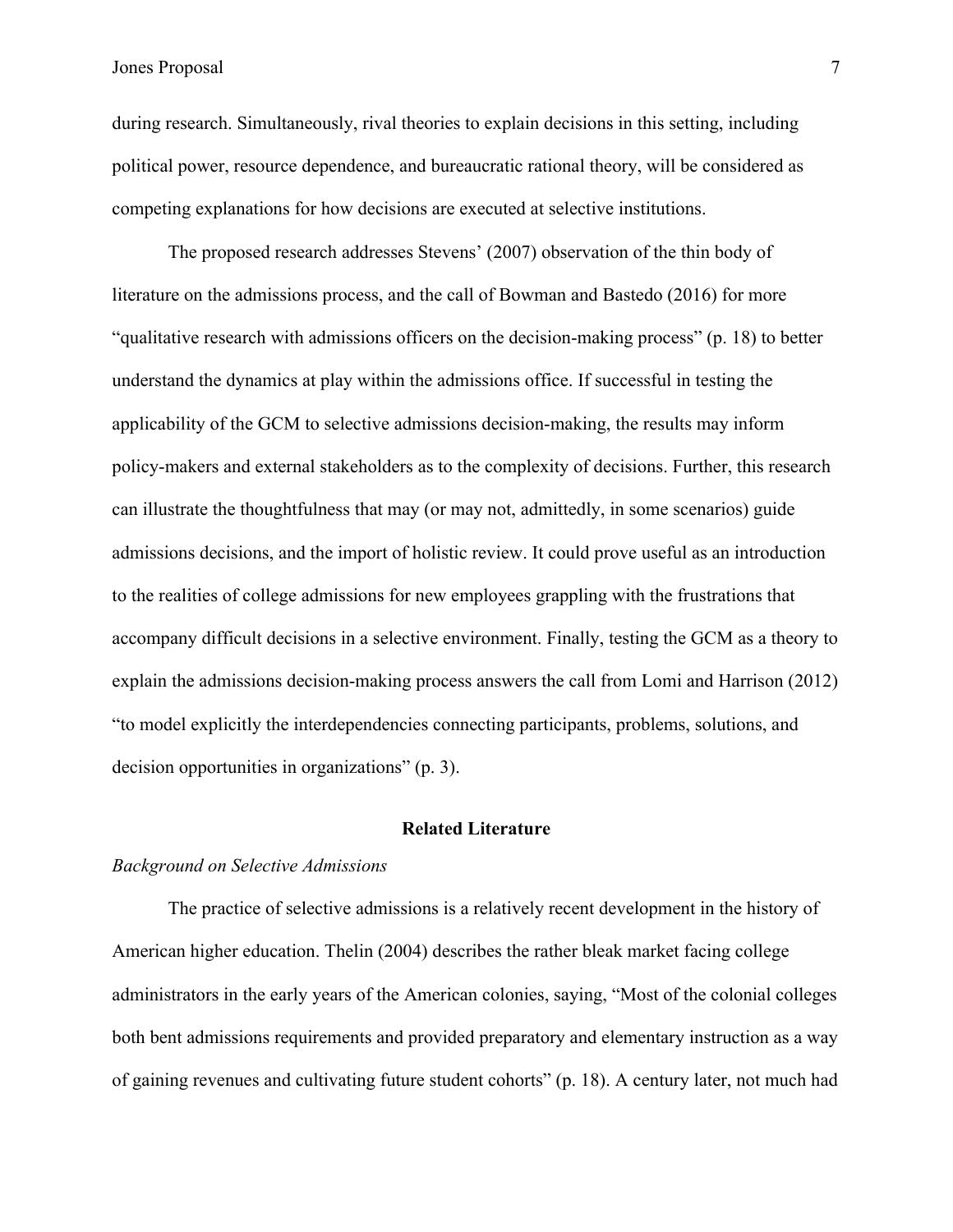changed. "On the whole, most  $19<sup>th</sup>$  century colleges were not exclusionist or elite in matters of admission. Entrance requirements were flexible, and tuition charges were low" (Thelin, 2004, p. 69). Most institutions were in dire need of tuition revenue and were not in any position to turn away potential students. As Wechsler (1977) states, "The twentieth century practices of limiting enrollment to a fraction of the academically qualified candidates and of rejecting some students with superior academic qualifications in favor of others with more desirable nonacademic attributes were inconceivable to the old time college president" (p. 8).

Selectively choosing among applicants did not emerge as a practice until the 1910s and 1920s (Thelin, 1982), institutionalized in the form of quotas imposed upon the number of Jewish students admitted (Karabel, 2005; Reuben, 2001; Synnott, 1979), as "subterfuge for exclusion based on birth, heritage, and religion" (Thelin, 1985, p. 369). The first institutions to do so were Columbia and New York University (Synnott, 1979), soon followed by Harvard, Yale, and Princeton, all in response to the "Jewish problem," cast by administrators as the desire for students to attend classes without Jewish students. Application processes were adapted to more readily identify Jewish students so that they would not be offered admission, including "photographs attached to admission forms, specific questions regarding the applicant's race and religion, personal interviews, and restriction of scholarship aid" (Synnott, 1979, p. 19). The 1919 annual trustees report prepared by Columbia University detailed the extensive efforts introduced to vet applicants on their desirability, including "personal background (new application blanks would ask for the candidate's place of birth, religious affiliation, and father's name, place of birth, and occupation), leadership in school (measured not only by academic excellence, but also by participation in activities such as school publications, musical and other organizations, athletics, patriotic activities, debating, student government, and by the receipt of honors and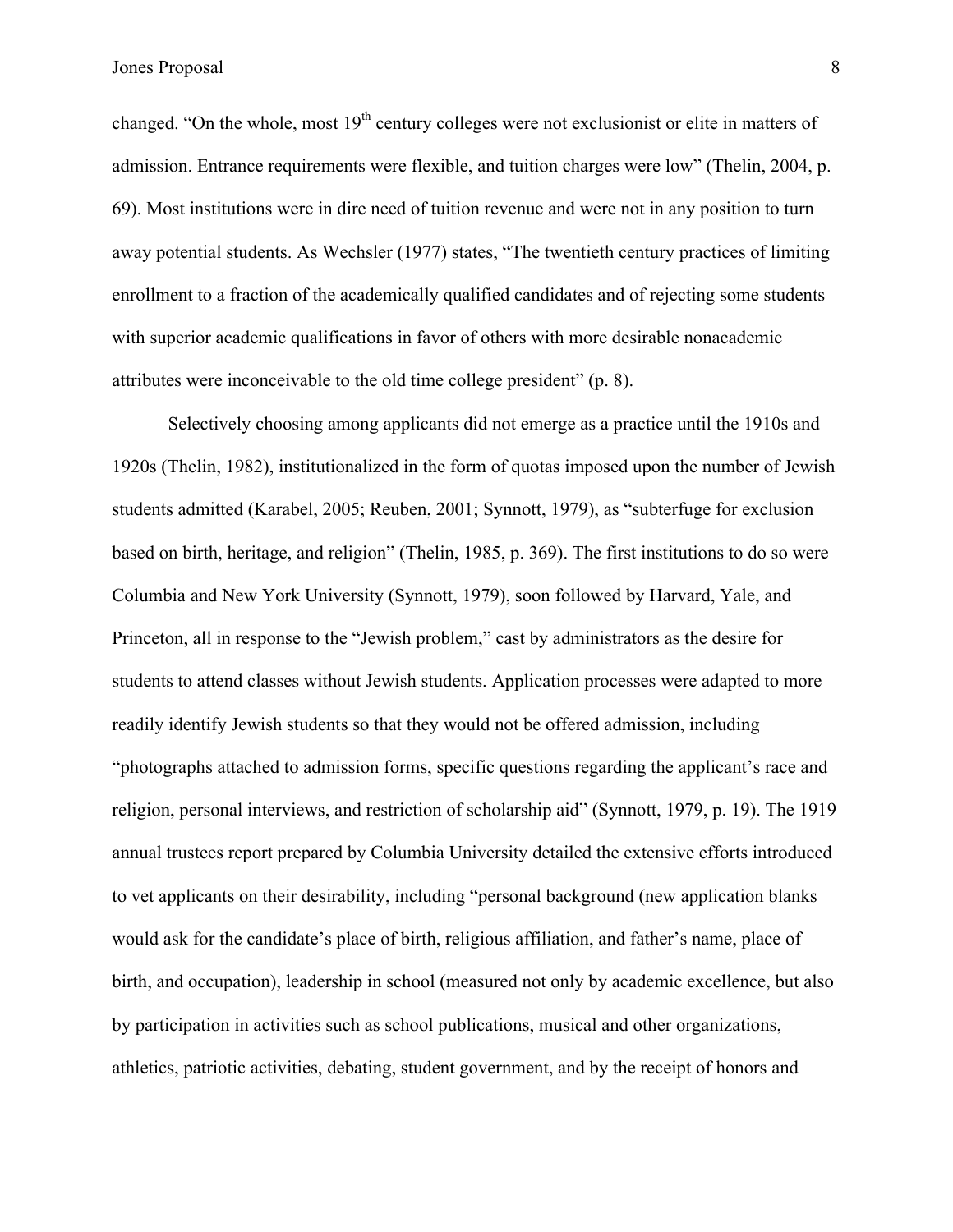prizes), leadership in the community (including patriotic activities, religious and other organizations, as well as employment), breadth of interests (as measured by outside readings), and finally motivation and potential (measured by an essay on why the applicant wished to go to college, why he selected Columbia, and what he expected to make of himself" (Wechsler, 1977, p. 156).

Contributing to the need to enact selective admissions policies was the increase in applications following World War I and again after the Second World War, and the concomitant desire to maintain the quality of instruction. However, as Thelin (1982) reminds, "most deans of admission at public and private campuses—even during the 1950s and 1960s—have had to worry about filling the entering class with reasonably sound students" (p. 140). Selectivity was not the norm through the mid-twentieth century, but rather "recruitment and survival" (p. 140) at many institutions. Thus, we witness the emergence of a stratified field of higher education based on selectivity. "Differences in status among colleges hardened as a clear hierarchy developed, based, in part, on how academically selective an institution was" (Reuben, 2001, p. 202). The oldest and most prestigious colleges and universities were able to choose more freely among multiple applicants to fill their classes. Newer, lesser-resourced and less prestigious institutions were forced to admit most or all applicants out of necessity.

It is also critical to distinguish differences between private and public institutions and the evolution of selective admissions policies. In contrast to efforts at the private institutions to limit enrollments, the University of Michigan sought to increase enrollment, introducing a policy of "admission by certificate" in 1870 whereby students graduating from public schools accredited by Michigan faculty were offered admission without needing to take entrance examinations (Wechsler, 1977, p. 17). Similarly, the University of California's history includes a long saga of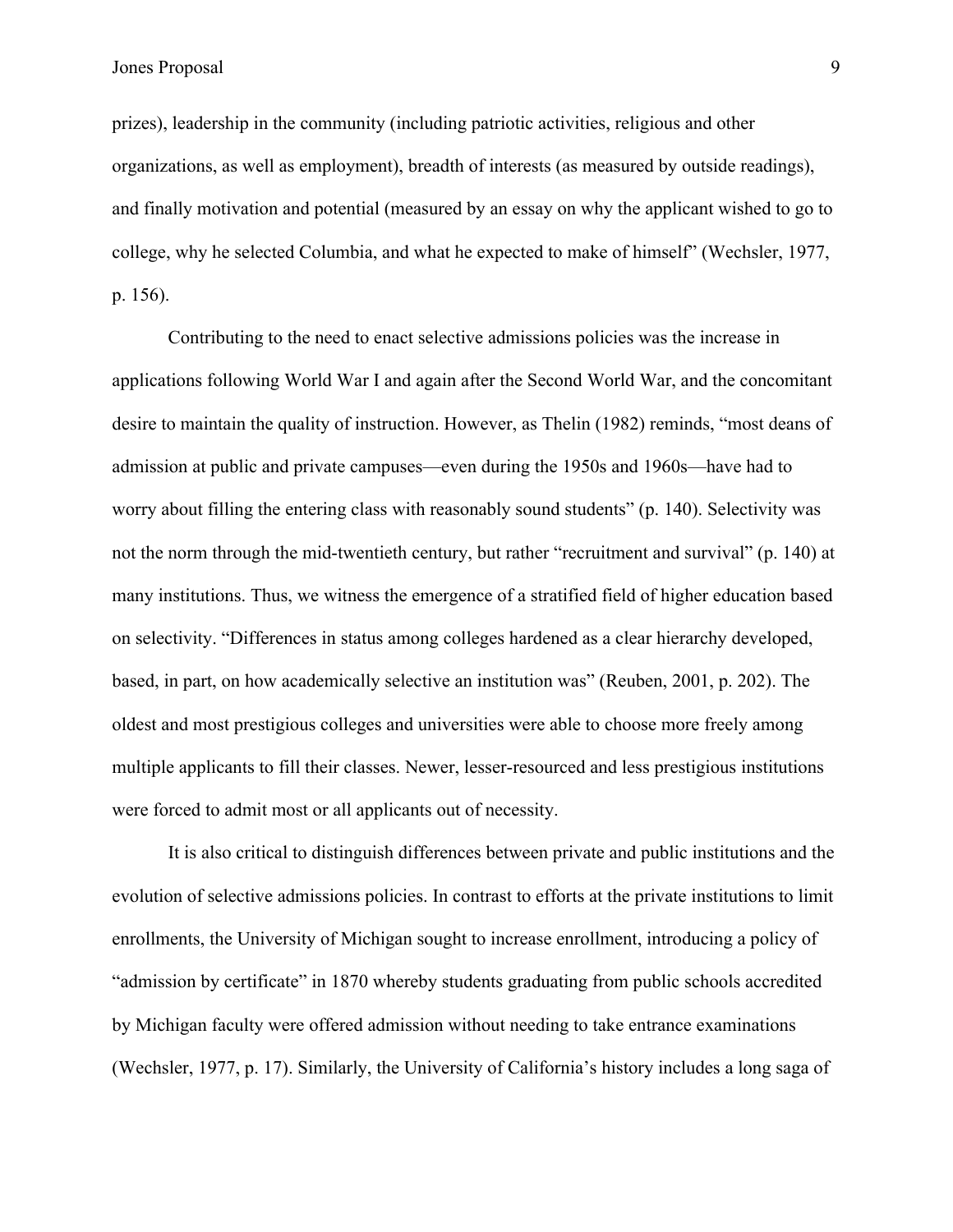reconciliation between issues of access and responsible service to the social contract the system holds to the state's citizens (Douglass, 2007). Arguably it was the introduction in 1960 of the California State Master Plan that institutionalized the stratification of selective admissions policies across the entire California system (Reuben, 2001). Indeed, it was not until 1973 that the University of California at Berkeley became selective in practice (Laird, 2005). Writ large, few public universities "had the luxury of implementing full-fledged selective admissions policies" due to state law prohibiting discrimination and public opinion against justification of admissions fore reasons other than merit (Wechsler, 1977, p. 244).

## *Influences on the Admissions Decision-Making Process*

Higher education institutions serve a number of stakeholders, including students, faculty, trustees, staff and administration, families, and the public at large. Public institutions are also likely to identify taxpayers, as well as local, state, and federal government officials, as key stakeholders. For both private and public colleges and universities, there has been considerable growth in interest in their activities by corporations, as well. The rise of research parks, and the heightened investment in research by corporations at the institutional level, certainly classifies corporations as stakeholders in the modern landscape of academic capitalism. Each one of these groups influences how admissions decisions are made.

A key internal issue may be resource dependency (Pfeffer & Salancik, 1978), and the interplay of all of these stakeholders in providing competing revenue streams. Institutions that are tuition dependent are likely to be more responsive to student demands and more likely to admit full-pay, no-need applicants. Such institutions must appeal to students and the vital tuition dollars they bring. Quite simply, then, some students may be admitted primarily or predominantly on their ability to pay. Well-resourced institutions may be need-blind, admitting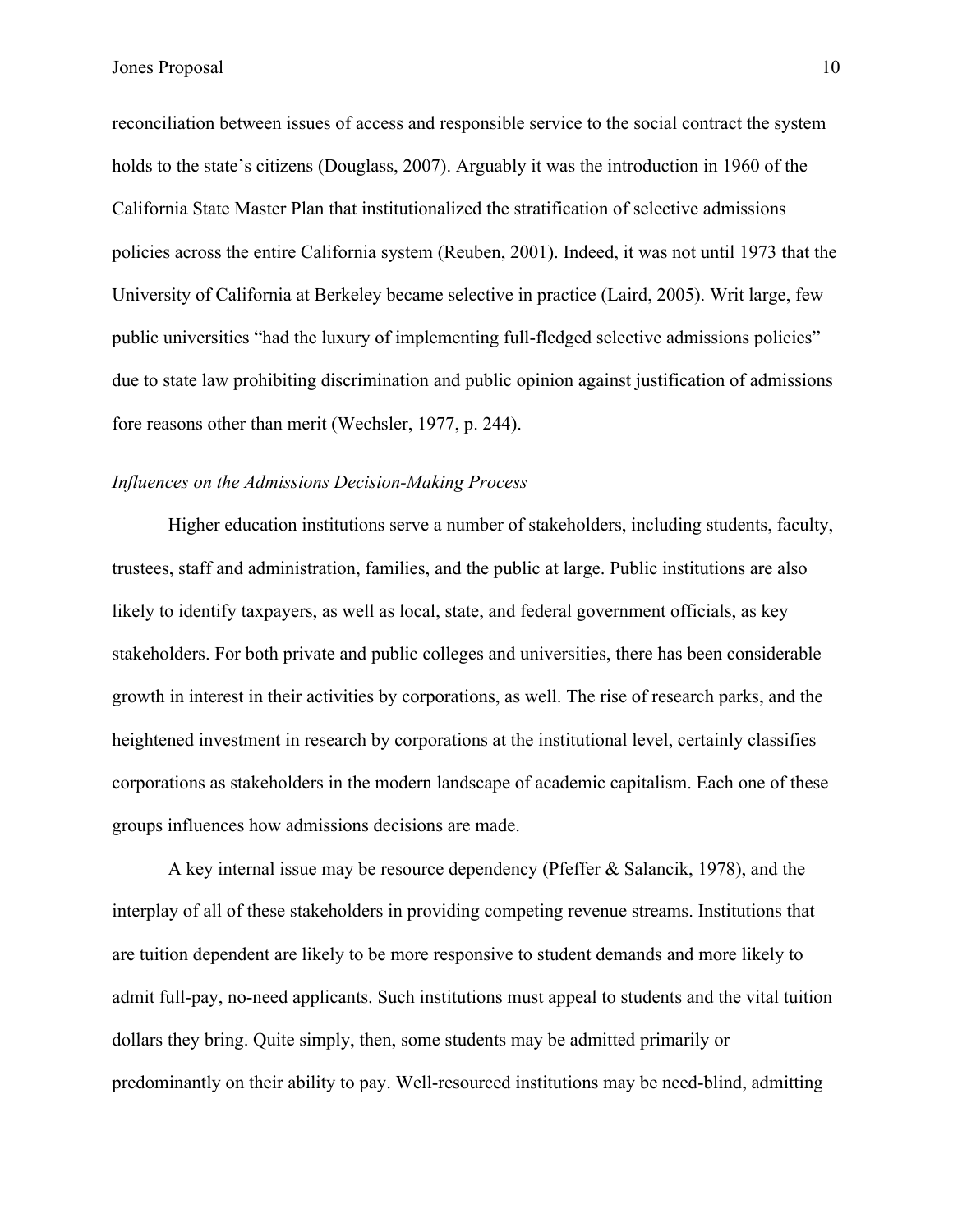students without regard to ability to pay, confident in the institution's ability to meet 100% of demonstrated need and ensuring or increasing the likelihood of enrollment. Need-sensitive/needaware institutions have generally promised to meet 100% of demonstrated need but do not have adequate resources to do so without limit; accordingly, the expected family contribution emerges as a key issue and factor in some decisions. Likewise, the potential contributions of a student's family, and the historical legacy status of a family's relationship with the institution, may play a critical role in the admissions decision, particularly at institutions more dependent on donative wealth resources. Some decisions may encompass political issues, both on-campus and beyond. Admissions officers might wish to appease trustees, presidents, or politicians, in hopes of future support for the institution.

Faculty members of the institution likely want students who want to learn, and who are sufficiently prepared to do so. Admissions officers must admit applicants who demonstrate this aptitude (however it may be defined) to maintain employment and fill classroom requirements. Similarly, admissions officers must attract and admit a full complement of academic interests so that all departments are adequately enrolled.

Similarly, colleges and universities with athletic programs need to be certain they have met minimum conference requirements to field varsity teams. Furthermore, it is highly likely that the coaching staffs wish to be competitive, and field the most competitive teams possible. Admission officers may have to balance the potential athletic acumen and contributions to teams relative to standards of academic preparedness.

An overarching issue, both internal and external to the organization, concerns the academic quality of each incoming class. The public and media outlets use metrics such as SAT and ACT score ranges and selectivity rates to determine the prestige and value of institutions.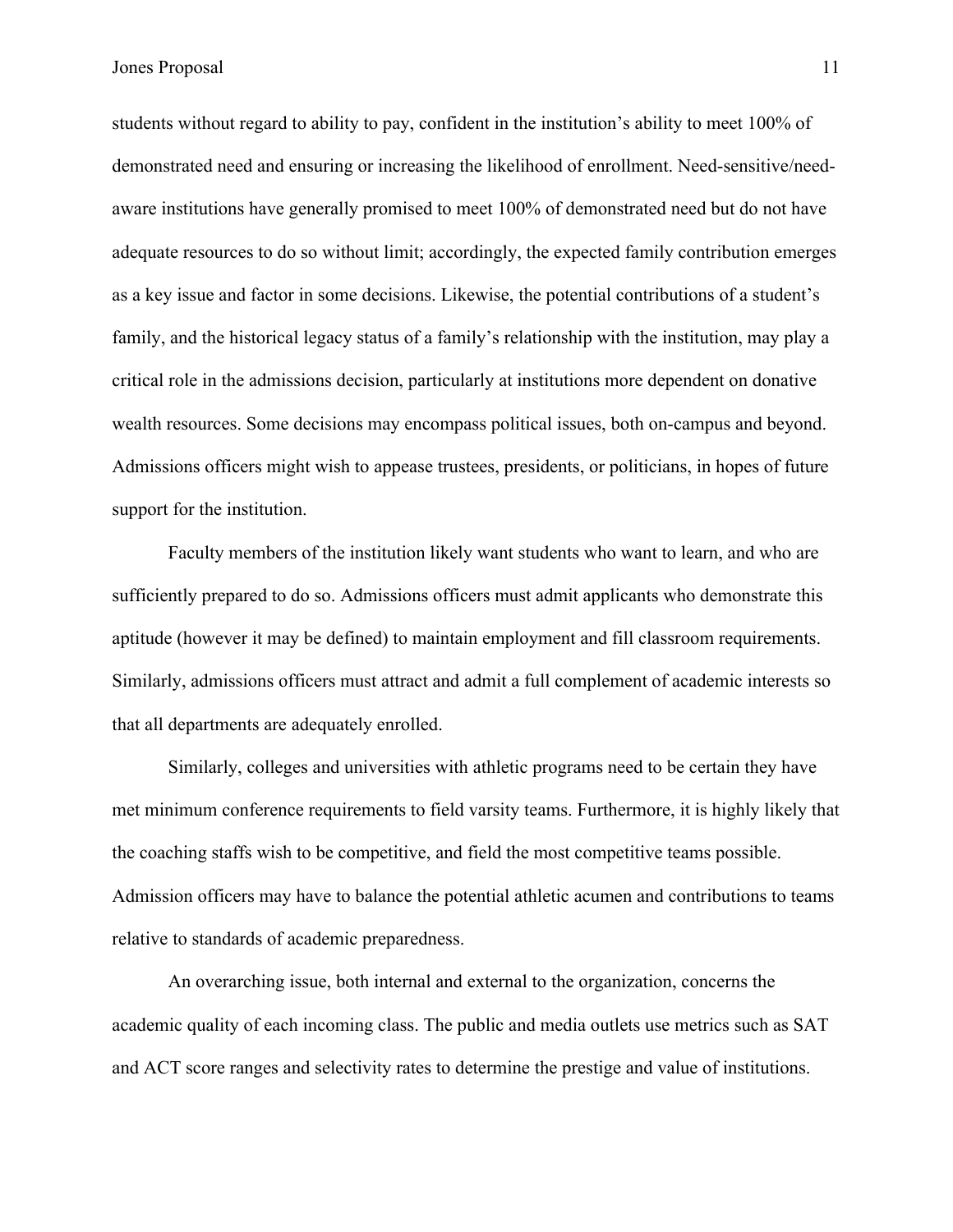The higher the score range, and the fewer students admitted, the better the institution must be, according to this logic. Admission officers may be compelled to admit students with higher test scores, and deny students who do not have the social capital to adequately represent their interest in a given college but who might meet other goals of the organization, to serve this rankings environment.

Legal requirements, including the practice of affirmative action and the *narrowly tailored* use of race and ethnicity in admission decisions, apply varying levels of influence on decisions. There are some seminal decisions issued by the U.S. Supreme Court that influence how admissions decisions may be made. The 1978 decision in *Regents of University of California v. Bakke* established precedent for the use of race-conscious admissions programs (Reilly & Mott, 2015). Two 2003 decisions related to the University of Michigan further clarified the use of race as a factor in college admissions. *Grutter v. Bollinger* stated that the "narrowly tailored" use of race in holistic evaluations was permissible. However, the *Gratz v. Bollinger* decision found that the automatic awarding of points in the admissions process was not sufficiently narrowed, and made race a decisive factor in whether or not applicants were admitted. The value of diversity to college campuses was further affirmed in *Fisher v. University of Texas at Austin* (Oyez, n.d.; Schnapper-Casteras, 2016). Likewise, some state legislatures may impose caps on the proportion of out-of-state students enrolled at public institutions. Taxpayers may expect open access institutions, and when admission is denied, admission policies come into scrutiny.

Based on his experience as Director of Undergraduate Admissions at the University of California Berkeley, Laird (2005) offered a series of questions that admissions officers might ask themselves in shaping admissions policies at selective private and public universities. These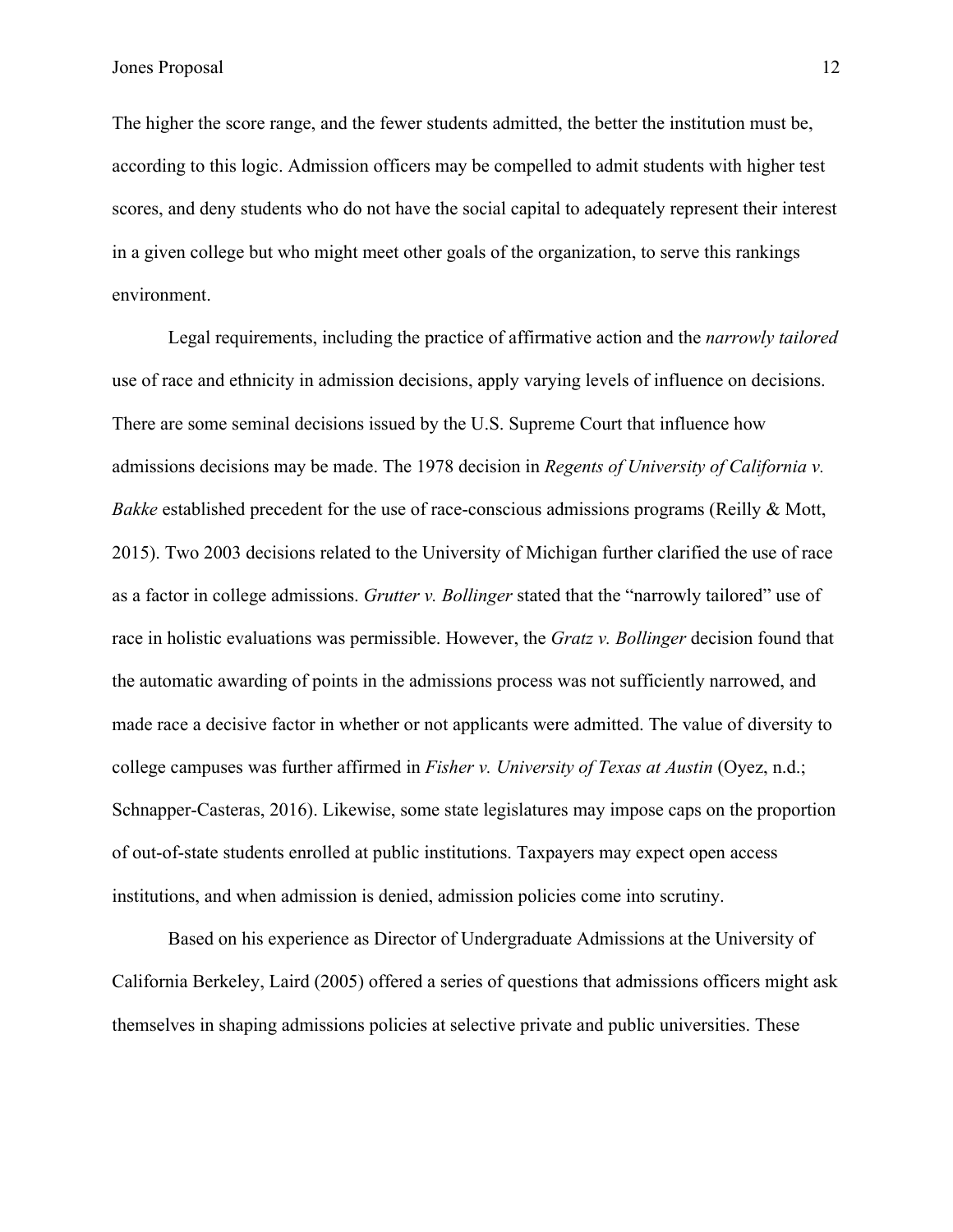questions suggest pressures that bear upon decision-makers in the admissions office. To serve an

institution's mission and meet goals, admissions officers might aim:

• To enroll a class that will most benefit from the institution's curriculum and faculty;

• To enroll a freshman class with the most distinguished high-school academic records;

• To enroll a class that will reflect the racial and ethnic diversity of the state;

• To enroll a freshman class that will be the most engaging to teach in the classroom;

• To enroll a freshman class that will go on to serve the community, the state, and the nation;

• To enroll a freshman class that will bring the greatest distinction to the university after graduation;

- To enroll a class that will earn the highest collective freshman GPA;
- To enroll a freshman class that will have the highest 4-year (or overall) graduation rate;
- To enroll a freshman class that will support the institution financially after graduation;
- To enroll a freshman class with the highest possible test score averages. (Laird, 2005, p. 19)

In short, institutional missions may constrain the independence of decision-makers at selective institutions as they are compelled to serve their respective missions.

The corpus of literature on selective admissions has generally examined the impact of external forces working upon admissions decision-makers. Each of them lends helpful context to the proposed study; however, each of the theories tested fall short of explaining how decisions are actually made given their interest in why certain students are admitted preferentially at the expense of others. In all instances, the site under study is Harvard University or a comparable elite institution. Feldman (1975) is interested in how rules imposed by internal and external stakeholders affect admissions outcomes. The conclusion is that political power wielded over the admissions office by the administration, faculty, alumni, and private preparatory schools determine who is admitted and who is denied entry to Harvard (p. 42). Karen (1985, 1990) similarly concludes that admission to Harvard is determined by political leverage, the result of group struggle and organizational dynamics. Politically-mobilized demographic subgroups such as women, alumni, African American and black students, and other historically-underrepresented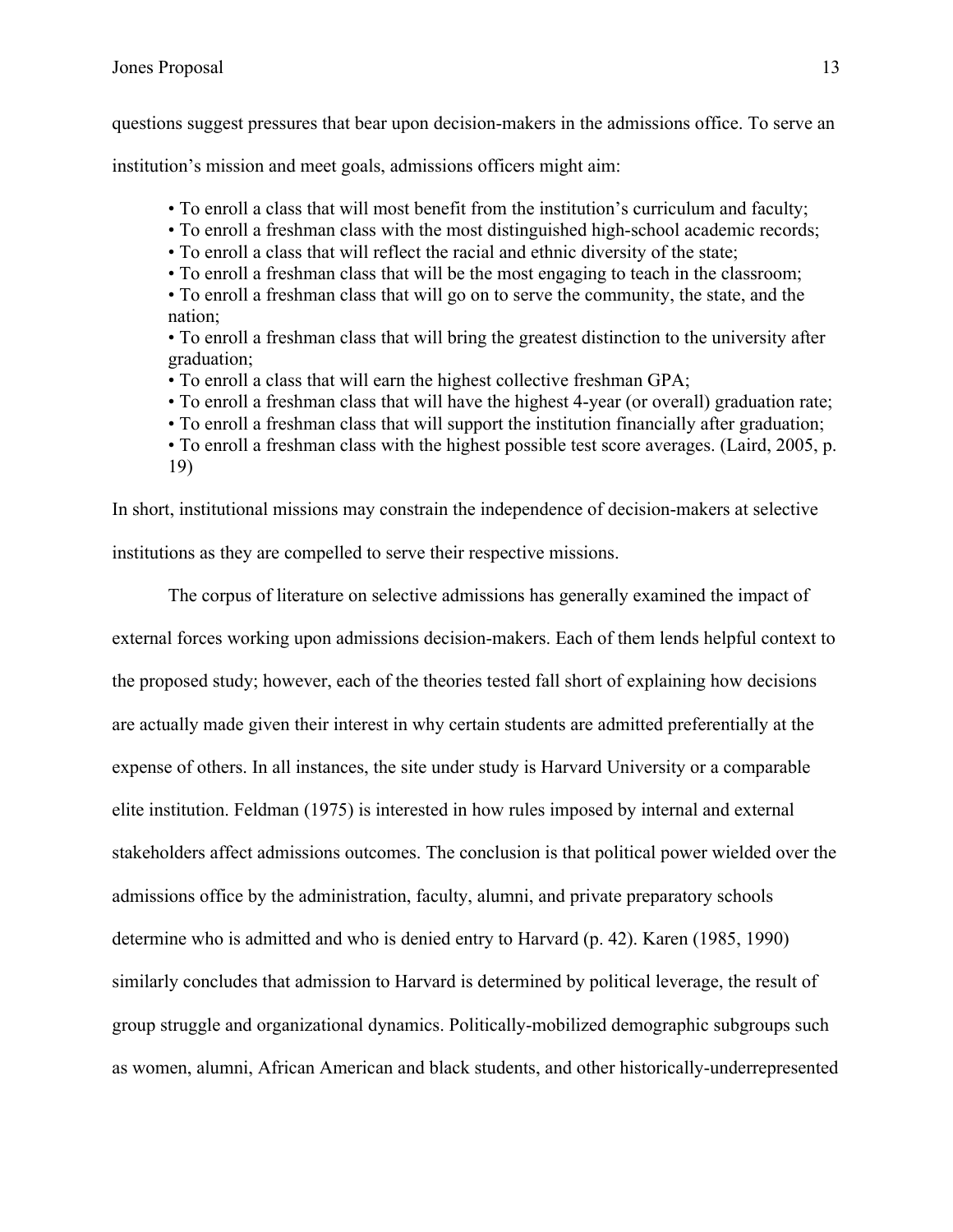populations, led to momentous and sudden shifts in admissions decisions (Karen, 1985). The docket system of admissions in practice at Harvard served to "guarantee a minimum number of places for certain politically-important groups, while limiting these groups' overall numbers in the entering class" (Karen, 1985, p. 405). In his extensive investigation into the history of access at Harvard, Yale, and Princeton, Karabel (2005) attributes his understanding of the political perspective to both Karen and Feldman. More recently, qualitative inquiry by Zimdars (2016) into the admissions practices at selective, elite universities in England and the United States concludes that the meritocratic order is solidly intact in college admissions.

## *First-Hand Accounts of the Decision-Making Process*

Stevens (2007) notes the dearth of empirical qualitative research on college admissions while highlighting the depth of "workplace memoirs," insider or journalistic accounts intended to pull back the curtain and reveal the true inner workings of admissions offices. Despite the lack of academic standards and the benefits of peer review in these pieces, this body of literature offers valuable insight into the machinations of the admissions processes at selective institutions. At the same time, passages from these accounts suggest substantial ambiguity regarding the decisionmaking process as well as characteristic elements of the GCM at play.

One of the earliest such efforts by Greene and Minton (1975) drew upon the authors' collective experiences as a college admissions officer and a high school guidance counselor. Speaking to the spectrum of interests in which colleges have an interest, they say, "Fair Harvard has room for running backs as well as walking encyclopedias like Henry Kissinger, and the admissions office must see to both needs" (p. 71). They include excerpted "reports on admission" from several colleges at the end of their work, but the *Admission to Amherst College*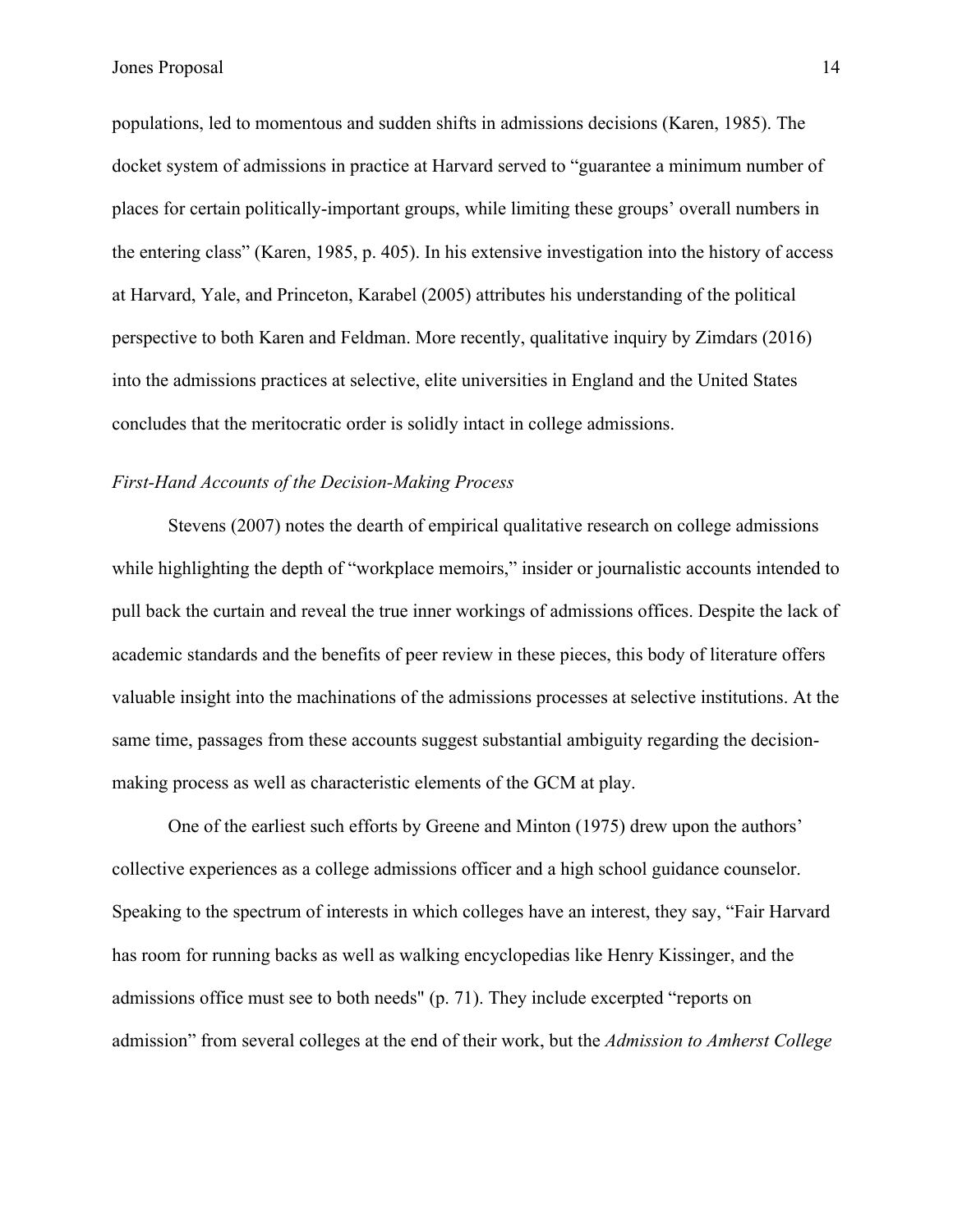*in 1973* statement provides the most convincing testament to the ambiguous nature of the admissions process.

The Amherst report states that admissions officers actively sort for "something extra" in each of the applicants once they are deemed admissible by academic standards. Amherst defined "something extra" at the time to include:

demonstrated intellectual brilliance above and beyond marks and test scores; scholarly achievement in some field; keen interest and achievement in the offerings of an underpopulated department at the College; corroborated talent in art, drama, music, writing or sports; sincere social commitment; the extent of the candidate's interest in Amherst; membership in a minority group or an underrepresented socio-economic class (i.e. blue collar or working class background); being the son of an alumnus or a faculty or staff member; unusual background or experience; geography; our relationship with a particular school. (p. 251)

All of these "something extras" are the characteristics of each applicant, and they represent an opportunity for decision-makers to match them to the priorities swirling before committee members, competing for attention. The statement concludes with a powerful acknowledgement of the unclear technologies upon which the admissions officers rely, and the bounded rationality that constrains their decisions:

All other things being equal, one or more of the above factors can, and usually does, make the difference. We don't have a crystal ball. We don't have a Ouija board. We don't throw the folders down the stairs, picking only the ones that land right side up. We don't select on the basis of marks and test scores alone. We can't take all the stars. We have many difficult and often painful choices to make. (p. 251)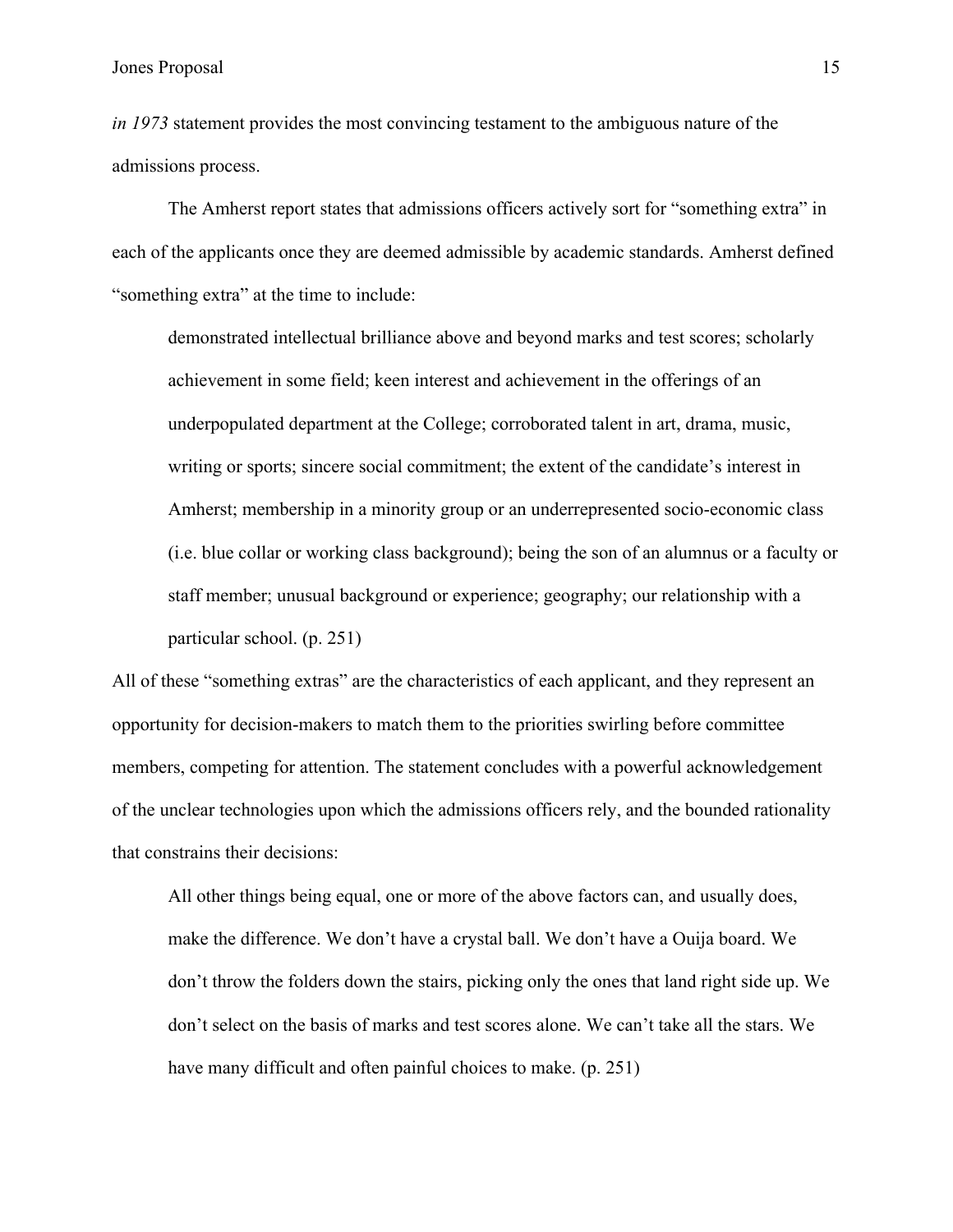Their decisions are informed by collective previous experiences with decision-making and outcomes, as the organization looks backward (March & Olsen, 1975, 1976) in an effort to predict the validity of these decisions: "we make every effort to bring to bear on each case a combination of 17 years of experience in the profession" (p. 251). Observations on the outcomes of prior decisions may bias the decision-making process and confound the predictability of it.

The decision-making process observed by Steinberg (2002) during his eight months at Wesleyan University he characterized as "actually quite a messy process" (p. viii). Despite several adaptations by the admissions office to help sort and measure applicants, committee "judgments are just as often intuitive and idiosyncratic" (p. viii). Quantitative analyses of admissions decision-making processes, which look in from the outside, fail to capture "the various, sometimes competing, institutional priorities at play" (p. viii). The degree of ambiguity and the heightened unpredictability associated with admissions decisions, Steinberg concludes, make it impossible "to reveal the secret password for gaining entrance to a top college" because "…no such formula exists" (p. xx).

Whereas Steinberg (2002) chose to follow the cases of individual students through the lens of one admissions officer over the course of an admissions cycle, Toor (2001) provides a more comprehensive experience of selective admissions. Based on her three years as an admissions officer at Duke, Toor (2001) summarizes her lived impressions of the admissions black box: "There are no real secrets, just a process. It's a process that is at its most profound level simply human, all too human" (p. xii). Humans are not perfect, and their decision-making processes introduce ambiguity and uncertainty. When time is short and energy waning, committee decision-making is compromised: "As weariness sets in and blood-sugar levels begin to drop, decisions are not as judiciously made" (p. 166). She acknowledges that time on task and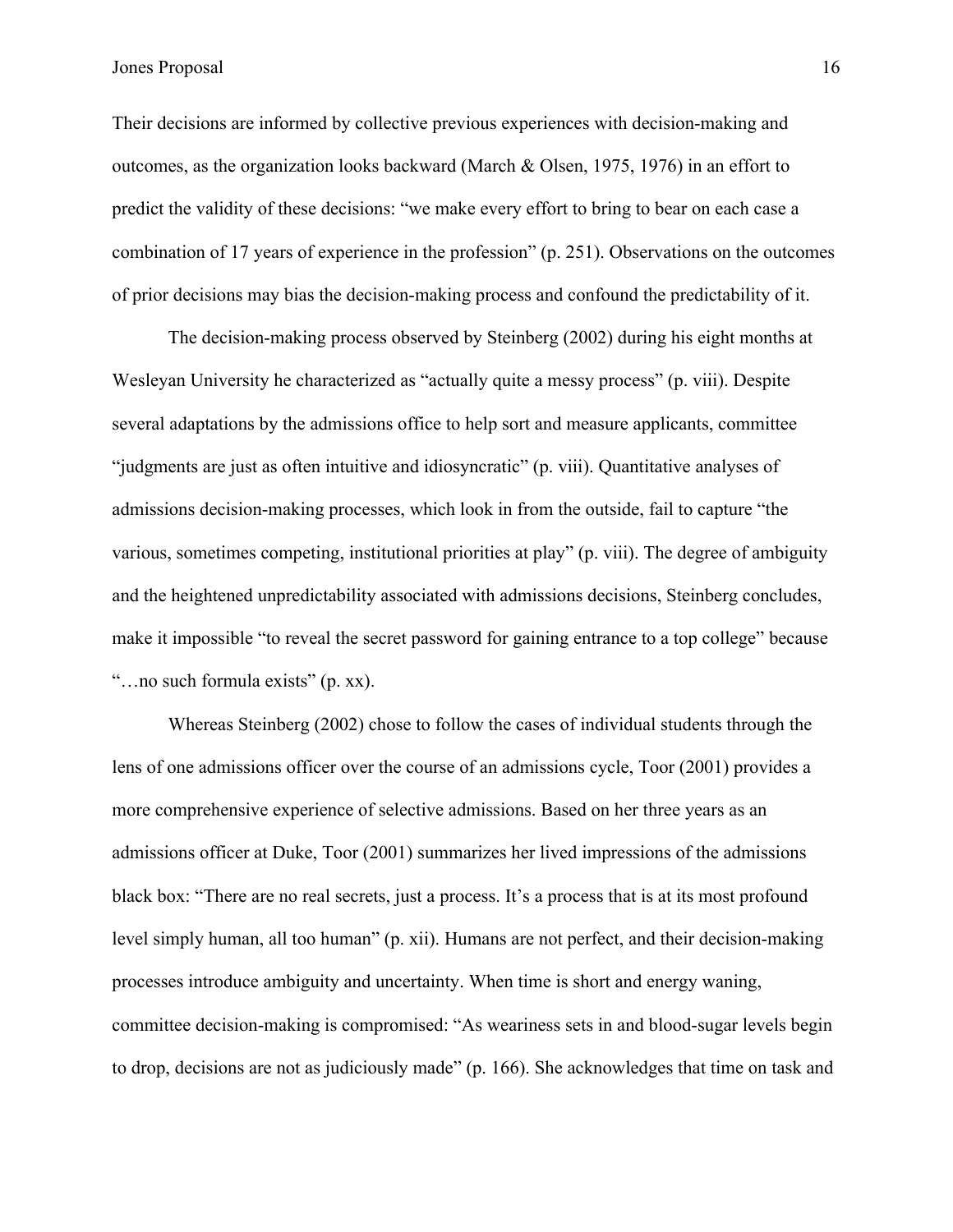attention to detail potentially affect decisions on individual applicants, and the very real effects felt by committee members: "Having food does help somewhat, but I always pitied the kids whose high schools came at the end of a long slate" (p. 166). Despite best efforts of the organization to realize consistency in admissions decisions via a prescribed and intentional rules process, committee members are only human, their decision-making subject to the effects of time and energy.

Toor (2001) witnessed and participated in committee decisions that violate bureaucratic rational theory. During the committee's consideration of applicants from Colorado, she notes the decision to deny admission to students whose testing would improve Duke's reported averages one aspect of prestige measurement. The committee "denied some boring kids with great testing. The director hated to do that—he loved being able to boost the median reported SAT" (p. 173). *Boring* is subjectively and relatively defined, difficult if not impossible to uniformly qualify, and even more so quantify. This observation also violates meritocratic perspectives on decisionmaking: have not those with "great testing," a supposedly standard means of comparing students from all backgrounds, earned an offer of admission? Even those who outperformed their peers within the smaller contexts of their high schools were not awarded the opportunity to study at Duke: "We took a bunch of valedictorians and denied a number of them as well" (p. 173). These top students were denied at the expense of more qualitatively *interesting* applicants, "some cool kids, outdoorsy types who had bagged the big peaks, skied the black diamond trails, rafted the wily rivers. And lots and lots of mountain bikers" (p. 173). As was the case with the valedictorians, not every *interesting* student was admitted, but many of them were—at the expense of prestige and merit. Alternative theoretical lenses fail to account for these unpredictable actions.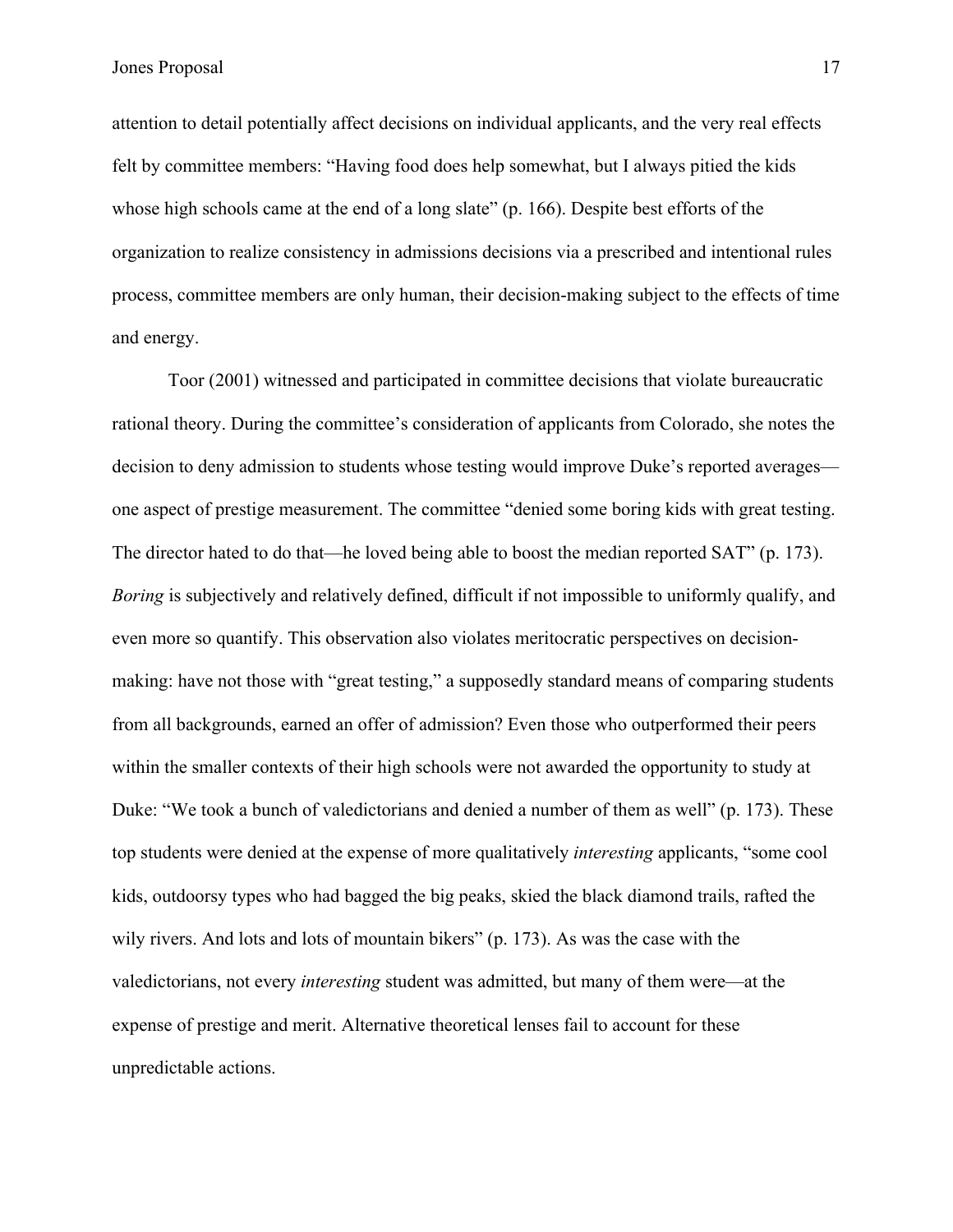Toor (2001) observes that other offers of admission were only extended because of a student's standing relative to the other applicants from her secondary school. Such "precursive linkages," wherein "a decision on one issue can critically affect the premises for subsequent decisions on a variety of other issues" (Langley, Mintzberg, Pitcher, Posada, & Saint-Macary, 1995, p. 274), are near impossible to predict from outside the committee room. Without full context, some decisions are inexplicable. Toor (2001) presents the decision to admit a highly desirable applicant that resulted in the decision to also admit the valedictorian from the same high school. The valedictorian's application file was labeled with "decision reason Z, or a 'coattails decision'" because the committee preferred to admit "a great Latino applicant, firstgeneration college" (Toor, 2001, p. 199). She explains, "When there's a student whom we want to take—for whatever reason, either because they will add diversity to the class or because there is an institutional interest in their application—we feel compelled to admit a "better" student so that school [sic] will "understand" the decision" (p. 199).

An additional element of ambiguity is built into Duke's committee process when the director analyzes the class of proposed admits, looking for student characteristics that might be lacking. This "tweaking" process could result in the reversal of decisions for a variety of reasons, according to the desired class profile. The director canvassed his staff, asking them to identify students slated for a waitlist or deny that could move to admit: "Bring me more high-testing Asians. I need more 'impact' kids, more exciting kids to talk about in my convocation speech. We must have more admits from California, Texas, and Florida. We need to pull back twenty North Carolinians—we admitted too many in rounds—my mistake (p. 212)." At the same time, the decision-making process incorporated the chance for committee members to second-guess their collective decisions and to revisit those with which they were unsettled. The director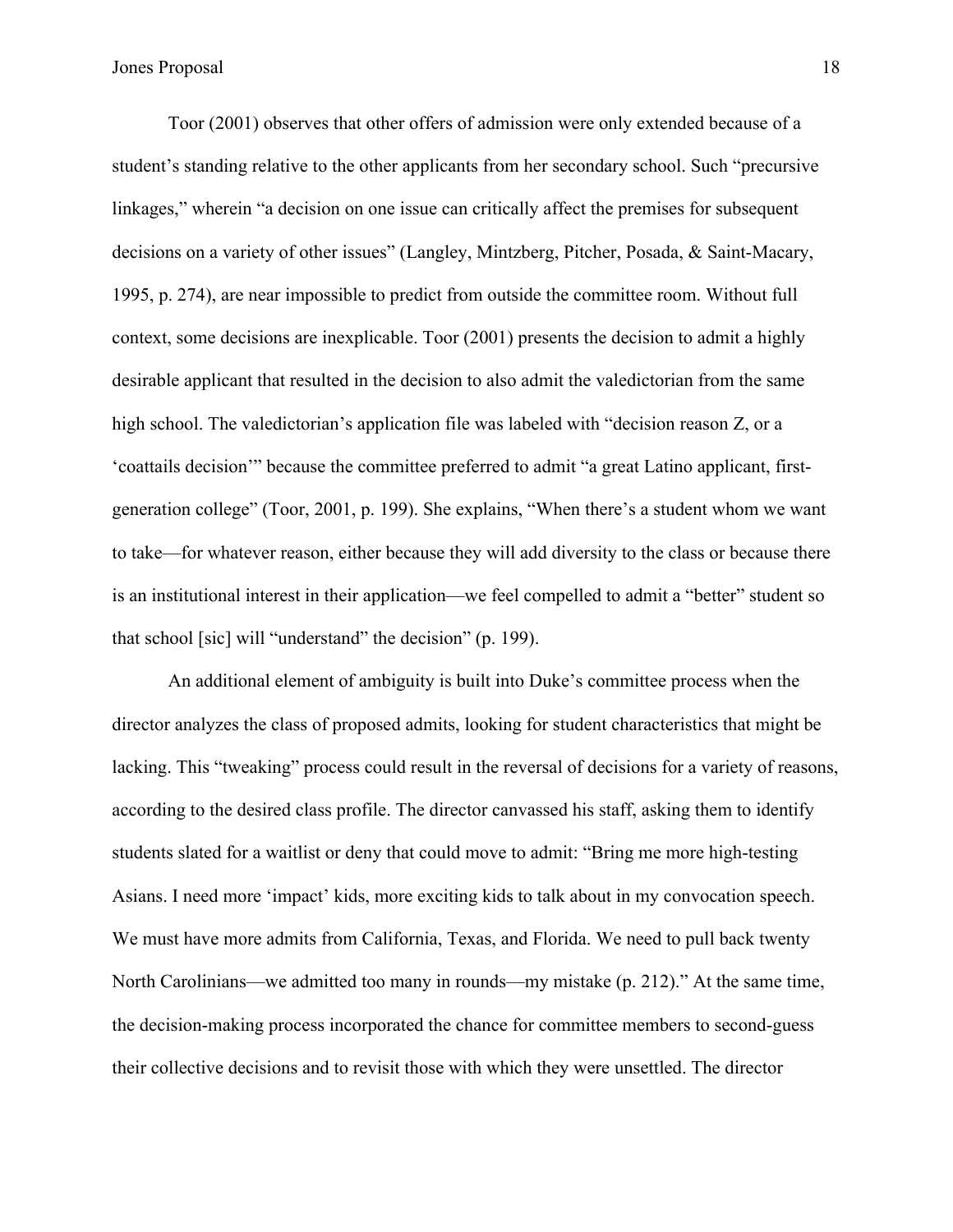"realized that committee decisions were sometimes affected by intangibles like the dynamics of the personalities involved, the time of day the decision was being made, and the role blood-sugar levels played" (p. 213). Despite efforts to make the best commitment to action, to operate efficiently while serving numerous competing goals of the organization, the opportunity to look back and question the results of its process was built into the routine of the committee. Be it a tendency to look backwards (March & Olsen, 1975, 1976), a process of double-loop learning (Argyris, 1977), or an institutionalized opportunity to play devil's advocate or protect against the perils of groupthink (Janis, 1982; Janis & Mann, 1977), all decisions are subject to revisit and not final until release—until commitment to action is fulfilled.

One final component of Toor's (2001) experience is the power installed in the hands of each individual admissions officer in the "wild card" (p. 213). Consistent with Stevens' (2007) "rule of one pick" and mentioned as a possible selection model by Rigol (2003) this stands as an exception to expected rules of decision-making and introduces heightened ambiguity into the predictability of decisions. A new preference has entered into the garbage can of competing institutional goals: the personal interests of individual actors. Though these "wild cards" were supposed to be generally admissible, and were subject to final approval by the director, the end result is a commitment to action by the organization that otherwise would not have occurred, entirely un-programmable and unpredictable. Albeit only a handful of decisions within the larger context of thousands of applicants, it is clear that this set of decisions only occur given the happenstance encounters and personal preferences of the individual admissions officers.

Consistent with the GCM, which cannot explain all decisions all of the time, Toor (2001) documents her understanding of a separate, special admissions committee convened to consider applicants of interest to the alumni affairs and development offices. Be it political in the case of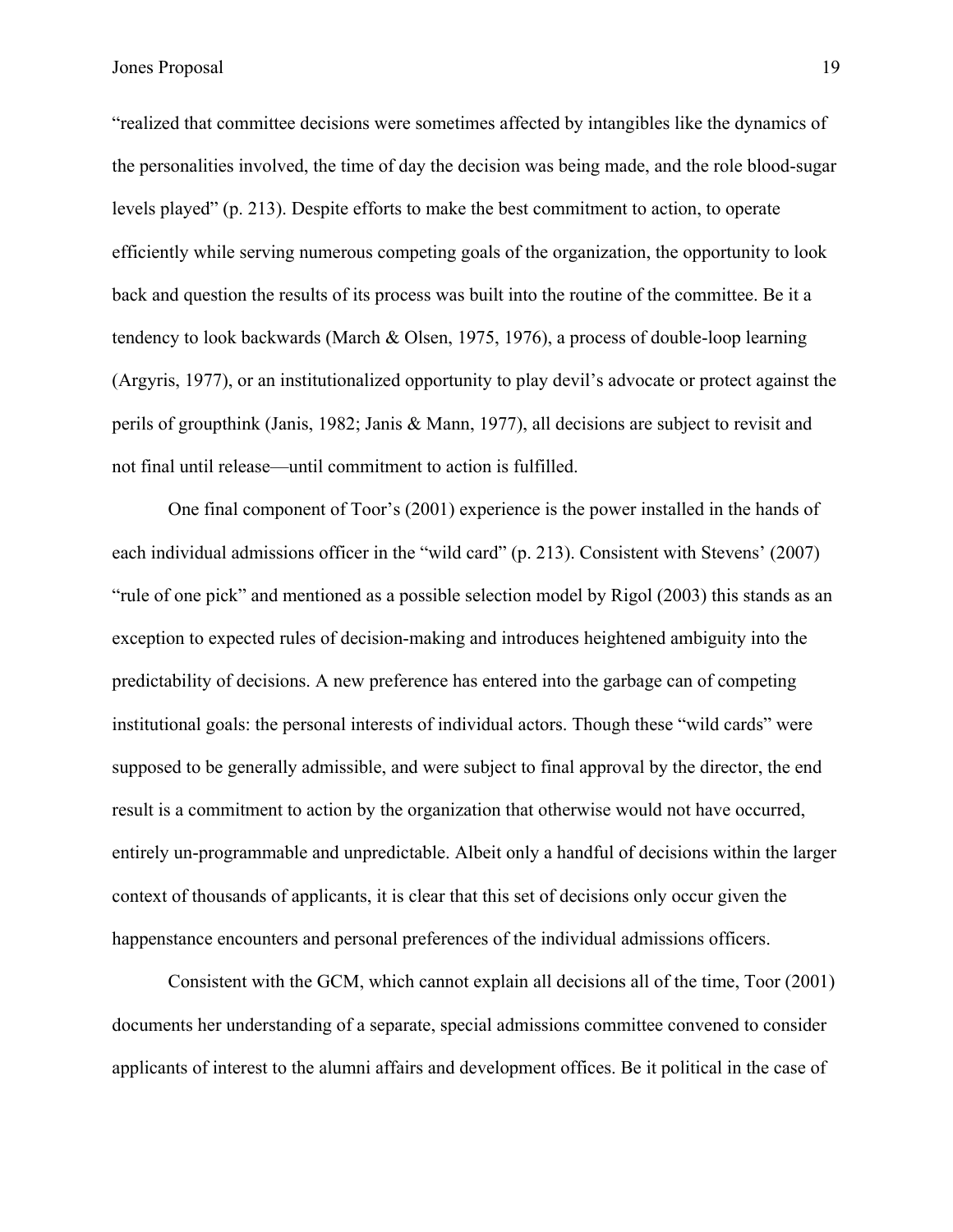alumni connections, or resource dependence in the concern of development interest, the admissions director "never wanted to admit these kids and had to fight to be able to keep them out" (p. 209). Despite relying upon his admissions colleagues to provide the director "as much ammunition as possible to use against them," he was unable to buffer the decisions of the admissions committee from these forces external to the process: "He usually lost" (p. 209).

These "alum and development rounds" were deliberated in a distinct committee comprised by the admissions director, the development office head, and an Alumni office liaison. It is notable that Toor (2001) highlights the fact that admissions committee members were present, but their decision-making power vetoed: "We were allowed to sit in and to speak only if spoken to" (p. 210). The rank and file admissions officers were de-professionalized; effectively, their power to make the commitment to action on behalf of the organization was removed in the interest of serving "long-term institutional goals and the directions of the university" (p. 210). The existence of this special committee is consistent with the GCM, which was not intended to explain every decision all of the time. At times, the organization needed to preserve and protect alternate revenue resources, or appease long-standing university stakeholders.

However, at the same time it is arguable that these decisions are well accounted for in the GCM. Applicants admitted in the "alum and development round" bore with them characteristics that promised to accomplish organizational goals. Admitting a poor academic student who offers no diversification of the class by standard measurements but whose family includes potential (or past) substantial donors violates assumptions of the academic meritocratic lens, for instance. Yet in the GCM it makes sense: these students simply offered solutions to a different set of problems. They would not have been admitted otherwise without the presence of these competing preferences.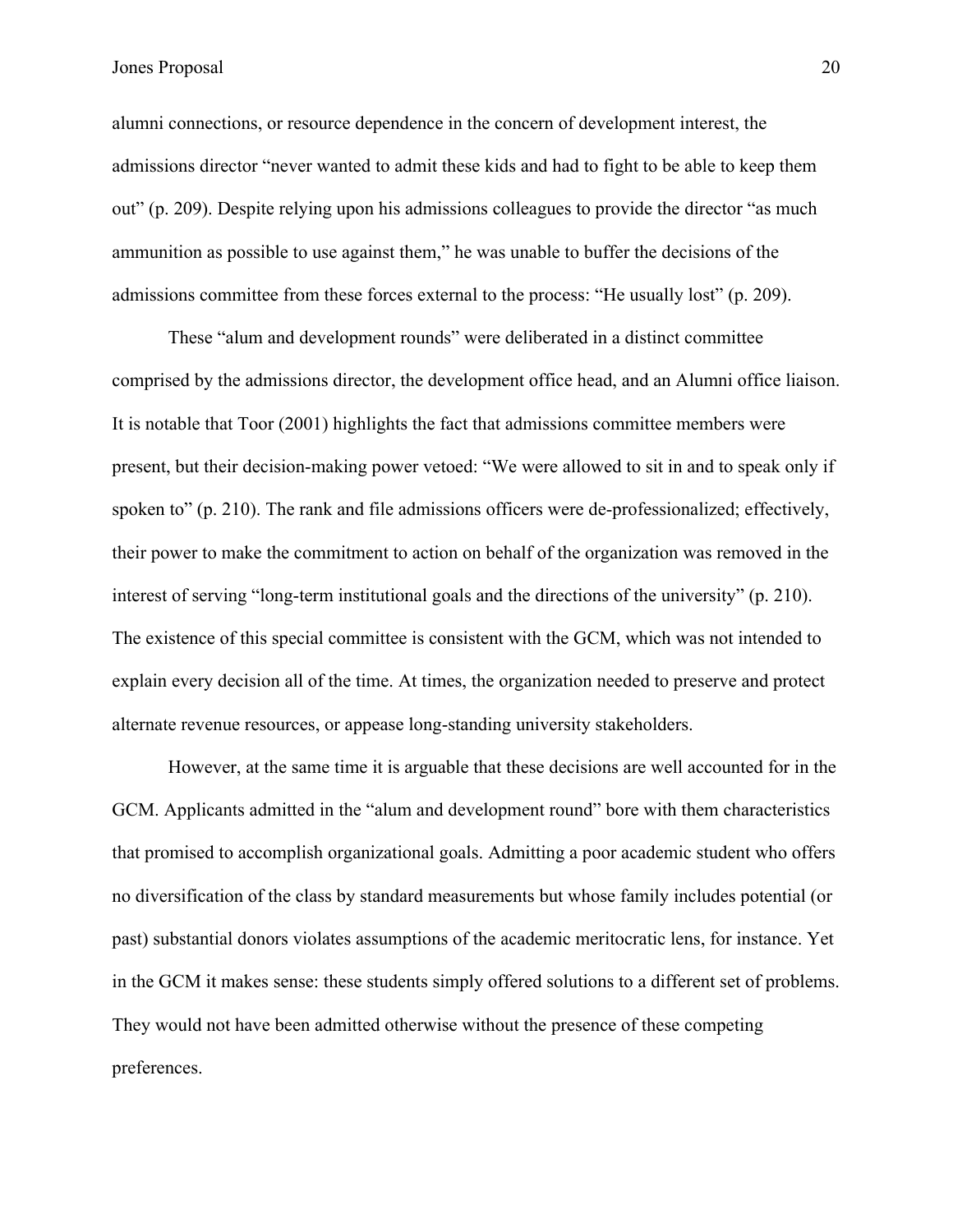Much of this ambiguity is echoed in Hernandez's (1997) more skeptical take on the admissions process at Dartmouth based on her experience there as an admissions officer. She concludes by encouraging an evaluation process "that recognizes the special student in any guise" (p. 244) after an introduction to the effects of time and energy that bear upon the process: "…sometimes admissions officers will miss subtle points because they are not extremely perceptive readers, or because they are reading too fast, or because they are trying to highlight one main point from a letter, or because they are just plain exhausted from reading applications for seven to eight hours a day for months at a time" (p. 3). Consistent with Toor (2001), the unquantifiable elements of applicants' personal qualities play a significant role in distinguishing between otherwise quantifiably similar academic profiles. She says, "Even in committee, the most interesting students stand out and are chose over those who are less exciting" (Hernandez, 1997, p. 105). The "very difficult and time-consuming process" (p. 105) of committee "is very tough and many bright kids don't get picked because they simply do not stand out enough to be chosen above others in this brutal competition" (p. 103).

Participation is fluid as it is impossible for every committee member to read and evaluate every application, and different combinations of readers may dwell upon different characteristics of the applicants (p. 238). Accordingly, the process reserves time for "docket review" before final decisions are released "to catch inconsistencies or outlier decisions" within high school application groups (p. 240), similar to Toor's (2001) experience at the end of committee.

A somewhat different mechanistic structure for working through the application evaluation and admissions decision-making process is recollected by Fetter (1997). In *Questions and Answers: Reflections on 100,000 Admissions Decisions at Stanford*, the former dean details a process that does not involved committee deliberations. Instead, four application readers (from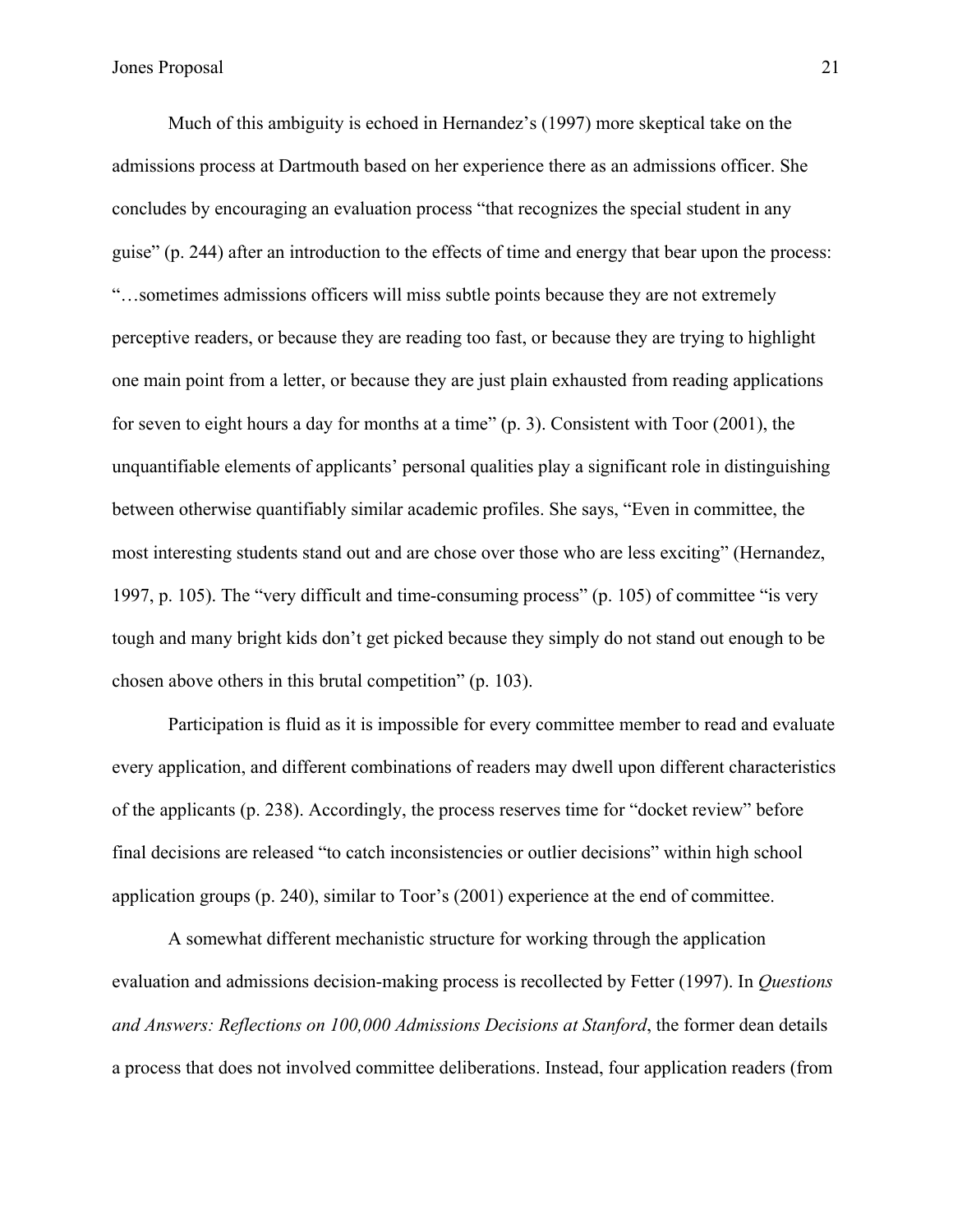a staff of twenty full and part-time readers) are randomly assigned to evaluate each application. Despite the fact that the lack of a committee debate might lessen ambiguity, the process described by Fetter, and the random combination of twenty potential readers, yield an equally ambiguous decision-making scenario.

Fetter (1997) postulates at the time that the Stanford process describes about 35 institutions in the U.S., namely those admitting no more than 30 percent of applicants (p. 8). The most important aspect of an application are the academic credentials, followed by personal achievement outside the classroom (p. 9). She continues to describe additional categories into which students may fall that would receive special consideration, including race/ethnicity, firstgeneration college-bound status, legacies, athletes, and faculty children. Despite the primacy of academic credentials in review, Fetter (1997) points out that Stanford's process "is sensitive to individual circumstances and the effect they may have on the record of any applicant and the available resources" (p. 10). Application readers "take note both of extenuating circumstances and a variety of cultural and economic situations" (p. 10), compounding the problem of ambiguity and further constraining the predictability of forecasting admissions results.

Similarly to other sources, the Stanford process has a built in process for "fine-tuning" (Fetter, 1997, p. 21). By the time applications make their way to fourth readers, seemingly set decisions may change entirely given greater contextual knowledge of the emerging class. "Judgments can change with greater knowledge and the benefit of time to reflect, so it was not unusual for such readers to admit that they had changed their mind and now leaned toward a 'deny'" (p. 21). Notably, Fetter records this fluidity in instances where the fourth reader may have been the first, as well, a situation made possible by the random distribution of application folders.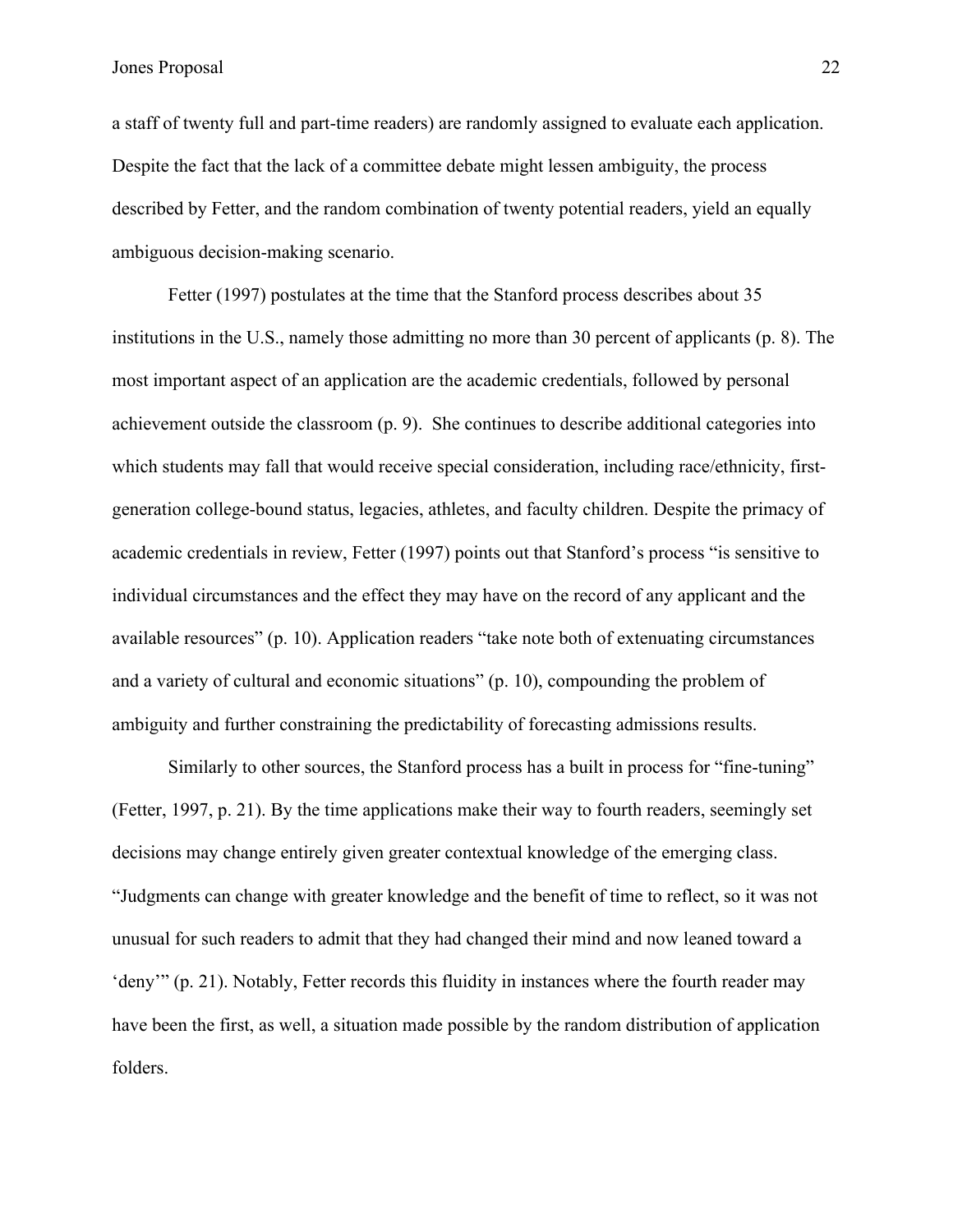This is a process that may defy notions of meritocratic theory and rational decisionmaking perspectives. "It is fair to generalize that the higher the academic rating, the higher the probability of admission, but ultimately the selection of a freshman class at a highly selective institution involves considerable subjectivity, good judgment, and a sensitive understanding of the criteria for selection and the context of the individual applicant's circumstances, along with a healthy dose of experience to see beyond the quantitative measures" (Fetter, 1997, p. 25). The pressures of time and energy plague the decision-making process, an activity that "has to be experienced to be believed" in which "the demands make for an intellectual and physical marathon" (p. 33). Beyond straightforward calculations and routinized processes, "final decisions must be the consequence of a combination of pragmatism, experience, good judgment, sensitivity to a range of circumstances, independence of thought, and an absolutely essential willingness to make touch choices" (p. 32). While decision-makers at Stanford "admit for life, not for freshman grades," the unclear technologies used in evaluations make it "difficult to get a handle on life's criteria" (p. 15).

### **The Garbage Can Model of Organizational Decision-Making**

To understand how universities make choices and arrive at solutions, Cohen, March, & Olsen (1972) proffer the conceptualization of these organizations as "organized anarchies," characterized by problematic preferences, unclear technologies, and fluid participation (p. 1). Goals of the university are multiple, "inconsistent and ill-defined," lacking structure and better identified as "a loose collection of ideas" (p. 1). Technologies employed by organizational actors are not well understood, and the organization "operates on the basis of simple trial-and error procedures, the residue of learning from the accidents of past experiences, and pragmatic inventions of necessity" (p. 1). An organization's decision-makers "vary in the amount of time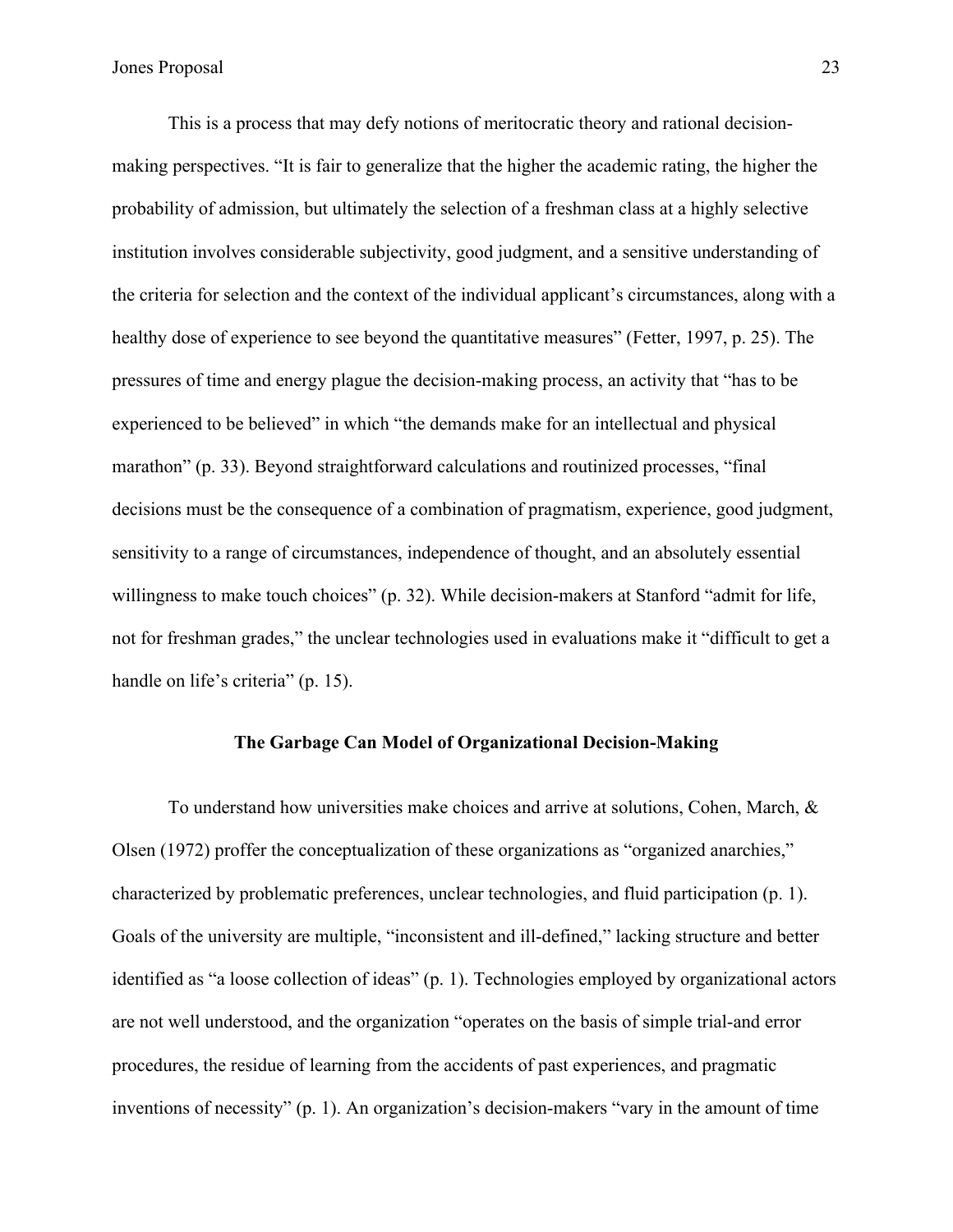and effort they devote to different domains; involvement varies from one time to another" (p. 1).

Within an organized anarchy, the decision-making process is defined as "collections of choices looking for problems, issues and feelings looking for decision situations in which they might be aired, solutions looking for issues to which they might be an answer, and decision makers looking for work" (Cohen et al., 1972, p. 2). These components are awash in a conceptual garbage can in which time and energy play critical roles in the meaning, definition, identification, and framing of a given choice. "In the garbage can model…a decision is an outcome or interpretation of several relatively independent streams within an organization" (p. 3). This model "calls attention to the strategic effects of timing, through the introduction of choices and problems, the time pattern of available energy, and the impact of organizational structure" (p. 2). All of these theoretical elements find compelling corollaries in the choices made by admissions committees.

The GCM emerged from a group of theorists known as members of "the Carnegie School" who brought a different perspective to the study of organizations. The foundational works for the Carnegie School include *Administrative Behavior* (Simon, 1947), *Organizations*  (March & Simon, 1958), and *A Behavioral Theory of the Firm* (Cyert & March, 1963). The tenets of the Carnegie School were threefold: "organizations as the ultimate object of study, decision making as the privileged channel for studying organizations, and behavioral plausibility as a core principle underlying theory building" (Gavetti, Levinthal, & Ocasio, 2007, p. 523). The GCM arose somewhat organically as the authors came to the realization "that the educational institutions that we studied were typified by goals that were both ambiguous and in dispute" (Cohen, March, & Olsen, 2012, p. 21). Such institutions were labeled as organized anarchies, identifiable when attention is scarce, multiple decisions "arenas" compete for problems,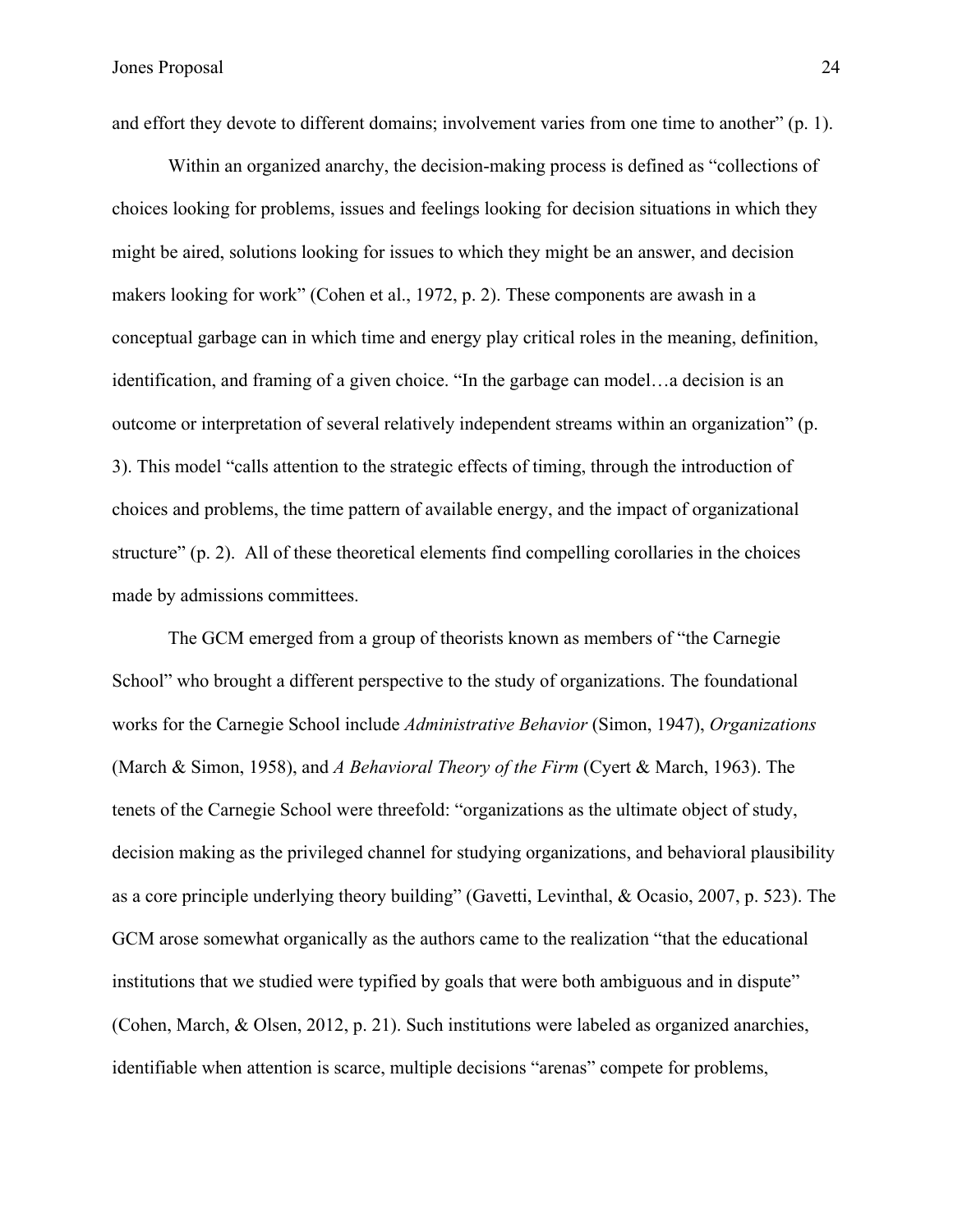solutions, and decision-makers, and where "problems and solutions arrive at times exogenously determined and are linked partly by their simultaneous arrivals" (p. 22).

Researchers have applied the GCM to higher education decision-making in times of crisis when enrollment targets fell short of budget needs (Riley, 2007). It has been suggested as a theory to explain the enrollment management process at a large universities (Johnson, 2013) where time is short and attention waning. The GCM offers a promising framework to explain the decision-making process at selective institutions because it has been "indispensable, checking the tendency of social scientists to find reason, cause, and function in all behavior, and emphasizing instead the accidental, temporary, shifting, and fluid nature of all social life" (Perrow 1986, p. 136).

### *Problematic Preferences & Theoretical Integration*

Preference sets in colleges and universities do not fall neatly in line with expectations of the theory of choice in the decision situations presented. Rather, an organization "operates on the basis of a variety of inconsistent and ill-defined preferences," perhaps "described better as a loose collection of ideas than as a coherent structure" (Cohen et al., 1972, p. 1). The preference set is partially dependent upon the marketing activities that attracted students into the applicant pool, the composition of which is fluid from year to year based upon resources devoted to recruitment and the acumen of the recruitment staff. At the committee table—the epitome of a "decision situation"—preferences are moving and amorphous as a class takes shape; goals are ambiguous. As seats are filled and the financial aid budget expended as the committee's work progresses, the conversations surrounding each subsequent application evolve. Those involved in the admissions committee must balance the multiple goals of the college with competing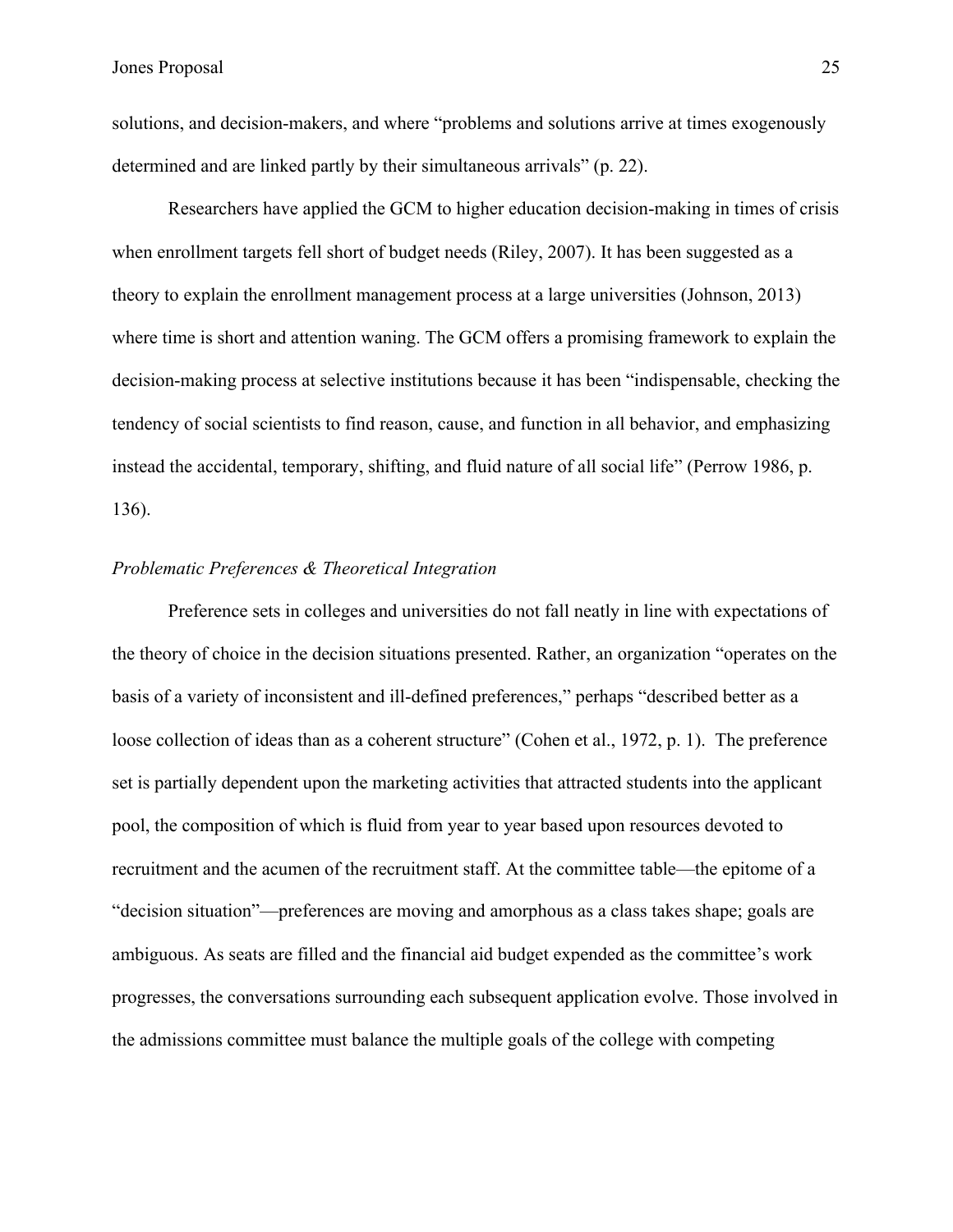institutional priorities. In effect, each decision on each individual application is a "choice" confronting the institution, a commitment to organizational action.

Committee participants must individually weigh an applicant's potential contributions to and demands upon the college in every decision situation. Some participants may place greater value in a particular ideal: perhaps the diversity officer is primarily interested in admitting students from historically underrepresented ethnic and racial backgrounds, while the athletics liaison wants to see all recruited athletes admitted to the class, and the dean or vice president of enrollment management, acutely aware of the incessant financial pressures burdening the college, advocates for all possible development cases. In such a scenario, it is not a difficult leap to see a parallel in the inconsistent preferences given the organic and ever-changing situation.

Lucido (2015) acknowledges the dearth of research on the final admissions decisionmaking processes at selective institutions. He also references the frenzied media speculation surrounding this decision-making process, and calls for transparency and insight into the "black box of selective admissions" (Lucido, 2015, p. 162). Readers are directed to the work of Perfetto & College Entrance Examination Board (1999) for "elucidation and evaluation of admission criteria and decision-making processes" (Lucido, 2015, p. 150), in which nine categories are established to classify the philosophical basis driving this process. They are as follows:

#### *Eligibility-Based Models*

- Entitlement: the inalienable right of higher education for all.
- Open Access: the education system in America is K20, and higher education should be available for those who qualify.

*Performance Based Models*

- Meritocracy: higher education as a reward for success.
- Character: higher education as a reward for personal qualities. *Student Capacity to Benefit Models*
	- Enhancement: higher education must find and nurture talent.
	- Mobilization: higher education must promote social and economic mobility.

*Student Capacity to Contribute Models*

• Investment: access to higher education for the good of society.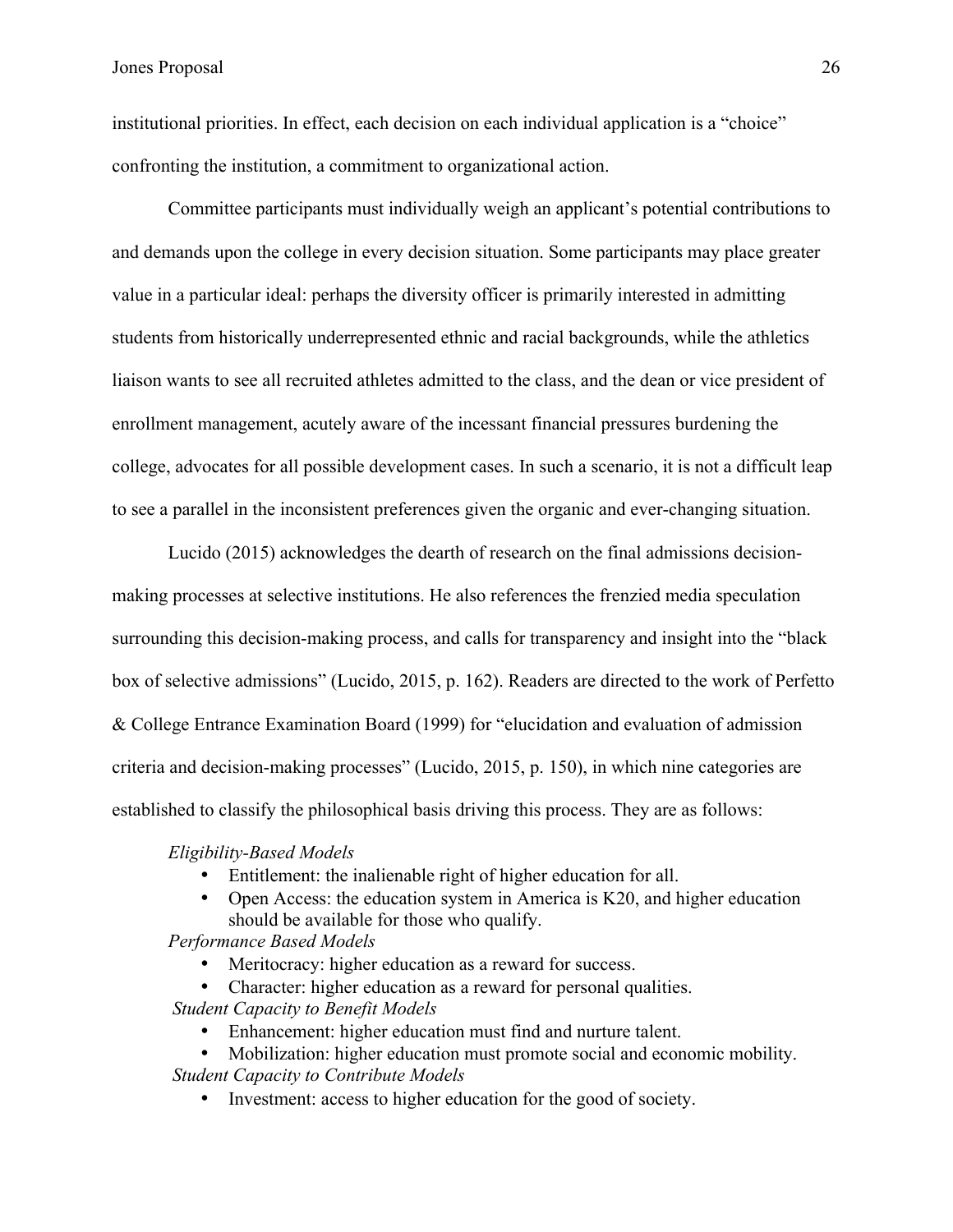- Environmental/Institutional: each institution is driven to meet its own goals and organizational needs, unique unto it, while providing a quality educational experience.
- Fiduciary: higher education is a business, and fiscal integrity is of primary import (Perfetto & Board, 1999, as cited in Lucido, 2015, p. 150).

I argue that these models may be applicable to the decision-making process and serve to justify admissions decisions, in part, some of the time, at a particular college—chiefly selective institutions. Lucido (2015) articulates, "Indeed, most colleges and universities draw from several of these theoretical foundations to align their policies and practices with their missions" (p. 149). An effort to apply any one model to any one admissions process to understand all admissions decisions at a given selective college will certainly fail. However, if these philosophical constructs are conceived of in context of the garbage can model, we see that these models frame and define the numerous competing problematic preferences confronting participants. It is particularly difficult to understand the machinations of the black box precisely because there are so many constructs shaping the decision-making process. The decision on one individual applicant may make complete sense from one approach while looking entirely inconsistent when viewed from a competing perspective.

I theorize that highly selective colleges are able to draw upon a greater number of these admission models to justify any particular decision, and that these there exists an *ambiguity continuum* along which these philosophical models array. The more selective an institution, the higher the freedom to factor in more subjective criteria associated with an applicant's capacity to benefit and potential to contribute. Conversely, open-access colleges or institutions that admit a large percentage of all applicants in an effort to meet enrollment targets fall on the opposite of the continuum. These institutions will operate under pure eligibility philosophies.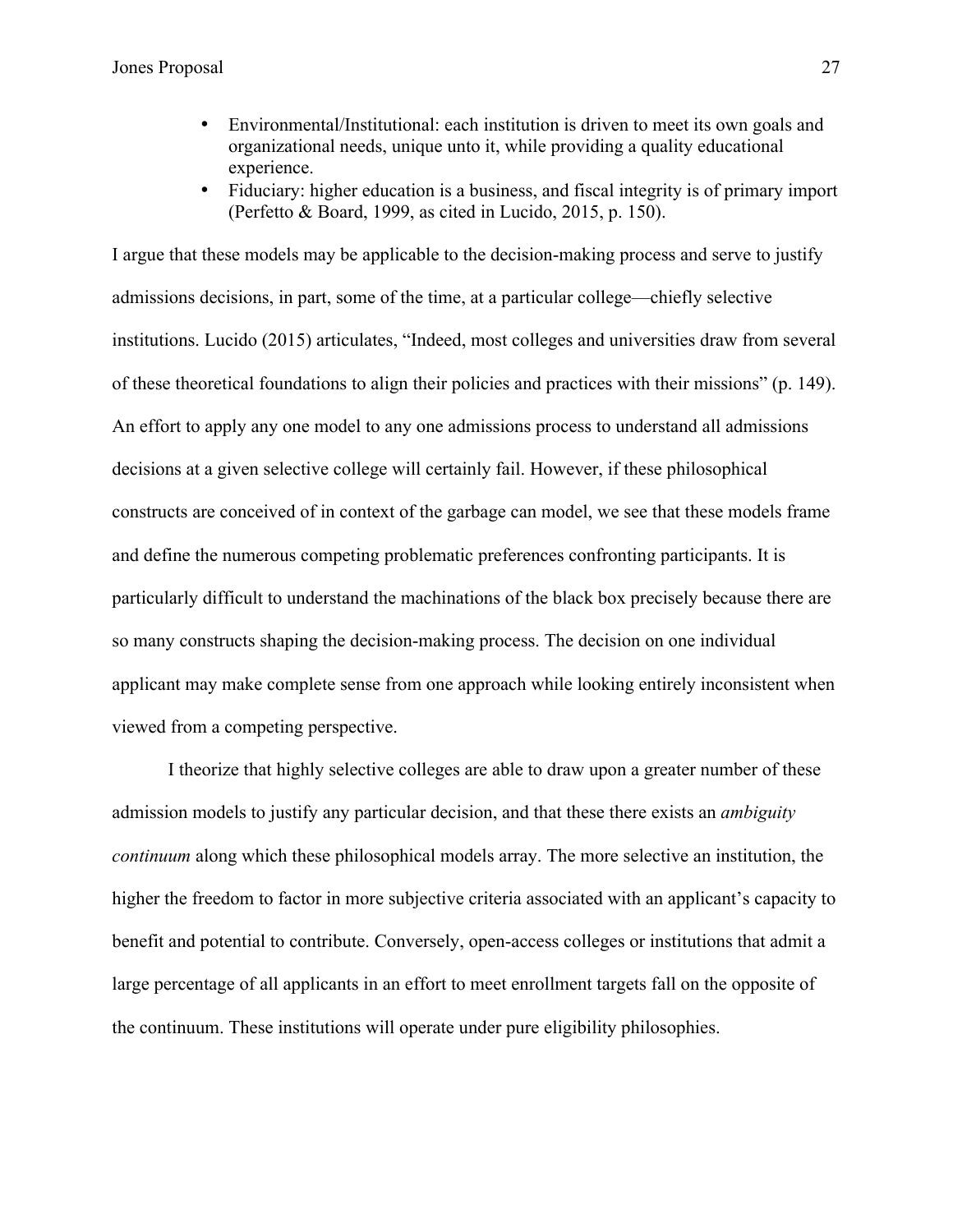In like fashion, the common first-year class selection models documented by Rigol

(2003) map upon the theorized ambiguity continuum. These models include:

- Multiple readers to committee for decision;
- Team readings to decision or further review (usually structured as sub-committees);
- Single reader to decision or further review;
- Reader(s) to computer for decision or further review;
- Computer to committee for decision;
- Computer plus reader ratings for decision; and,
- Computer to decision or further review. (Rigol, 2003)

Highly selective institutions will tend to have one of the first two models for admissions decision-making in place. In such settings, I theorize, there exists greater ambiguity in the deliberative and evaluative processes because decisions are less programmable and less routinized. Simply put, lower selectivity translates to a decreased ability to exercise judgment. I propose there exists a continuum of freedom within college admissions decisions, largely dictated by resources, both human and financial. Organizations with poor endowments are captured by their environments, subject to demands of resource providers, whereas wealthier schools benefit from increasing degrees of independence, relative to resources (Baldridge, 1983). Selective organizations with greater slack, afforded by higher resources and autonomy, may exact decisions that are less programmed and formulaic than their peers, or less responsive to demands (Perrow, 1986; Simon, 1977). They have greater freedom to experiment, the ability to conduct more extensive, less bounded searches for their solutions, and the flexibility to actively "test-make" and interpret environments (Weick & Daft, 1983). Selective higher education institutions are afforded the opportunity to strike appropriate balance between exploration and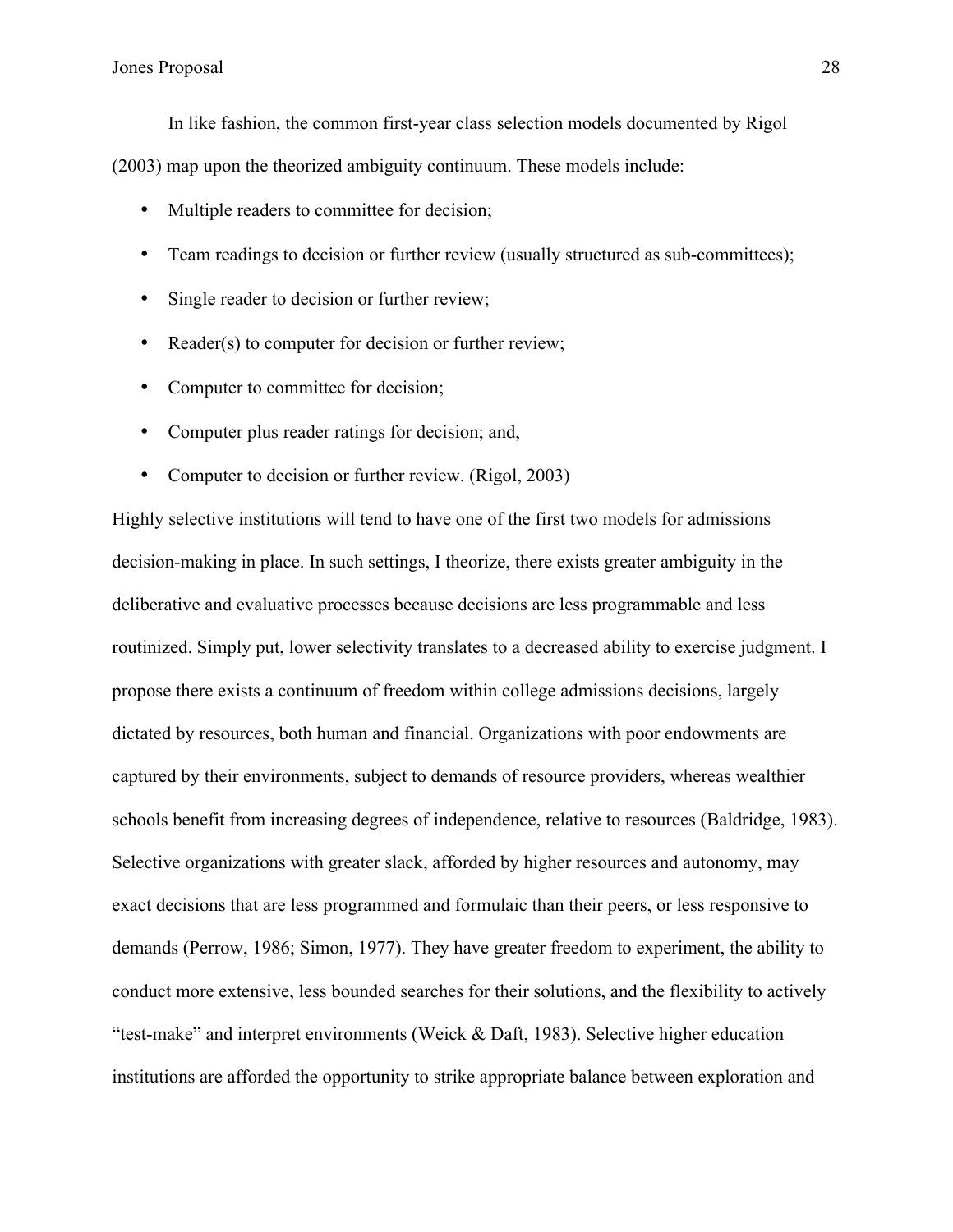exploitation in pursuit of resources (March, 1991). As organizations move to the selective end of this continuum, the garbage can model better describes the process of decision-making. More solutions are attracted to solve a greater number of problems, creating layers of complex decision opportunities that are inexplicable to the outside observer, or to those hoping to seek rationality within the process. Appendix I illustrates the overlay of these admissions typologies upon organizational theory, creating an ambiguity scale to gauge admissions decision-making.

As an exercise to conceptualize the degree of ambiguity that surrounds the admissions decision-making process, please refer to Appendix II. This provides an illustration of theorized institutional processes, responses to environmental stimuli, and decision-making according to an institution's admissions selectivity. Open access schools and those with high admit rates, where the need for fine distinction is neither necessary, possible, nor administratively feasible, require greater routinization. Application-wealthy institutions exhibit heightened flexibility in exploring to find solutions to problems, enabled to more broadly define competing institutional preferences. Alternatively, open access or eligibility-based practitioners are more likely to exploit their environments, overly dependent upon the applicants and corollary characteristics that have found them. Highly selective institutions benefit from deep applicant pools that serve as a buffer from external forces, and are more likely to generate isomorphic forces downward than be subject to their pressures from the field below.

#### *Unclear Technologies*

In an organized anarchy, organizational processes are based upon "simple trial-and-error procedures, the residue of learning from the accidents of past experience, and pragmatic inventions of necessity" (Cohen et al., 1972, p. 1). Despite the ability of colleges to "survive and even produce," members of the organization do not truly understand how these processes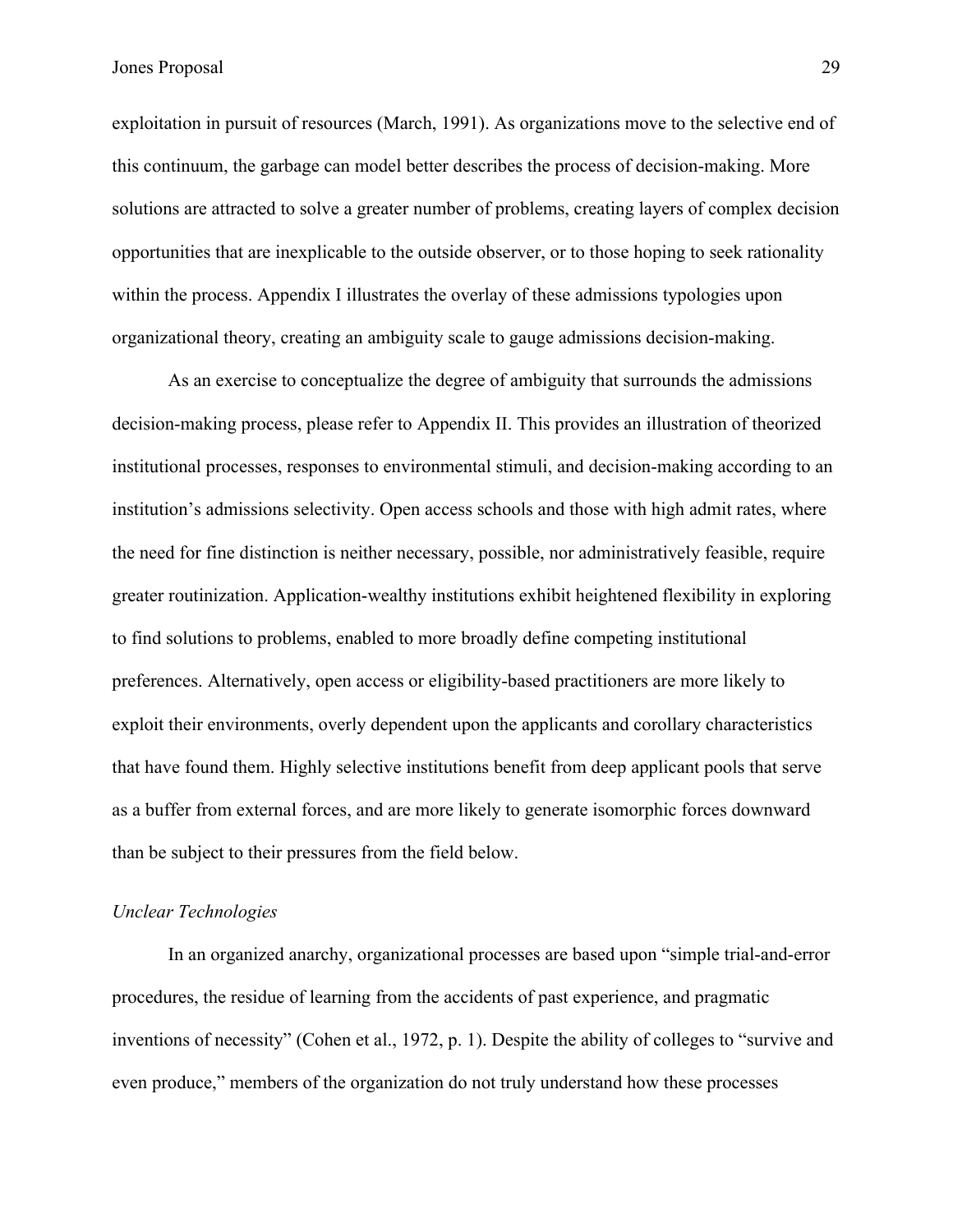function as means to serve end-goals. After committee decisions have been made, enrollment offices run elaborate regressions (or hire outside statisticians to do the same) to predict yield based upon enrollment trends from private years, but how well do these analyses capture current student behavior and account for shifting environmental factors? How well do admissions professionals understand the metrics used to evaluate applicants, such as the SAT, ACT, AP or IB curricula and examinations—not to mention grading scales and criteria that vary from school to school, class to class, teacher to teacher? What role does subjectivity play in the supposed objective evaluation of an applicant's credentials—what is the impact when an application essay misses the mark or offends one reader and not another? How do admissions officers learn to evaluate and rank the competing multiple intelligences of different applicants? Coleman (2011) argues against standardized testing in part because it fails to measure all of Howard Gardner's nine intelligences, while also serving as a poor measure of both logical-mathematical and linguistic intelligence. If in fact admissions officers wish to enroll a heterogeneous class of diverse talents, including the alternate intelligences of musical, spatial, bodily-kinesthetic, interpersonal and intrapersonal, naturalist, and existential (Gardner, 1998), what technology exists to accurately evaluate talent across these areas in any applicant pool? These questions hint at the unclear technologies at play in an enrollment management scenario.

Despite having standardized testing to aid in admissions decisions, historic biases and admitted shortcomings surround the ACT and SAT (Kidder & Rosner, 2002). We know that standardized testing is a better indicator of parental income than it is academic performance (Schaeffer, 2012), so it must be asked what role this standardized technology plays in admissions decisions. Furthermore, given the secondary school landscape devoid of a standardized curriculum and plagued by school-specific grade scales, how accurate are application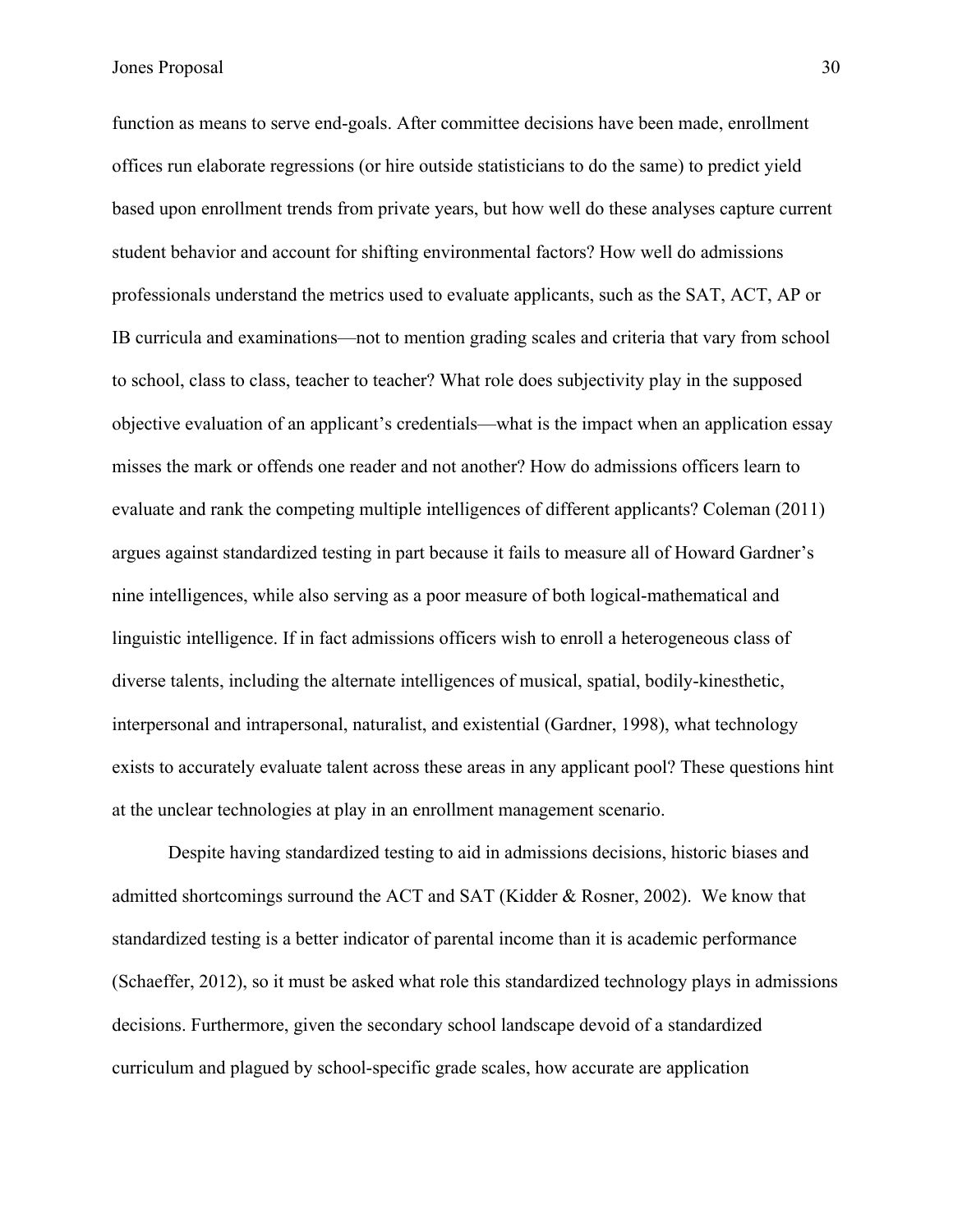evaluations, relative to one another? What is the accuracy of yield estimates employed by enrollment managers who consider demonstrated interest as a factor in admissions decisions? How much insight is gained into the student's own decision-making process by tracking behavior, and how clear are these observations? And finally, given the indisputable facts of retention, persistence, and graduation rates below 100 percent, transfer students abandoning institutions, failing GPAs, change in majors, and perhaps even underperforming athletes, to what extent are technological admissions tools clear and successful? In short, unclear technologies abound in the admissions environment. Many decisions and predictions are based upon simple observations from previous cycles—a process of trial-and-error and learning from past experiences.

#### *Fluid Participation*

The final property characterizing organized anarchies addresses participants' "amount of time and effort they devote to different domains," acknowledging that "involvement varies from one time to another" (Cohen et al., 1972, p. 1). Given fluctuating levels of available energy and time on task, organizational boundaries likewise fluctuate.

Though enrollment management models and organizational/operative structures persists from year-to-year, the reality is that individual participation in admissions decisions varies on a month-to-month, hour-to-hour, day-by-day basis. Application reading and evaluation processes require the input of many participants whose schedules place varying imperatives upon them on any given day. Likewise, committee deliberations fluidly evolve dependent upon the committee members present and actively engaged in the decision situation at hand. While standard operating procedures are in place to guide participants to desirable solutions, the effects of time, attention, and energy alter the impact they may have in any individual choice situation.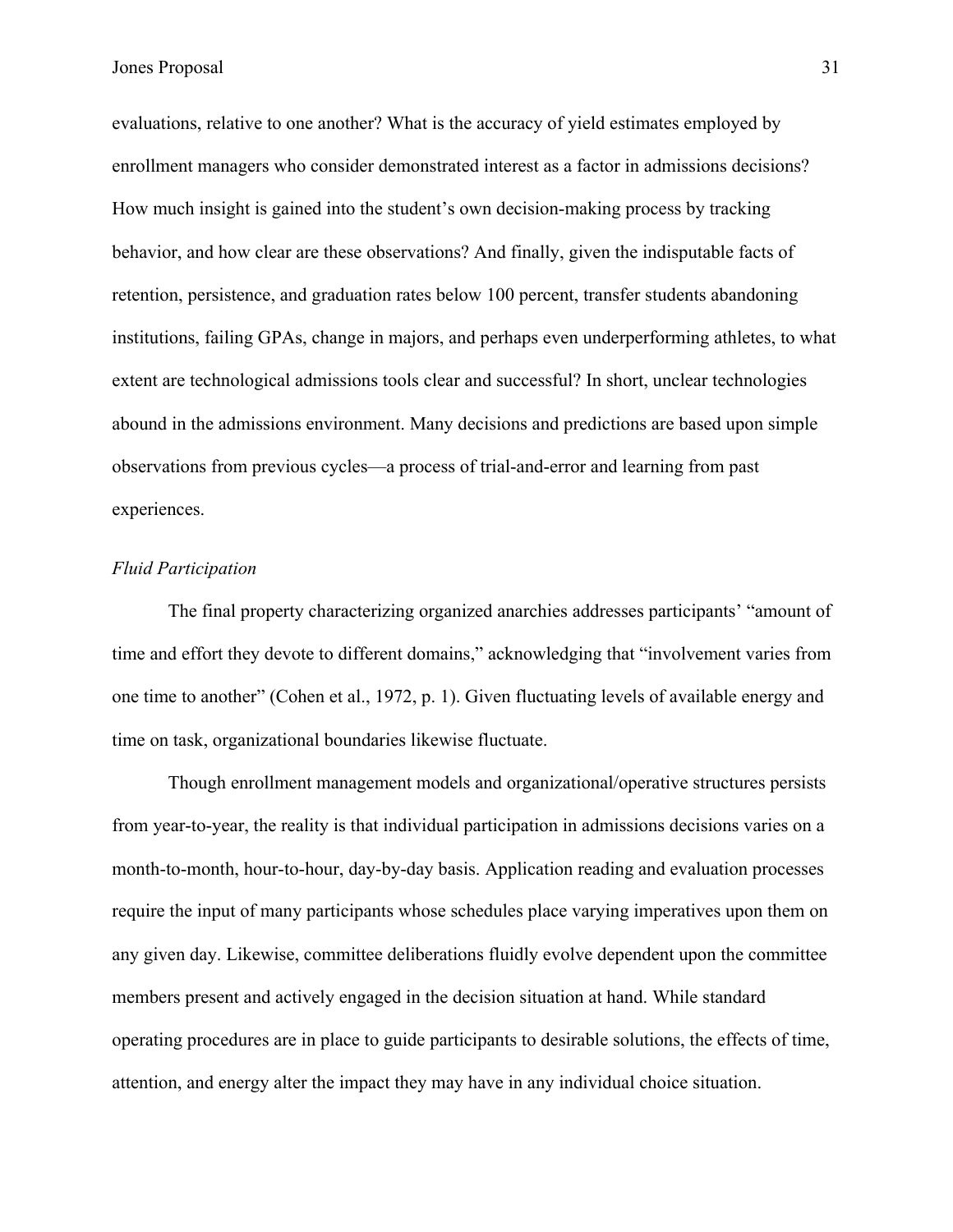Choices or decisions arrived at on the first day of committee may deviate drastically from those reached on the final day of a two-week convening. Similarly, application evaluations are likely to evolve over the four-month or longer reading period, as exhaustion sets in and deadlines loom ever larger. Furthermore, some admissions decision-making models convene subcommittees over the course of several months, comprised of subsets of admissions officers and faculty members. With what certainty is it that these different groups will decide upon the like choice with any consistency across this period?

#### *Applying the garbage can*

Having established that the three properties of organized anarchies are present in some of the admissions decision-making process models, we can identify the four variables flowing throughout the garbage can. These problems, solutions, participants, and choice opportunities are independent streams, and "a decision is an outcome or interpretation" arising from the interrelations among them (pp. 2-3).

The first stream is comprised of problems confronting the organization, and in particular, members of the enrollment management department. In the liberal arts college setting considered by Kraatz, Ventresca, and Deng (2010), problems can be interpreted as being twofold—both internal and external to an admissions office. Internal problems are the competing institutional priorities at play detailed prior, and the optimization thereof, including ethnic and racial diversity; first-generation college-bound status; athletic, musical, and artistic talent; STEM proficiency; gender; geographic diversity; and, institutional development. External problems are imposed by departments outside of the admissions unit—need- and merit-based aid budgets set by the office of finance; revenue and discount target rates set by the same; available on-campus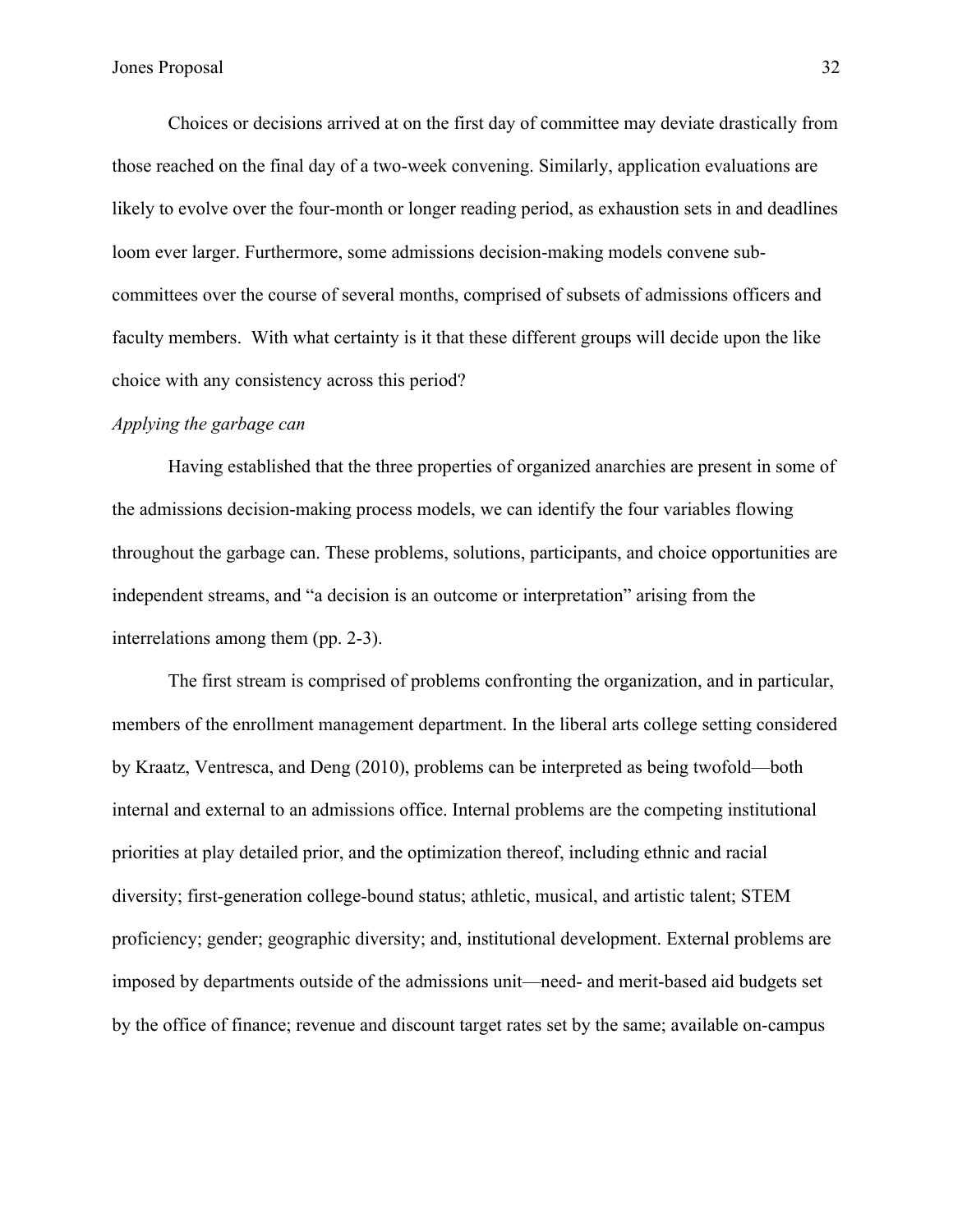housing set by residential life; targets for academic department enrollment set by the registrar; and, legacy interests (which is both internal and external).

Solutions represent the second stream within the garbage can. For selective liberal arts colleges, potential solutions exist within the application pool in a given year. Applicants are, in effect, "solutions looking for issues to which they might be the answer" (p. 2). These applicants may provide vital tuition dollars, help the admissions office meet diversity enrollment targets, or fill out athletic rosters with valuable talent. Some solutions may contribute to the band or orchestra, while others fill seats in art classes or spaces in the physics lab. Similarly, nonresident students offer geographical diversity, a solution to the problems of homogeneity and hedges against regional economic recessions. Of course, these students are defined by academic metrics such as standardized test results and GPAs, and as solutions, higher metrics translate to higher rankings. These are solutions to prestige problems within the marketplace.

The third stream is made up of participants who "come and go," whose levels of participation vary dependent upon other demands exterior to the admissions decision-making process. Admissions officers enter the garbage can the moment that application reading begins each year, and their participation ebbs and flows until a class is set and enrollment deposits are secured. They might not be fully present in evaluating a certain application, or perhaps they are distracted at the committee table by recent events or in advance of their own case presentations upcoming. Worse yet, maybe certain officers are periodically called from the committee table to attend to other business, resulting in temporary imbalances in power within the committee structure. In short, energy and time clearly impact the roles played by participants in decision situations.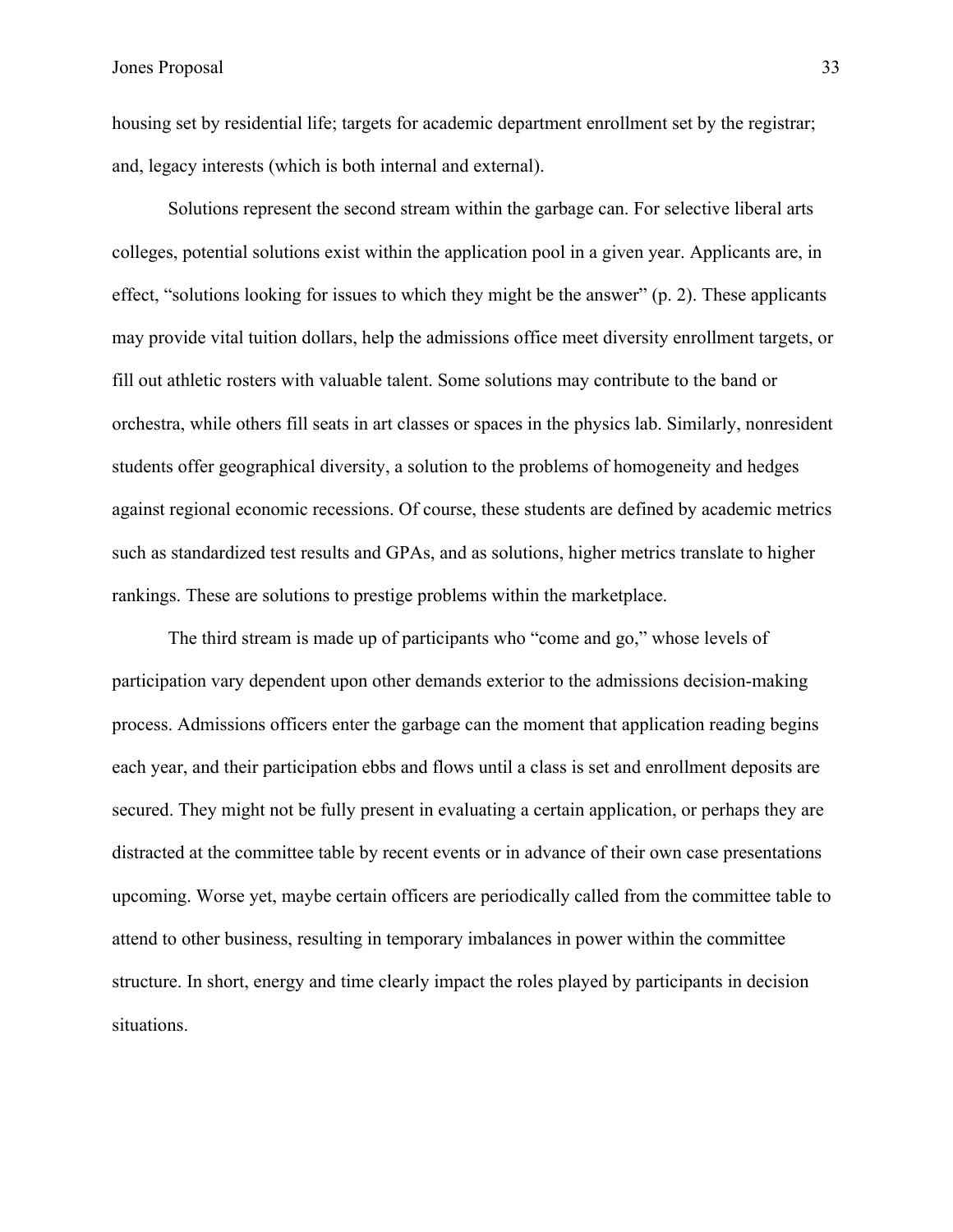Finally, choice opportunity streams "are occasions when an organization is expected to produce behavior that can be called a decision" (p. 3). This is the window of opportunity wherein problems, solutions, and participants align to make a specific choice—offering admission individually and en masse to applicants whose personal qualities and individual attributes address the ambiguous goals of the institution. Taken individually without the benefit of context, choices may make little sense from the outside looking in. Taken en masse, it is possible to see that a near infinite number of choice opportunities exist within an applicant pool of several thousand "solutions."

## *Indications of the GCM in Existing Admissions Decision-Making Literature*

Reflecting on forty years of living with their theory, Cohen, March, and Olsen (2012) remind us that their conception of the garbage can model was "originally presented as *an aspect*  of organizational decision making" (p. 23, italics in original), offering "*A…model"* as opposed to *"The…model"* of choice processes within organizations. Acknowledging that organizations "do provide some control and accomplish some purposes," these are accomplished via a process that "often makes meaning and generates action through temporal orderings that can defy understanding, purpose, or control" (p. 23). This is so because of the role of human actors within organizations and their agency within the structure of the given organization—albeit an agency that "is both bounded and contextually variable" (p. 23).

In the same volume, Gibson (2012) revisits Allison's (1969) application of the three models of rational, organizational process, and politic decision-making to understand the event sequences at play during the Cuban missile crisis. He instead applies the garbage can model, saying the theory "offers an account of how decisions are *actually* made, rather than how we imagine they are made when we liken organizations to unitary, rational, and self-consistent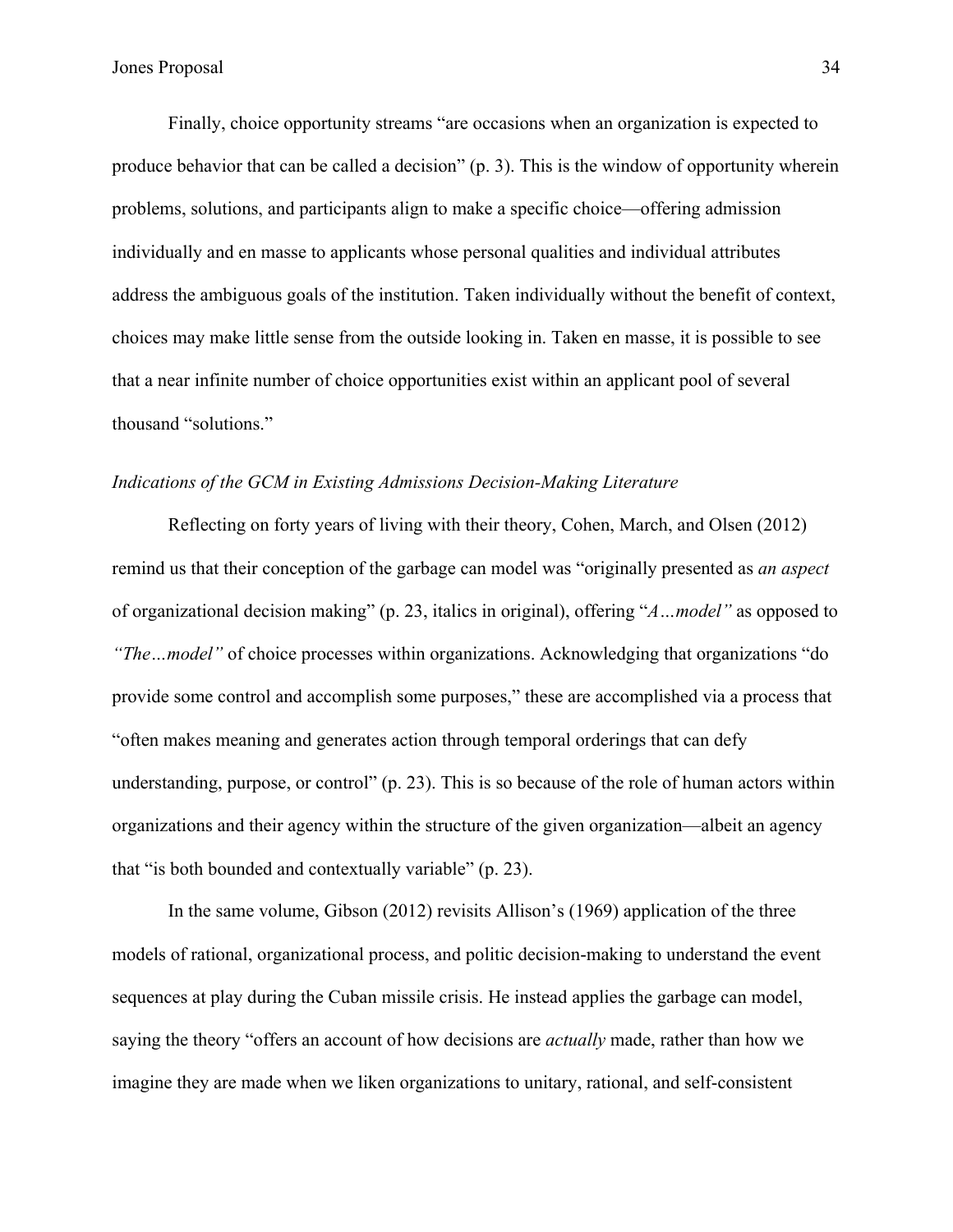decision makers" (p. 35). The garbage can model accommodates for the participants in control of organizations and subunits, as opposed to ascribing organizational behavior to the organization itself.

Though Karabel (2005) acknowledges Feldman (1975) in part for his understanding of the admissions process as driven by politics, Feldman's own approach suggests much more at play and deserves consideration. Indeed, she states regarding her observations into the Harvard admissions office in 1970-71, "criteria for selection often seem ambiguous and their choices capricious" (Feldman, 1975, p. 2). Suggesting competing rationales to justify admissions decisions, such as admissions based on merit, auction, or lottery, Feldman states that these would be inadequate stand-alone policies because "they patently fail to accommodate conflicting institutional and social values" (p. 10). She continues: "Admissions decisions are supposed to reflect merit and protect privilege, to promote social mobility while they regulate access to positions of wealth and status in the society" (p. 10). Yet, no rule—simple or complex—can balance competing and at times adversarial ends. In turn, "multiple criteria allow admissions decisions to encompass a wider range of interests than any single criterion of admission" (p. 14). As a result, "Harvard defends its right to choose its undergraduates on the basis of a wide variety of cultural, social, economic, personal and academic characteristics despite (or because of) the fact that such considerations invest the admissions committee with broad discretionary powers and obscure its policies in ambiguity" (p. 14).

Feldman (1975) does not seem to be describing the unfolding of a political process in the hands of the admissions committee members. In fact, she concludes that something altogether different explains Harvard admissions decisions: the discretion of the committee to balance competing priorities. "The basic purpose of Harvard's admissions policy is to allow the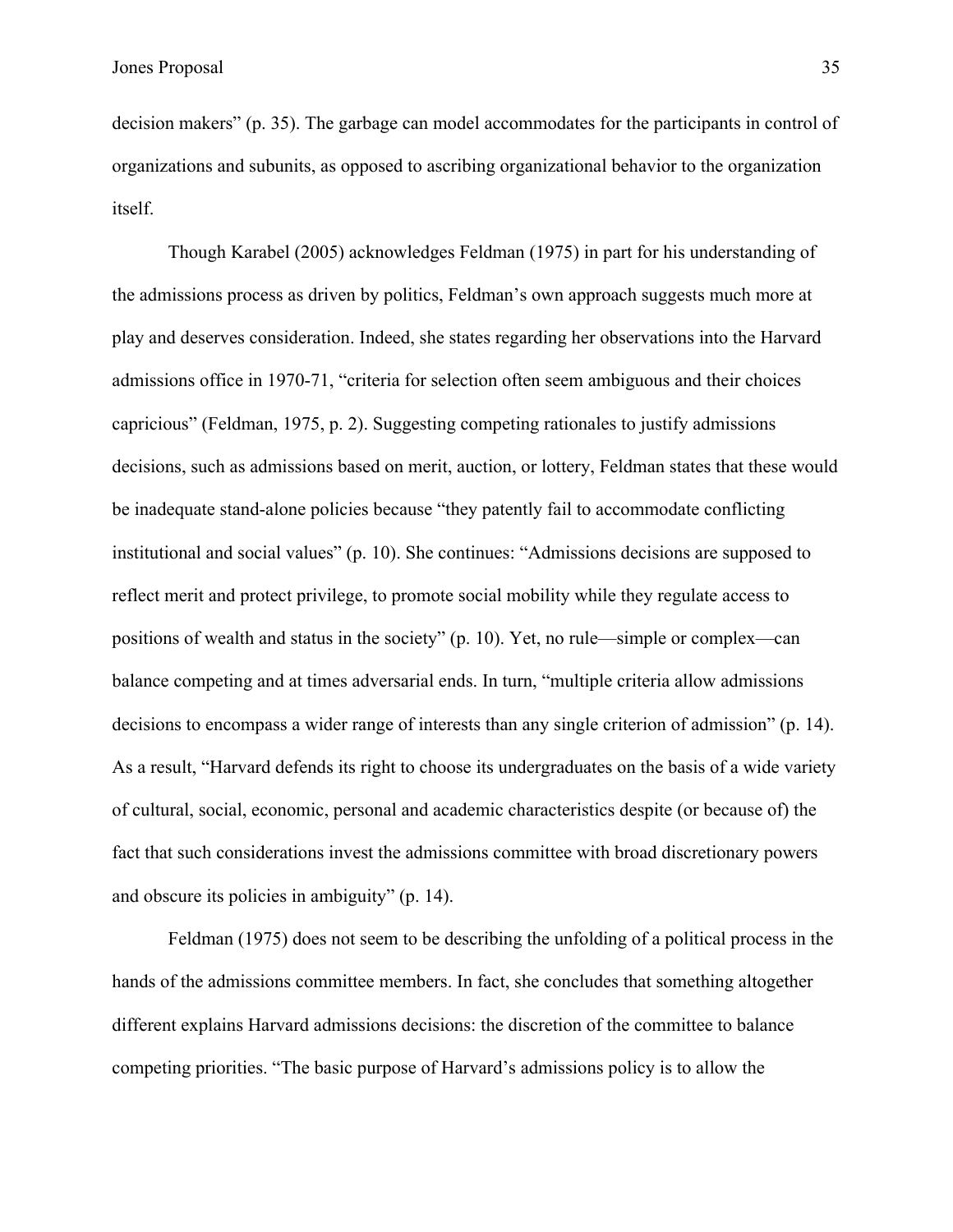admissions committee to select the best applicants possible within a set of financial and political constraints that sometimes appear to dictate decisions which deviate from the committee's definition of excellence" (p. 145). Politics are but one consideration—in Feldman's analysis, a bounding factor to the agency of the admissions committee members, playing much the same role as budgetary concerns.

A 1975 *Harvard Today* article by Frances D. Fisher echoes many of Feldman's observations. In fact, "A Day and a Half in the Harvard Admissions Office" describes a process that strongly suggests elements of the garbage can model at play. Fisher (1975), director of Harvard's Office of Career Services and Off-Campus Learning, was afforded the opportunity to observe meetings of the Harvard Admissions Committee as it made decisions on the Class of 1978. He walked away "impressed with the variety of factors that were kept under consideration" (p. 12) throughout deliberations, concluding "that if there was a hidden agenda," he did not discover it. In his estimation, the "tests" applied to each applicant "seemed good ones: variety, excellence, the estimate that Harvard would contribute much to the individual and he to Harvard" (p. 12). It is challenging to attain problematic preferences and satisfy such goals, ambiguous in their definition, when technologies to gauge excellence and the broad vector of personal characteristics encompassed in the applicants' variety. How does the committee evaluate and prioritize "variety" and "excellence," and in what arenas are applicants expected to exhibit these characteristics? Is there an accurate means of calculating future contributions to the university, or to estimate the impact the university will have upon the student in the coming four years?

After spending twenty minutes on the fate of one applicant—in a year in which Harvard received approximately 7,500 applications—Fisher "began to wonder how we were ever going to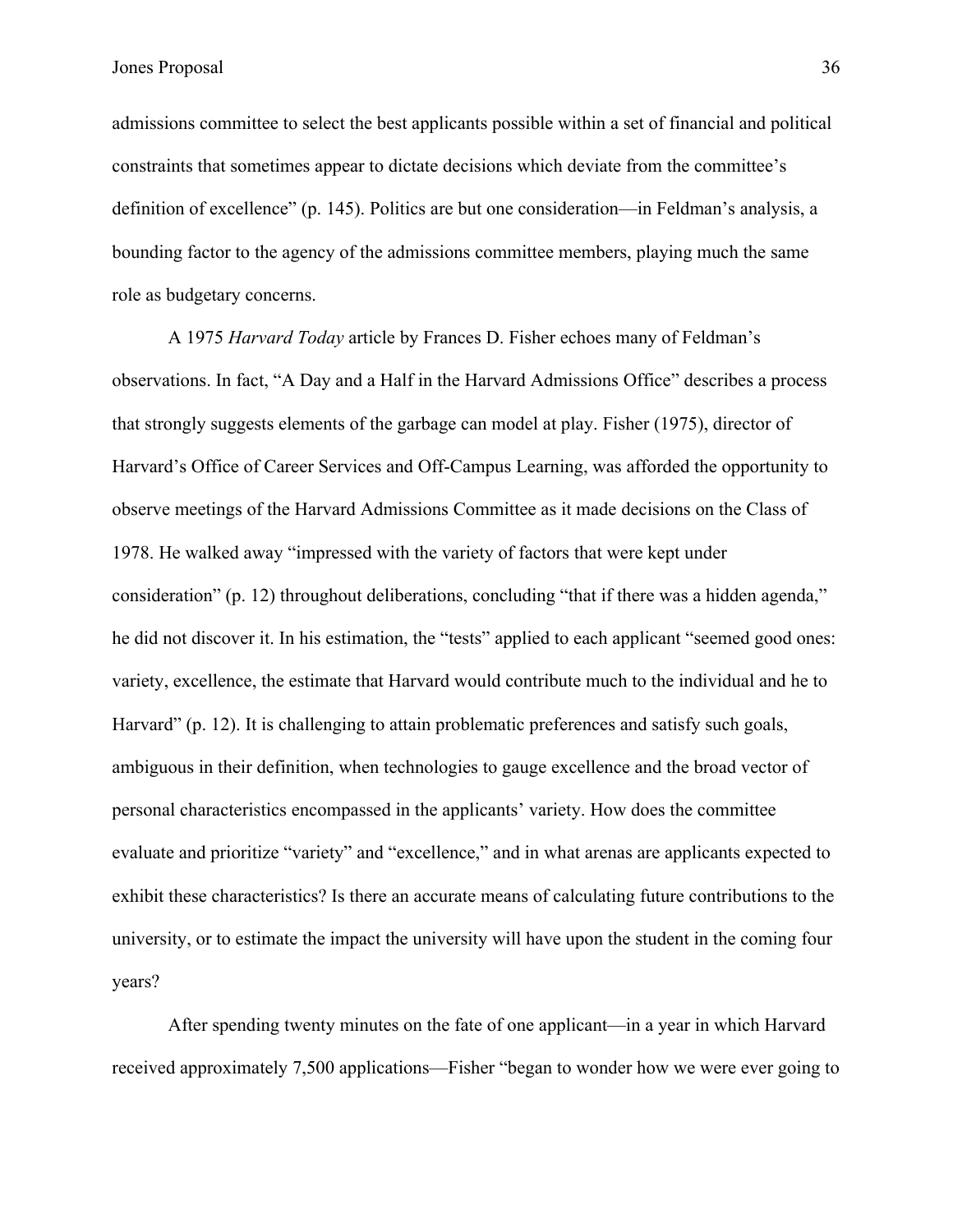finish the process" (p. 11). Time and energy were clearly at play. "Perhaps a third of those who were not in the running could be determined solely from a review of the docket, but in the day and a half that [he] was present," Fisher estimates, "[they] must have spent over half an hour on at least four cases and close to that amount of time on many others" (p. 12). The docket to which Fisher (1975) refers is a printed binder that summarizes each applicant by an intricate number system, attached as Figure 1. While this may not be precisely what March (1994) had in mind in his conception of magic numbers, it undoubtedly suggests unclear technologies. It is also interesting in light of Posselt's (2014) invocation of Klitgaard (1985) and the "magic simplicity" of test scores in graduate admissions. And, these technologies are enacted by committee members who work in service to problematic preferences: preferences that are important enough to garner their own number on the docket, including academic strength, extracurricular activities, athletics, personality, recommendation letters, father's occupation, legacy status, ethnicity/race, career plans, board scores, and GPA (Fisher, p. 11).

Some historical research provides evidence of garbage can decision-making at play within Harvard prior to Fisher (1975), and in fact, predates the model itself. In her thorough history documenting the emergence of selective admissions practices at Harvard, Yale, and Princeton, Synnott (1979) draws extensively upon institutional archives to complete her narrative. Her sourcing includes original material from Harvard, in which elements of the garbage can model are suggested in the professional reflections of William J. Bender, Harvard College dean of admissions from 1952 to 1960. Synnott (1979) draws from Bender's correspondence files to describe the difficulty in identifying whom among the deserving and, to an extent, the undeserving, should be admitted to Harvard. Being all male at the time, Harvard's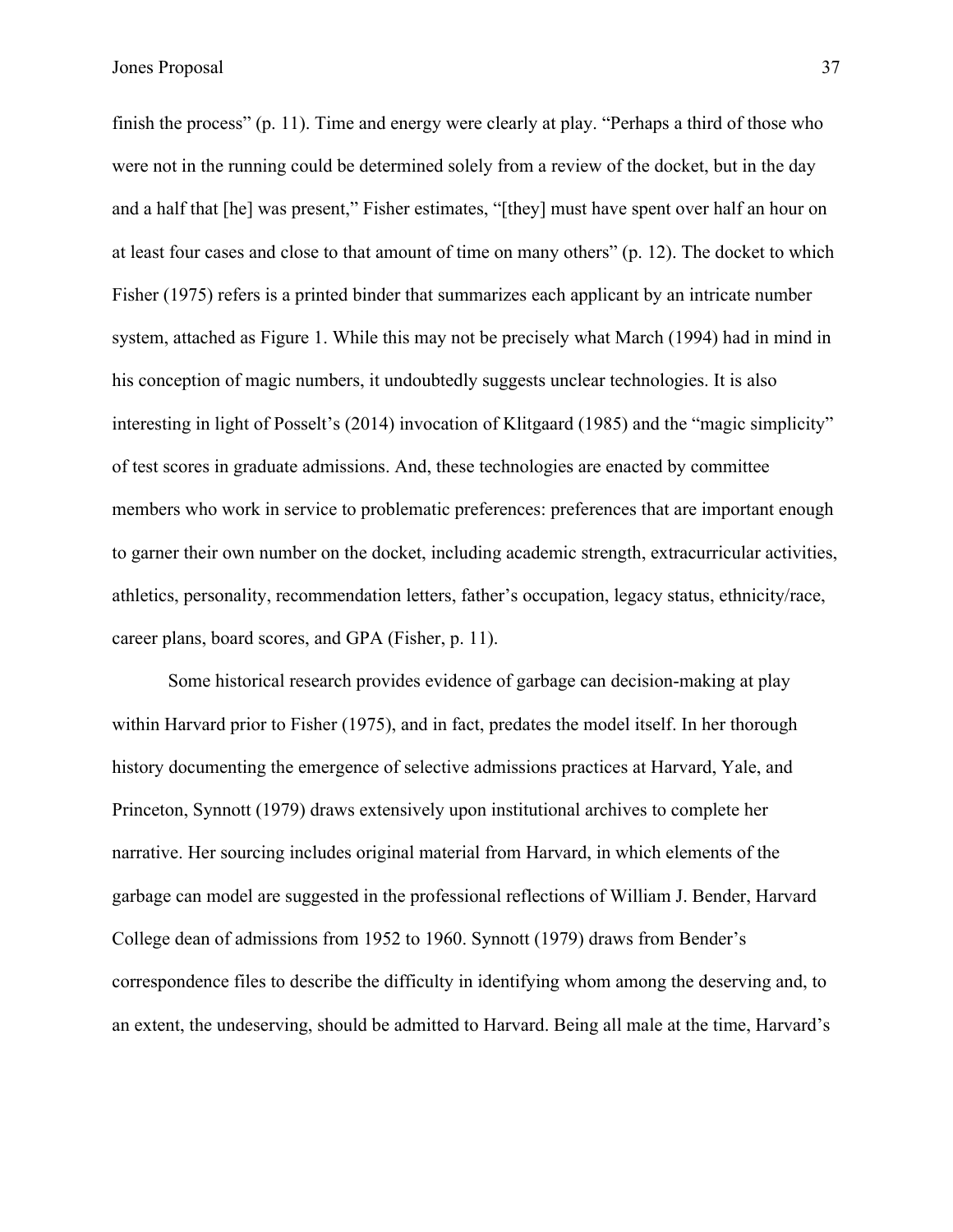admissions office had to weigh costs and benefits associated with seven distinct student profiles, upon which the "success" of undergraduate enrollment hinged. These included:

alumni sons; Greater Boston social and financial upper-bracket families; those from selected private schools; sons of successful business and professional men who usually had attended other colleges or perhaps one of Harvard's graduate or professional schools; able, ambitious boys on scholarship from other parts of the country often the only representative from their school; and, the sons of middle- and lower-income families

Bender argued at the time that admissions decisions should not be decided on a small set of criteria such as tests and GPAs. Rather, "factors of alumni loyalty and financial support, relations with feeder schools, geographical representation, and local goodwill had also to be considered" (p. 206). Financial contributions as well as political considerations impacted decisions: "threefourths of the students must be "paying customers"; at the same time, a number of Cambridge and Boston-area applicants had to be admitted for "political considerations" (p 206). Some students would be admitted because they deserved the opportunity and had earned their place in the class. Others would be admitted because Harvard needed the money, and yet others because it was the politically astute move.

from eastern Massachusetts, including commuters. (Synnott, 1979, p. 206)

Further complicating the decision-making landscape were ancillary concerns from external and internal groups. Alumni were active in shared recruitment efforts. Bender felt that "not only should a certain percentage of alumni sons be accepted…but alumni efforts at recruitment should be rewarded by taking their most promising candidates, especially when they resided in the South and West" (p. 207). And he was equally convinced that admitting students of athletic talent served Harvard well: "competitive, if not winning, teams improved Harvard's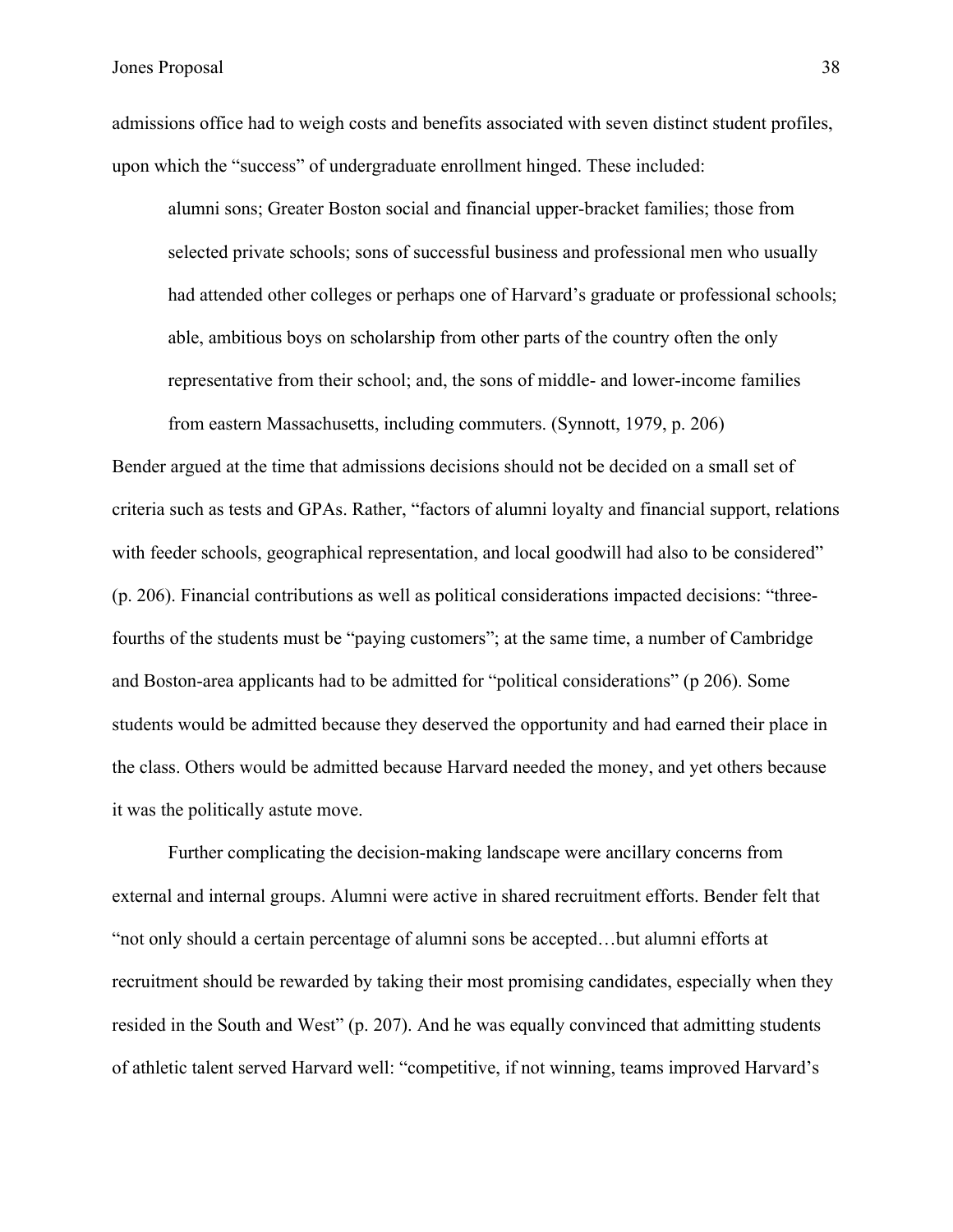image nationally and maintained alumni enthusiasm" (p. 207). Bender did not express concern at accusations or suspicions that the Harvard admissions process preferenced certain individuals (or more accurately their characteristics) over others; his concern was with defining the limits such preferences should play in the respective decisions (p. 207). Multiple, competing goals of the organization sought solutions within the applicant pool; there was not cause to be abashed by the reality that certain students were admitted for less-than-meritorious reasons. Bender's only worry was that too many decisions might consume the process.

# *Projecting the GCM Onto Observations at Yale*

A *New Yorker* staff writer spent several months with members of the Yale University admissions office as it shaped the 1961 incoming class. First published as an article, Kinkead's (1961) *How an Ivy League College Decides on Admissions* was extended into a book, offered as "heartening" insight into "an individual and personal process" (p. 6). A journalistic inquiry and never portrayed as empirical research, the book did not venture to proffer any theories in explanation for what she recorded. Infrequently cited—though Karen (1985) did include Kinkead in his dissertation references—Kinkead benefits from a rereading through the lens of the garbage can model of decision making. Indeed, the book as a whole offers an ideal application of the model, as time and again what is described by Kinkead finds meaning within the ambiguity and happenstance of the garbage can, as choice opportunities arise within committee deliberations.

The sections that follow break down the various components of the garbage can model interpreted in Kinkead (1961) and attempt to categorize vignettes in a manner consistent with expectations of the model. Again, certain offers of admission to Yale University for the incoming freshman class of 1961 are easily explained as politically, rationally, or economically justified. Yet none of these theories explain *every* decision to admit or deny individuals to the class.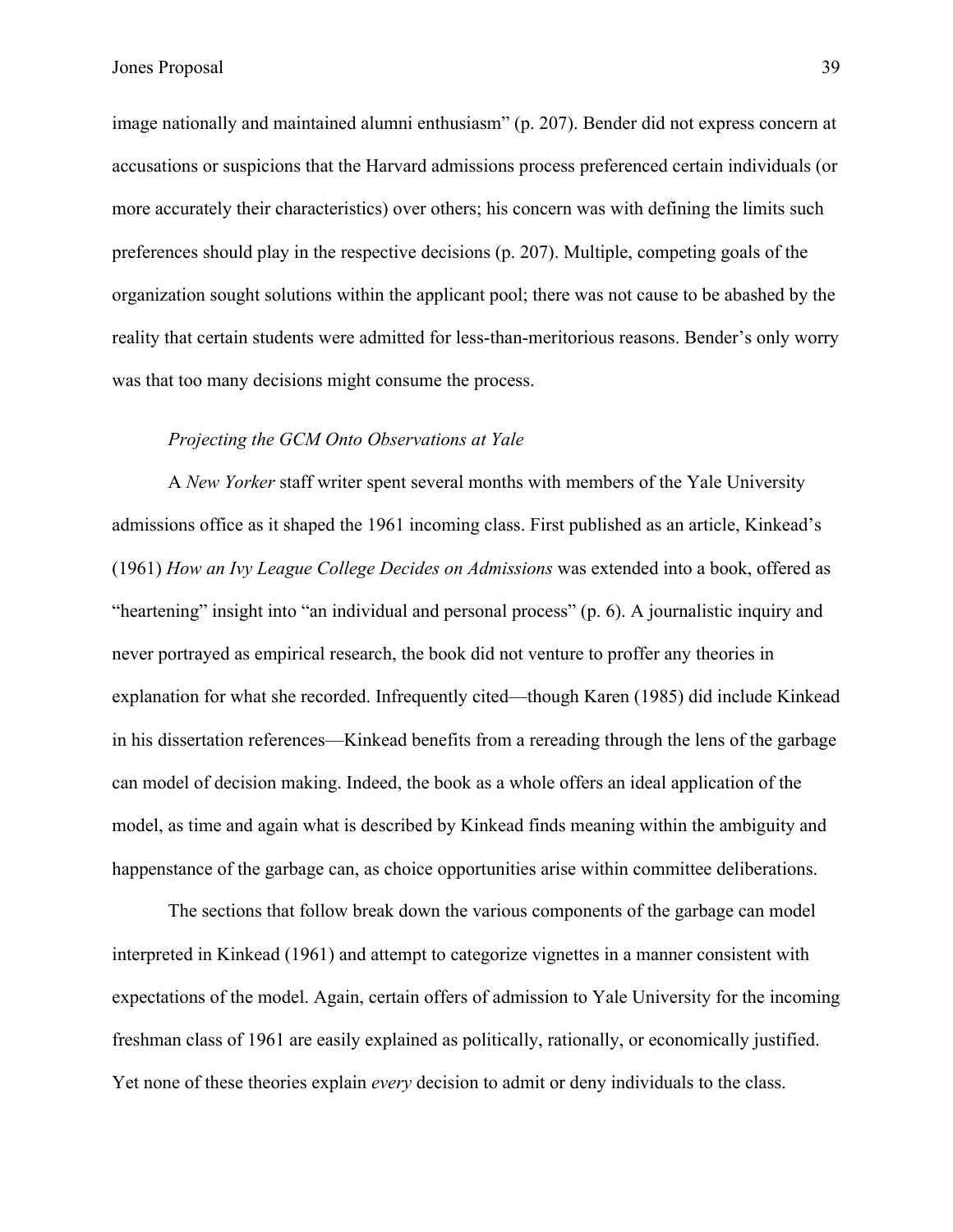Likewise, the garbage can model does not explain all such decisions; in fact, some individual decisions may make more sense when viewed as a political concession, for example. It is important to recall the caution of the model's authors on the characteristics of an organized anarchy here: "They are characteristic of any organization in part—part of the time" (Cohen et al., 1972, p. 1). However, when attempting to understand other (non-political) decisions within the context of thousands of decisions executed by the committee on behalf of the university, only the garbage can model accounts for problems, solutions, participants, and choice opportunities within the organized anarchy defined by problematic preferences, unclear technologies, and fluid participation (Cohen et al., 1972). Each component will receive individual attention in the coming pages drawn from Kinkead (1961).

# *Yale's Solutions, Problems, and Problematic Preferences*

Central to Kinkead's (1961) work is Arthur Howe, Jr., Dean of Admissions and Director of Yale's Office of Admissions and Freshman Scholarships. His insights were invaluable to setting the scene for Kinkead; likewise, Howe's description of the terms of the decision-making process is critical to this analysis. Within the organized anarchy of the selective college admissions office, actors are likely to be bounded by budgetary and housing concerns. Despite the prestige of the Ivy League, Yale in 1961 was not an exception to such constraints. Howe reported to Kinkead, "the only university restrictions under which the group operates are those limiting the class size and those stipulating the amount of money available for scholarships, loans, and jobs" (p. 82). As long as the financial aid budget was not exceeded, and enrollment did not exceed available on-campus housing, Howe and his colleagues were free to admit students as they saw fit.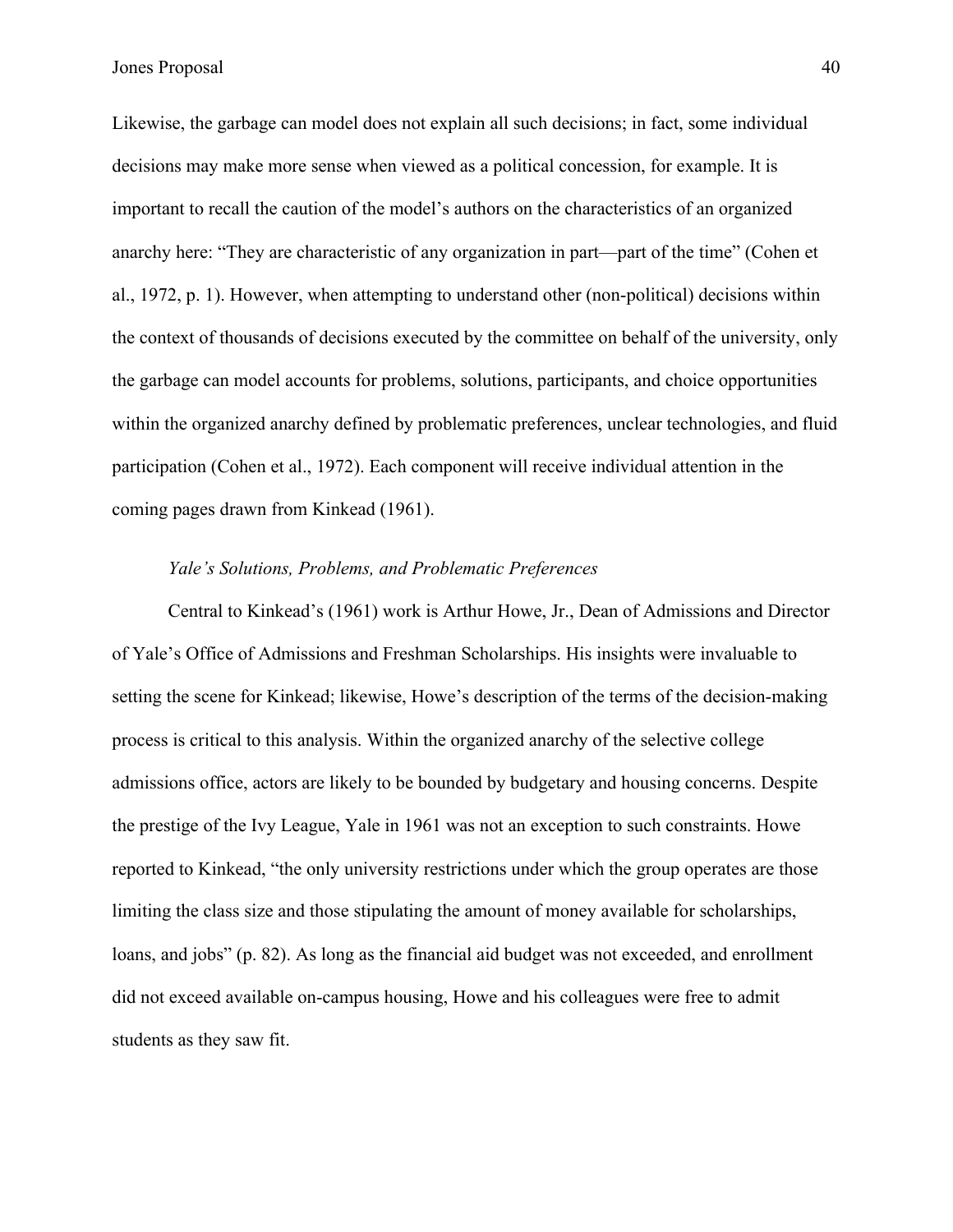However, the problems facing Yale and the admissions committee were fluid, varying from year to year, and indeed, it can be argued, case-by-case. Different needs of the university may arise periodically and demand attention: missing tuba players for the band, a starting quarterback, or ample numbers of physics measures to justify departmental support levels. As soon as that star musician or accomplished quarterback is admitted, the problem effectually disappears, satisfied by the solution. Acknowledging what may seem to be fuzzy logic (Weick & Daft, 1983) when viewed from an external vantage point, yet certainly striking of problematic preferences, Howe shared, "It's practically impossible for us to say anything about admissions these days without sounding either smug or obscure. From time to time a college may get out of balance and have special needs or problems that are temporarily reflected in its admission policy" (p. 16). Put simply, problems arise for which the organization seeks solutions. Once the solution has offered itself to the problem, it is incumbent upon the decision-maker to act upon the window of opportunity and meet the organization goal, pairing the solution to the problem. With the problem overcome, other preferences of the organization gain attention.

Howe's notion of "balance" does not apply solely to the current composition of the student body; the university may have allowed itself inadvertently to overlook certain goals or stakeholder desires. In some instances, Howe says, decisions on average applicants may "depend not only on their personalities and their scholastic credentials but on the geographical and educational diversity of their backgrounds…on the need for strengthening existing links with schools or alumni groups, or establishing new ones; and, in a good number of cases, on whether the applicant's father happens to be a Yale alumnus" (p. 54). Students may gain an offer of admission because some variable component of their application meets one or more of the competing goals (preferences) of the organization: a geographically diverse class, prioritizing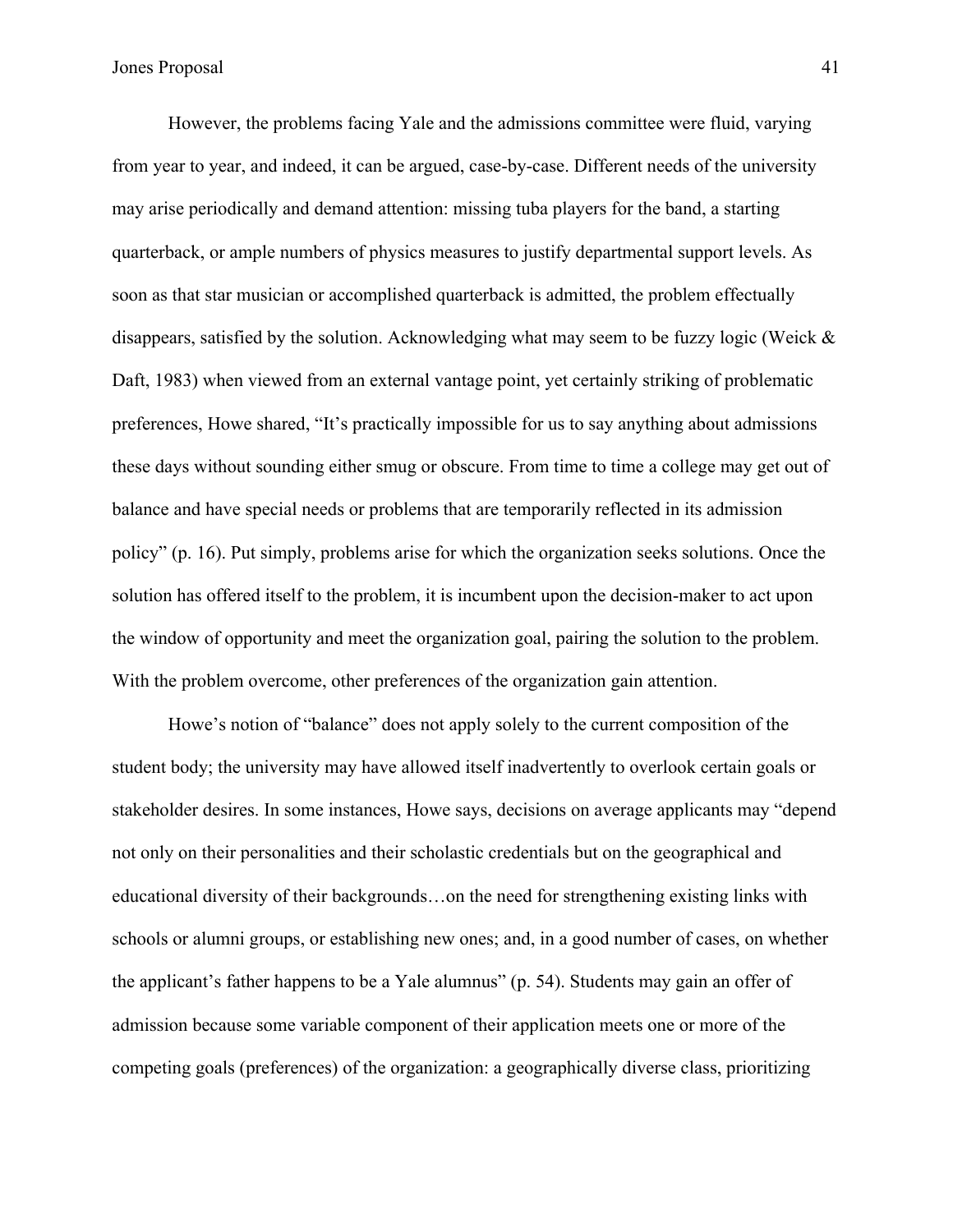first-generation college-bound students, filling esoteric or sparsely enrolled majors, building relationships with important secondary schools, or maintaining a supportive base of alumni and their prospective donations. The decision may be justified in context of the competing preferences of the organization and the available solutions within the choice set of the applicant pool.

At other times, it may be precisely the characteristics a student presents that garner an offer of admission. The university desires a heterogeneous class with varied interests, backgrounds, and experiences. Problematically, this likely requires an intensive, timeconsuming, and costly search. Howe, speaking on the problematic preferences and goal ambiguity of Yale, says, "A favorite word around here is 'diversity.' First of all, we believe that our student body should be drawn from more than the five per cent of American families who can afford Yale. We know that a quarter of the country's highly talented youngsters never go to college, and one of our big jobs is to find some of these, interest them in Yale, and give them financial help if they need it" (p. 27). Yale desires an accomplished and talented class of varied talents, and the committee is dedicated to seeking out possible solutions wherever they may be: "What we're really after is diversity of talent and interest—boys with the unusual flair. They may be found in our back yard as well as in Sitka, Alaska" (p. 27).

Despite a sufficiently deep pool of applicants standing as solutions to the problems facing Yale's admissions committee, certain solutions may escape matching to a problem at Yale and instead choose to enroll at a competitor. The Yale committee cannot know the preferences of its applicants, nor can members be absolutely certain where else students have applications pending or will be admitted. As Kinkead states,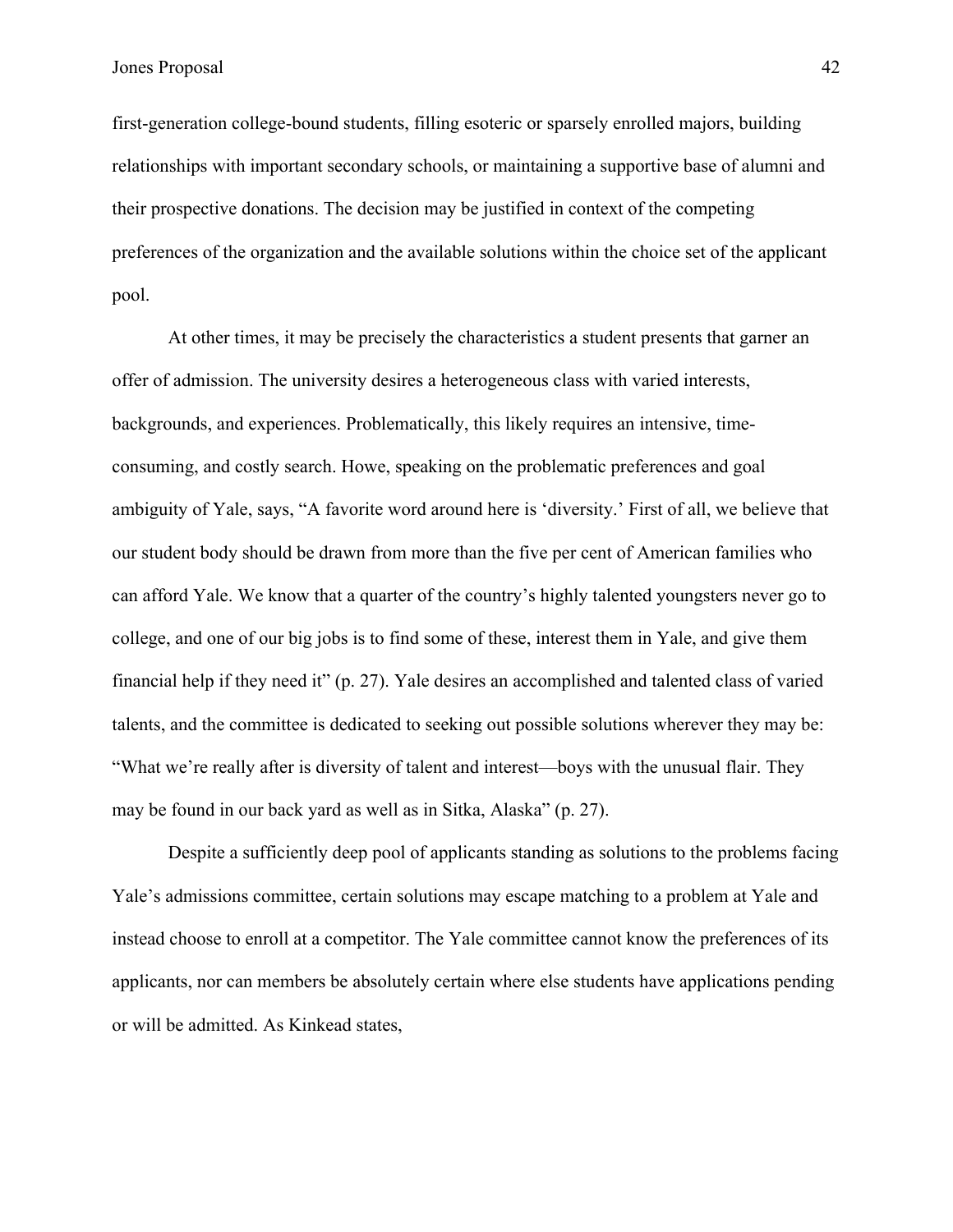…the admissions men very often have no way of discovering how many other colleges each applicant is trying for, nor have they any way of knowing, after they have spent months poring over qualifications and culling their lists, how many of the students they decide to admit actually intend to come to their college, or how many of the brilliant,

needy youths whom they attempt to lure with scholarships will rise to the bait. (p. 15) Thus, the committee members are bounded in their ability to behave rationally, limited by what they can know for certain and by the actions of both students and other organizations, members of their institutional field. Preferences and problems may be just as ambiguous as goals. Choice opportunities are lost when students deposit elsewhere or withdraw applications.

# *Yale's Unclear Technologies*

Early in her work, Kinkead sat with Howe to gather an understanding of his conceptualization of the work he does on behalf of Yale. Acknowledging that means of student application evaluation are imprecise, Howe stated, "…we hurt more people than we can ever please. And because we must constantly make judgments and predictions about the characters and future contributions of human beings, we make mistakes" (p. 21). How precisely do committees evaluate what teenagers might become? How can admissions professionals clearly gauge character, and who serves as arbiter to determine what personal characteristics are more or less desirable? Howe adds more at a later point that also speaks to problematic preferences: "Actually, in judging a boy's academic ability, we give less weight to test scores than we do to his four-year high-school record. Besides, academic ability is only half of the matter; the other half is what we call promise as a person. You could sum up what we're after as brains *and*  character. We don't put either one first" (p. 25). What is the appropriate characteristic mix or balance between "brains" and "character"? Is there a universal tool for estimating character?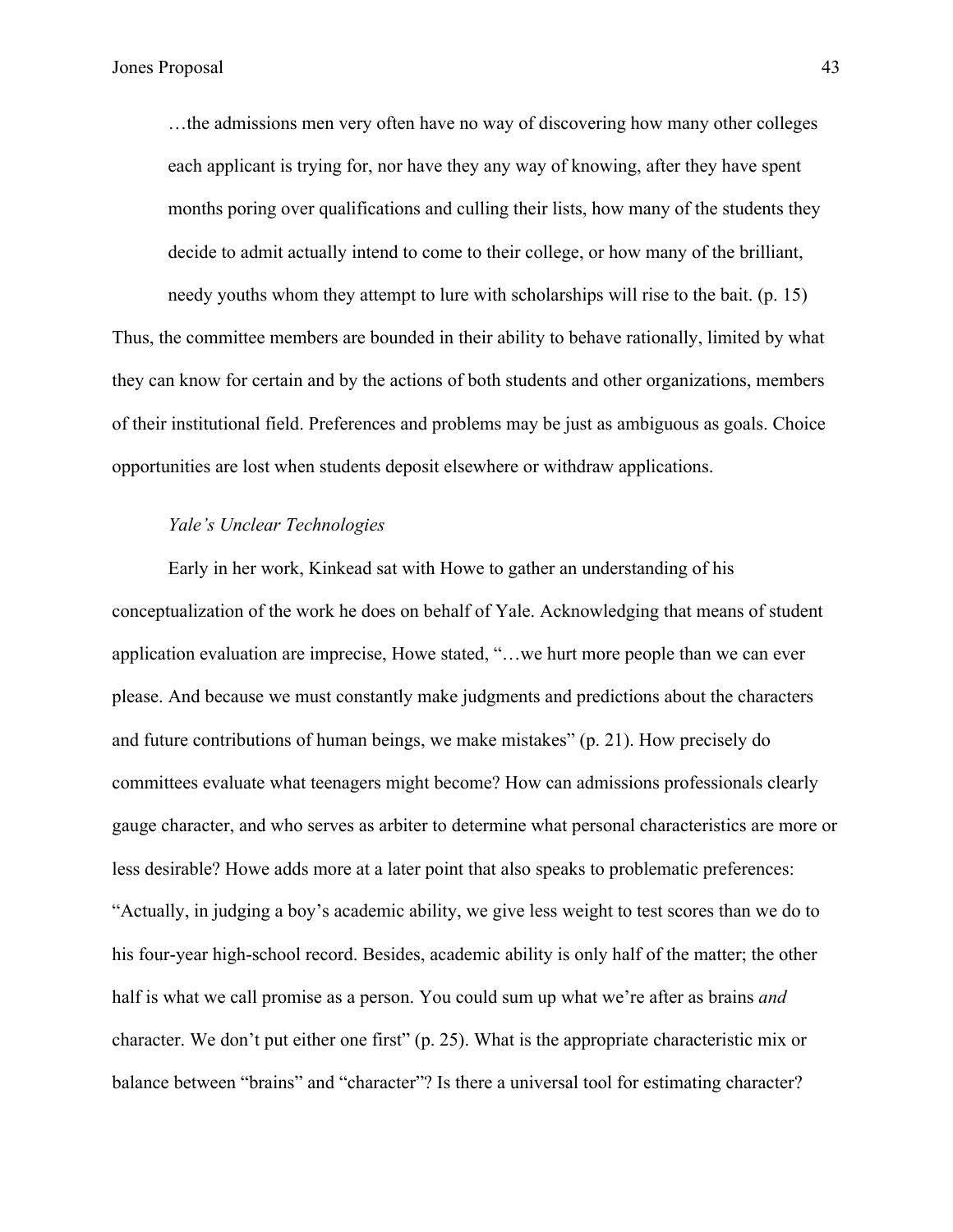Illustrating the inefficiencies of unclear technologies employed by the admissions officers, Howe continues:

If high academic ability were the only criterion, we would have to eliminate quite a few future Presidents of the country and great college teachers, to say nothing of the boys of sterling personal quality Yale would be a poor place without. But high intelligence combined with imagination, vitality, a concern for others, and a capacity for growth those are the things we're looking for. (p. 25)

If a more rational bureaucratic process were in effect, it would likely exclude the very national leaders the university so desperately hopes to educate. In what would be described in other models as irrational, the admissions committee willingly sacrifices academic talent for qualities that enhance the life of the university.

At times, decision-making windows of opportunity seemingly open when certain applicants are identified, yet unclear technologies leave the success of the solution-problem pairing in doubt. Howe reflected on occasional decisions to admit certain students on financial aid, and its impact on the student and his experience in the Yale community, as yet unknown:

Sometimes we have to decide whether giving such aid is creating opportunity or causing injury. Take a boy, for instance, from a backward community or an uneducated family. Does he have the stamina to make the often painful adjustment to this highly articulate, sophisticated student body? And can he do it quickly enough to bring out his real distinction or will the academic and social competition here kill him before he gets off

the ground? Those are some of the questions we have to ask ourselves. (p. 27) It is unclear if the possible solution before the committee—such a desirable candidate because he meets many of the expressed preferences of the university—would meet with success, progress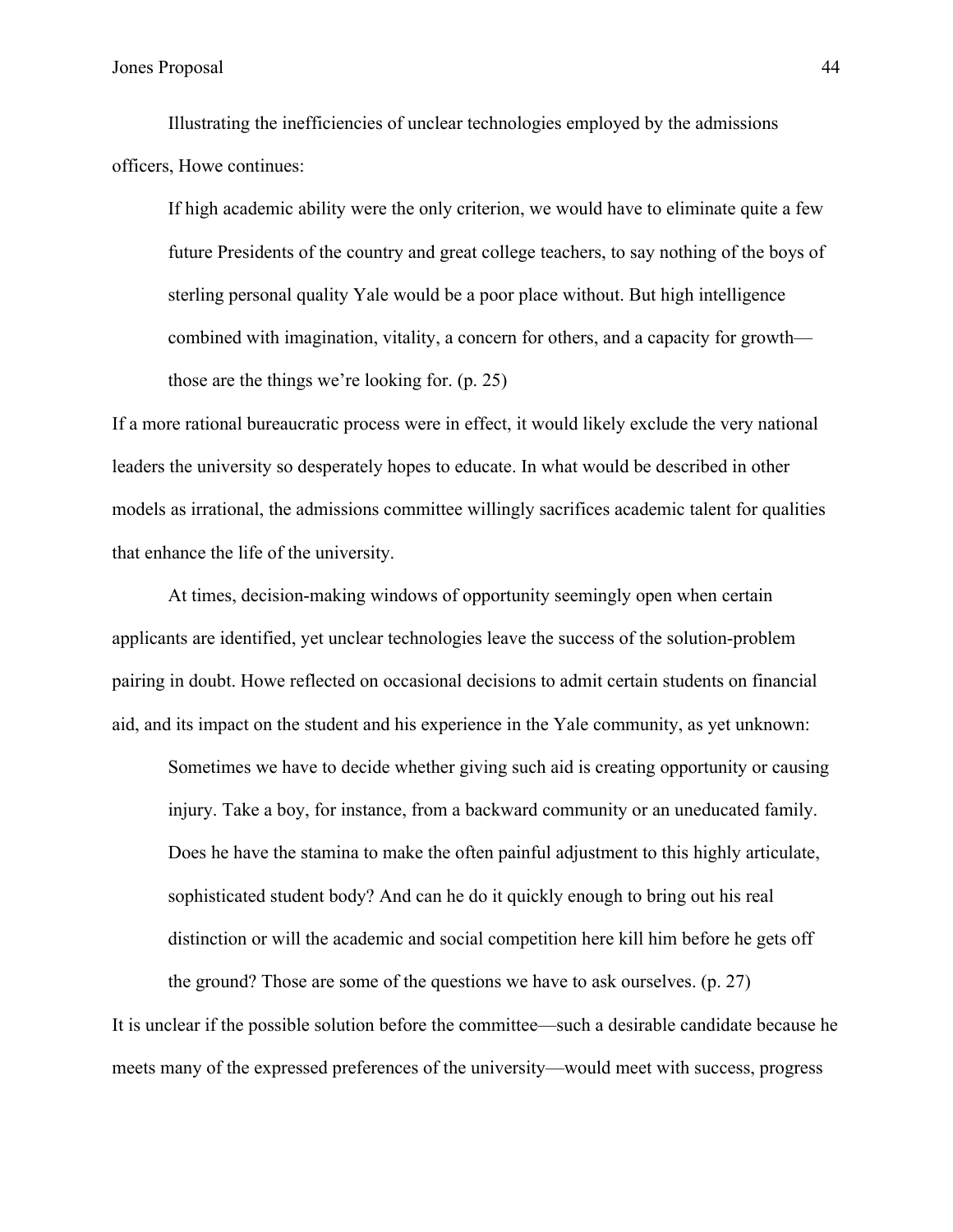through to degree, or give rise to other problems such as declines in retention and graduation rates. Certainly it would be irrational to deny such a student if technologies existed to indicate he would succeed. However, in the absence of such precise evaluation tools, decision makers are left to chance, instinct, and learned experience, their rationality bounded and contextual (March, 1978).

In an effort to improve informational and material input into the decision making process, Yale introduced its "University Committee on Enrollment and Scholarships" in 1943. Coordinated at the time by Waldo Johnston, the principal alumni liaison, this committee included some eleven hundred Yale alumni distributed across the country responsible for interviewing three thousand applicants annually (p. 55). Kinkead quotes Johnston in what can be read as an effort by Yale to reduce its unclear technologies employed in evaluating possible solutions to the problematic preferences the admissions office faced:

…the committee was started after we found ourselves admitting too many boys who were well qualified from the academic point of view but not from any other. Of course, we do want outstanding scholars, but how are we to find out more about the *spirit* of a candidate—the selflessness, integrity, and honesty that are so badly needed in this day of false ideals? It's in making this sort of judgment of candidates that the alumni interviewers fill an important need. (p. 55)

Yale purposefully moved to exponentially expand its information-gathering efforts via character evaluative interviews. Effectively, Yale's administrators embraced the reality that it was a multicephalous organization (Weick, 1976) to realize the benefit of more evaluative heads involved in decision making. Interestingly enough, this adaptation necessitated its own subsequent interpretation, as alumni allowed personal biases to color their evaluations, rendering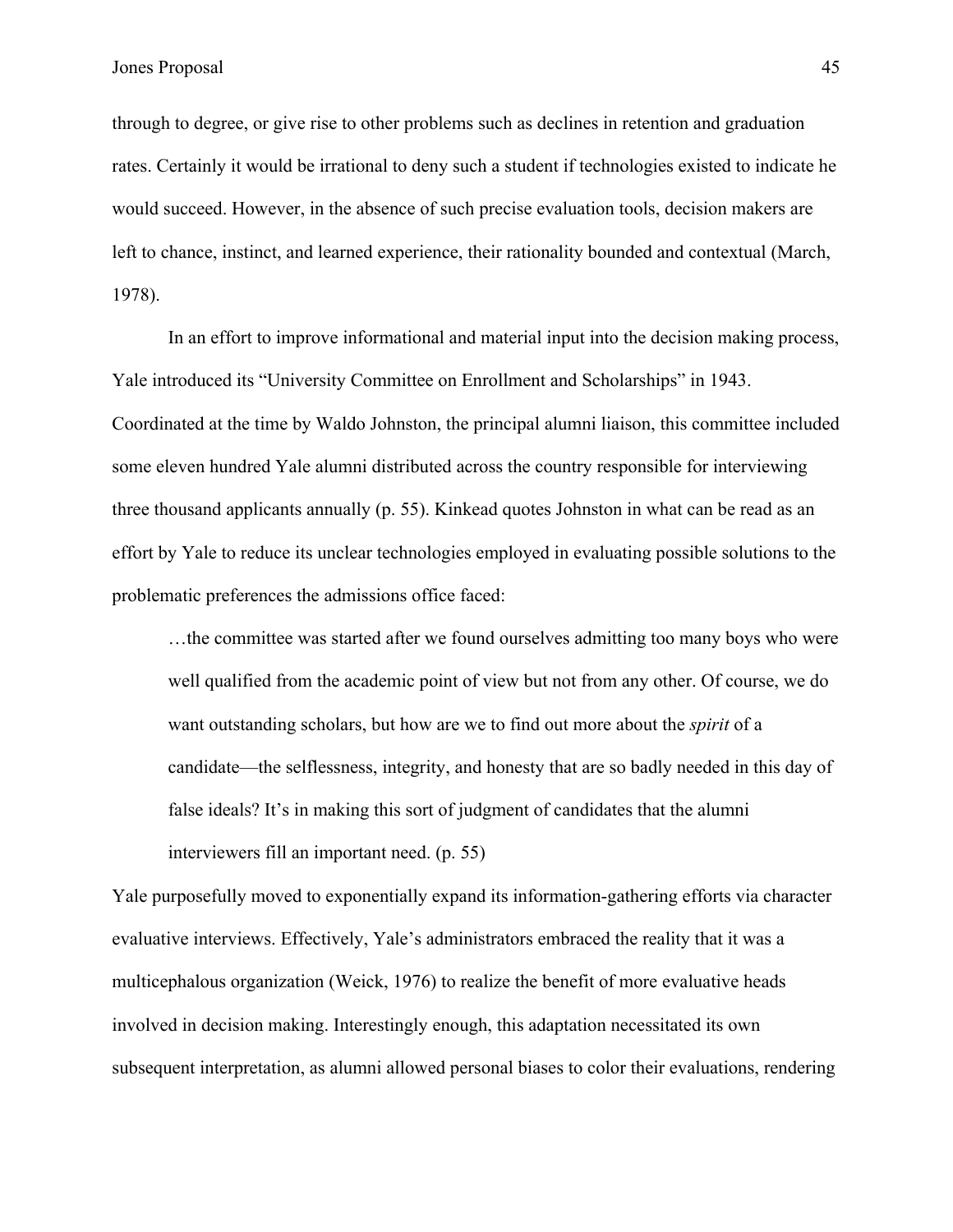their contributions unclear to varying degree: "We realize that such judgments are very hard to make, and naturally the alumni vary sharply in their skill at making them. But we come to know each interviewer's prejudices and predilections pretty well, and are able to make allowances for them" (Johnston quoted in Kinkead, p. 55).

When Kinkead was afforded the opportunity to observe committee discussions, she witnessed the effect of unclear technologies at play, as members debated the worthiness of students—each applicant a potential solution to the myriad competing problems and preferences. Time constraints, available attention, and energy affected the ultimate outcome as a function of inefficient, imprecise, and ineffective technologies: "Another prolonged disagreement had arisen over the candidacy of a boy from a small fundamentalist religious sect known for its rigid customs and outlook. Debate went on for an hour and a half over whether the youngster could adjust to Yale without a profound shock to his equilibrium" (p. 89). The absence of a clear technology contributed to the time expended on one decision among thousands, taxing the attention and energy of the decision-makers. Notably, the student under consideration was ultimately admitted, though it required a bureaucratic action as Howe, acting as chairman of the admissions committee, called for a vote.

Even elements of the evaluation that seemingly should operate more clearly and objectively Kinkead observed to be rather opaque. Interpreting student grades and standardizing them to a common term was an arduous and involved process:

There are at least forty different grading patterns [Associate Professor and director of the Office of Educational Research Paul] Burnham's office has to contend with, not to mention each school's interpretation of its pattern. Not only do some institutions have passing grades of 75 and others of 50, but an E can mean in turn excellent, passing, or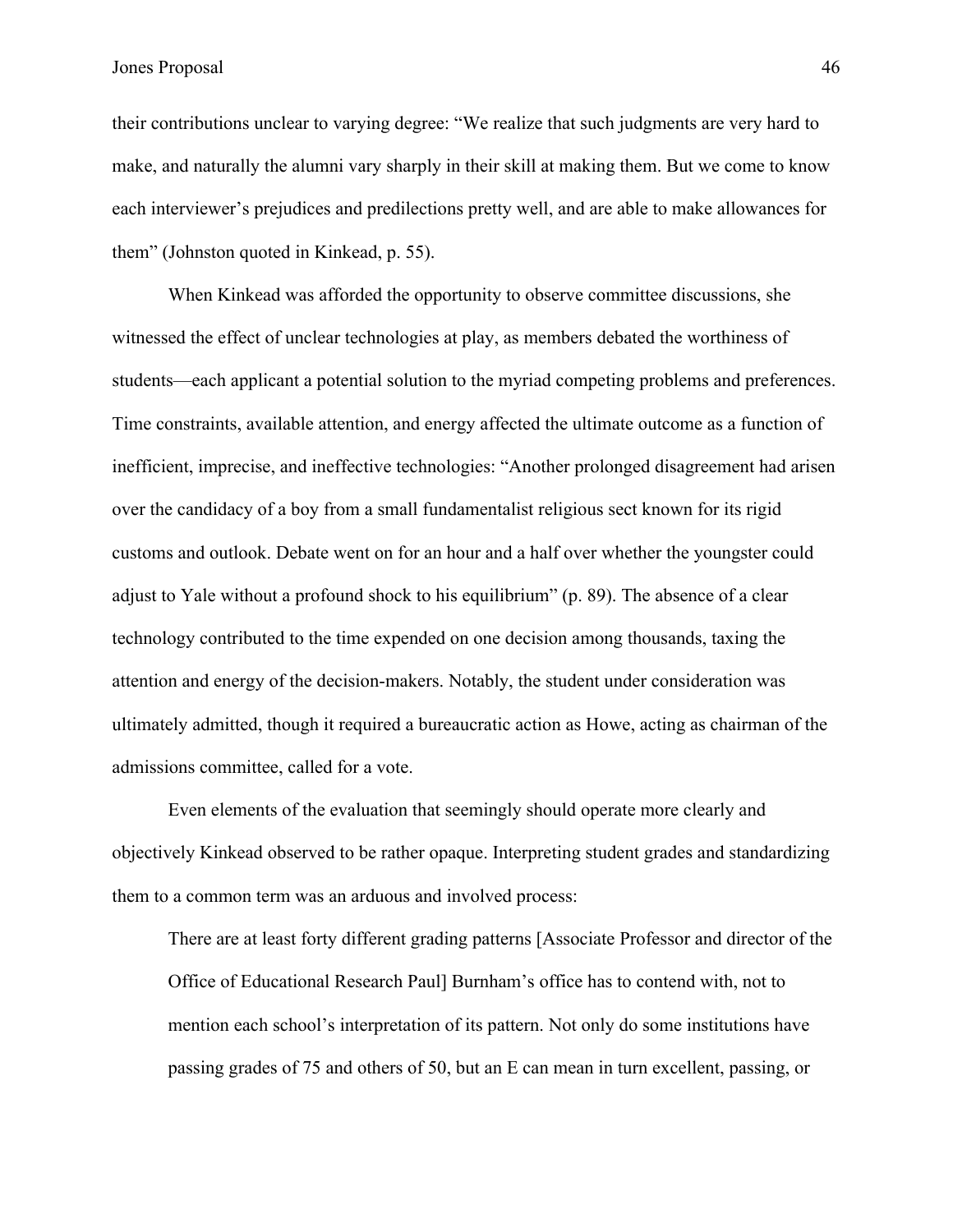failing. There are systems running  $A$ ,  $B$ ,  $C$ ,  $D$ , and  $E$ , and  $E$ ,  $D$ ,  $C$ ,  $B$ , and  $A$ , as well as numerical schemes of from 1 to 5 and from 5 to 1. (p. 47)

Burnham's office was responsible, in effect, for interpreting the environment upon which Yale depended to fulfill its many missions. Grading styles varied wildly:

Certain schools give letter grades for examinations and numerical grades for term marks, and others reverse the procedure. Some use percentiles; an occasional one finds a pupil's work satisfactory or unsatisfactory according to his potential or to his classmates' achievements; and a few rate students into fifths on a group scale. Missouri stands by E, S, M, and G; the French have a scale of from 1 to 20; one establishment settles for plain Good and Bad; and English applicants to Yale often present the results of their Cambridge University matriculating examination, which are so esoteric Burnham's office is unable to process them. Most of these many patterns are further complicated by the use of plus or minus to the extent even, in one instance, of a 1 minus rating higher than 1 plus. (pp. 47-48)

Perhaps somewhat a literal interpretation, but in effect Kinkead witnessed the organization actively sense-making to gain a more accurate understanding of inputs available to it. As Weick and Daft (1983) suggest, "Interpretation systems try to make sense of the flowing, changing, equivocal chaos that constitutes the sum total of the external environment" (p. 78). Misinterpreting the environmental supply chain threatens the performance of the organization: if ill-prepared students are mistakenly admitted, vital outcome measurements such as retention, graduation, and student learning will suffer.

Burnham's interpretations informed the calculation of a "School Grade Adjusted," or S.G.A., which was factored into a regression along with College Board examination results to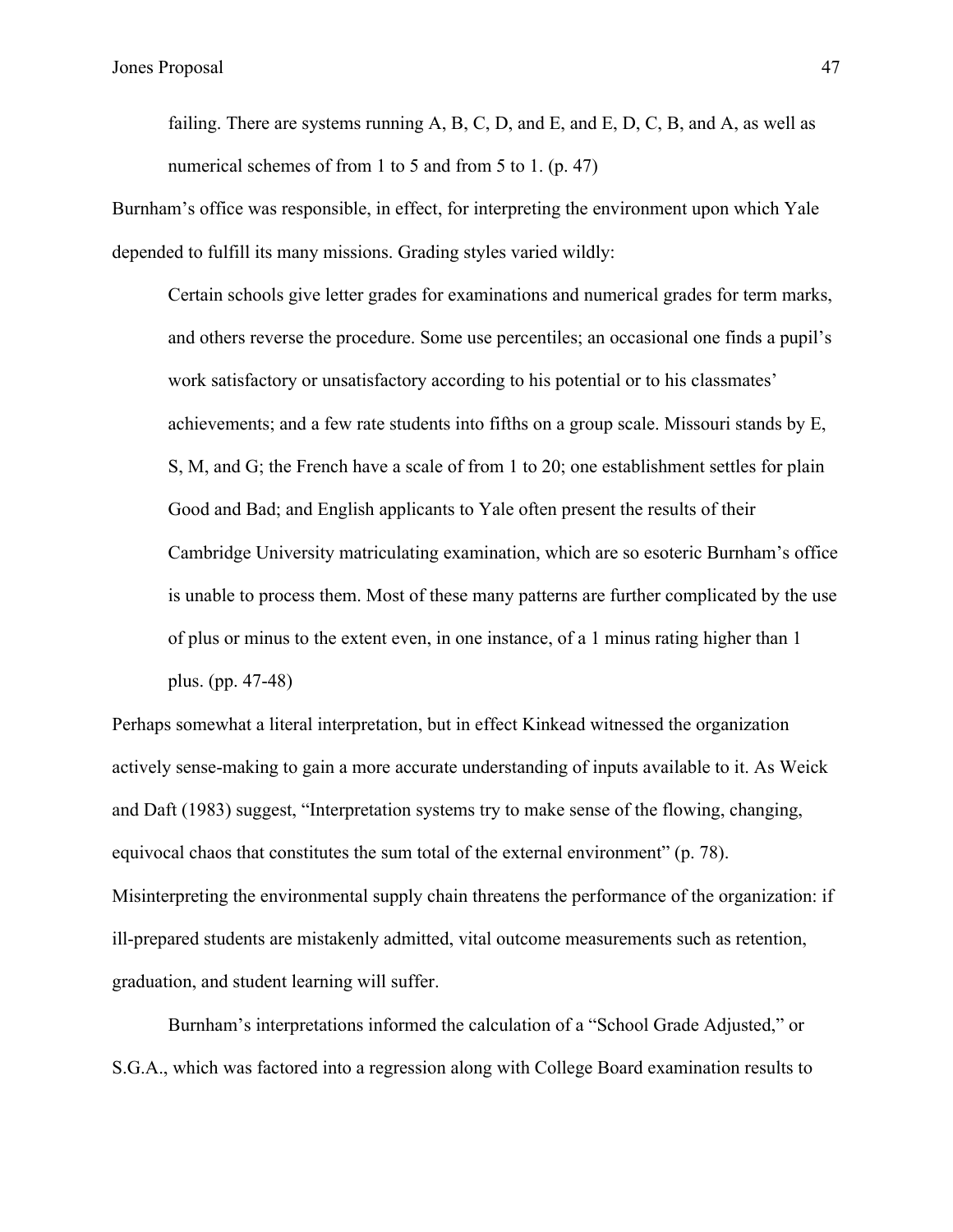predict a student's grades in his first year at Yale (p. 48). This predicted college GPA appeared on the printed docket to inform decision-making. However, the accuracy of this prediction was unclear, at best, because it required personal knowledge of the context in which each applicant had studied in secondary school. In 1961, "There were 1,753 boys...applying from schools about whose standards Yale was well-informed, and 2,253 boys from schools about which it had little or no experience. Burnham had been able to make predictions for 4,006 of the candidates" (p. 85). Despite best efforts, Burnham and his staff were bounded in their ability to craft a clear and accurate evaluation technology (March, 1978).

Kinkead experienced frustration and confusion as she learned of committee decisions on a few particular applicants for whom she was able to read applications in full. An admissions officer and Associate Freshman Dean, Ernest F. Thompson, was sympathetic to her expressed perplexity. He effectively summarized his own impression of the vague process in which he annually participated:

Even after years of experience, you sometimes have the nasty feeling that you cold take all the thousands of work cards—except those for the five hundred students at the top of the list and the five hundred at the bottom, whose ratings nobody could honestly question—and you could throw them down the stairs, pick up any thousand, and produce as good a class as the one that will come out of the committee meeting. (p. 69)

Of the 4,760 applicants that year, Thompson estimated that 1,000 of the decisions were straightforward and rationally explicable.<sup>1</sup> That left roughly 3,760 decisions on students that were just as likely via random chance to fulfill the broadly defined class characteristics the Yale admissions office was hoping to enroll. Within the garbage can model, the pool of applicants

<sup>&</sup>lt;sup>1</sup> The discrepancy between Burnham's calculations and Howe's final tally is due to incomplete, late, or withdrawn applications.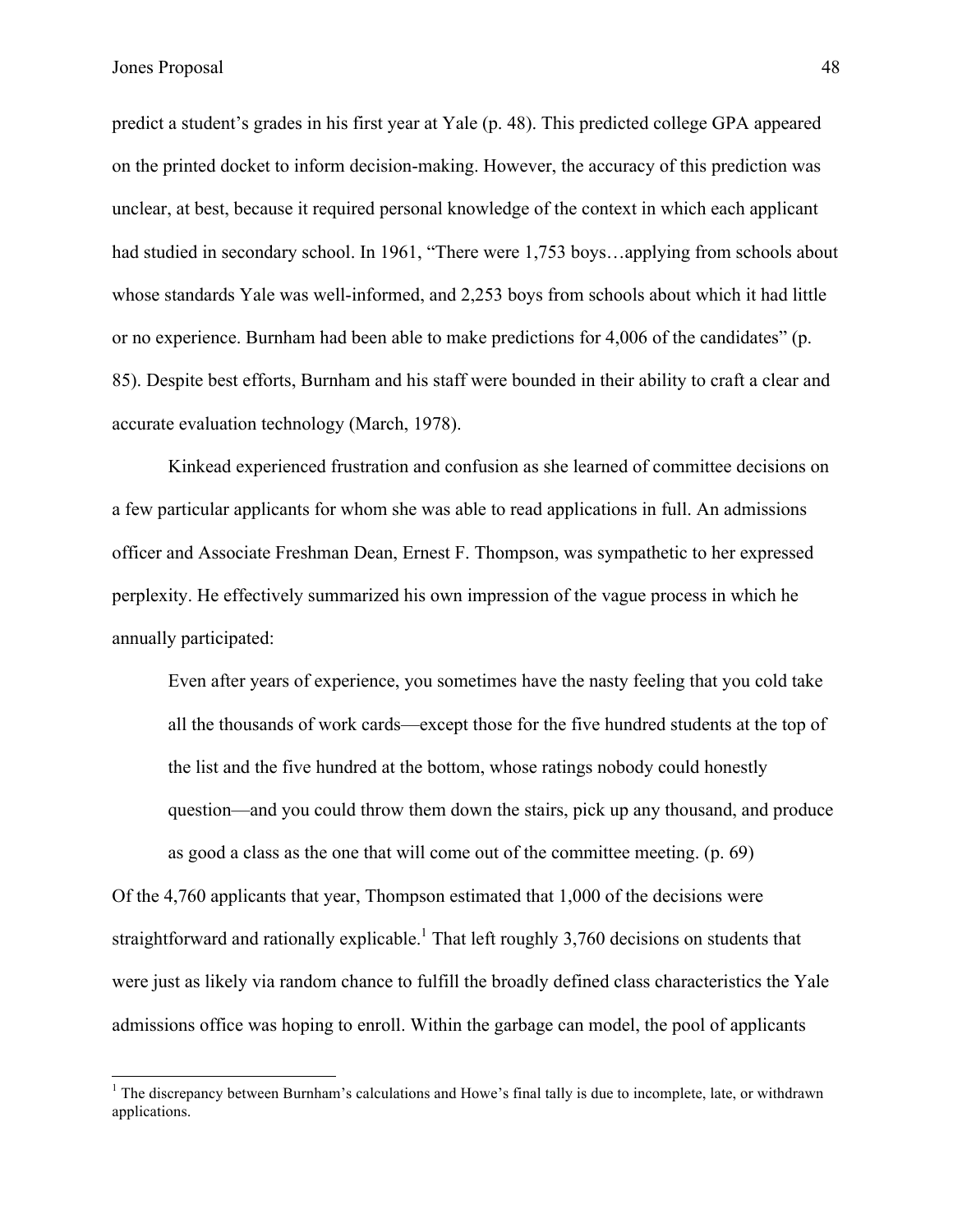offered 3.760 potential solutions to meet the 1.109 problems facing Yale.<sup>2</sup> Decisions could be left to random distribution, cast upon a staircase, or solutions and problems could be opportunistically matched across the stream of committee deliberations.

Elsewhere in Kinkead, Howe provides more perspective on the interplay of problematic preferences and unclear technologies. He proposes three hypothetical choice scenarios to Kinkead to describe how he frames his internal debate. First, Howe juxtaposes two students as "the lad with the high average and the good, sound personality who is going to do well as an undergraduate but never do very much afterward, or the boy who is a B-minus student in secondary school but may later catch fire intellectually—though perhaps not till graduate school—and never stop growing" (p. 26). The second choice set involves choosing between "the millionaire's son who is rather supercilious now and is only mediocre academically but will one day fall heir to the means of doing great good for society, or the grade-hound" (p. 26). Finally, there is "the honor-roll boy who has been 'motivated,' because his parents have been pushing him since infancy, and who has had good teaching, but whose aptitude tests suggest that his abilities are only mediocre? He's already reached his academic peak, so in his freshman year here he would be bound to level out and go down..." (p. 26). These decision scenarios demand the committee choose between high input metrics versus high output metrics, where output metrics are nothing more than opinionated guesses. There is no guarantee that the first "lad" will not amount to much after Yale, and there is no accurate prediction tool suggesting that his counterpart will "catch fire." Similarly, there is no guarantee that the millionaire will do anything positive with his fortune, or that the grade-hound will not mature into a genuinely curious

 $2$  Yale admitted 1,609 applicants for the incoming freshman class in the fall of 1961. Taking Thompson's rough estimation that 500 admit decisions were sufficiently straightforward to be made without committee deliberation, the balance of 1,109 remains. In addition, 289 students were strong enough to make a waitlist, in hopes that they might solve an unforeseen problem as other solutions melt away over summer.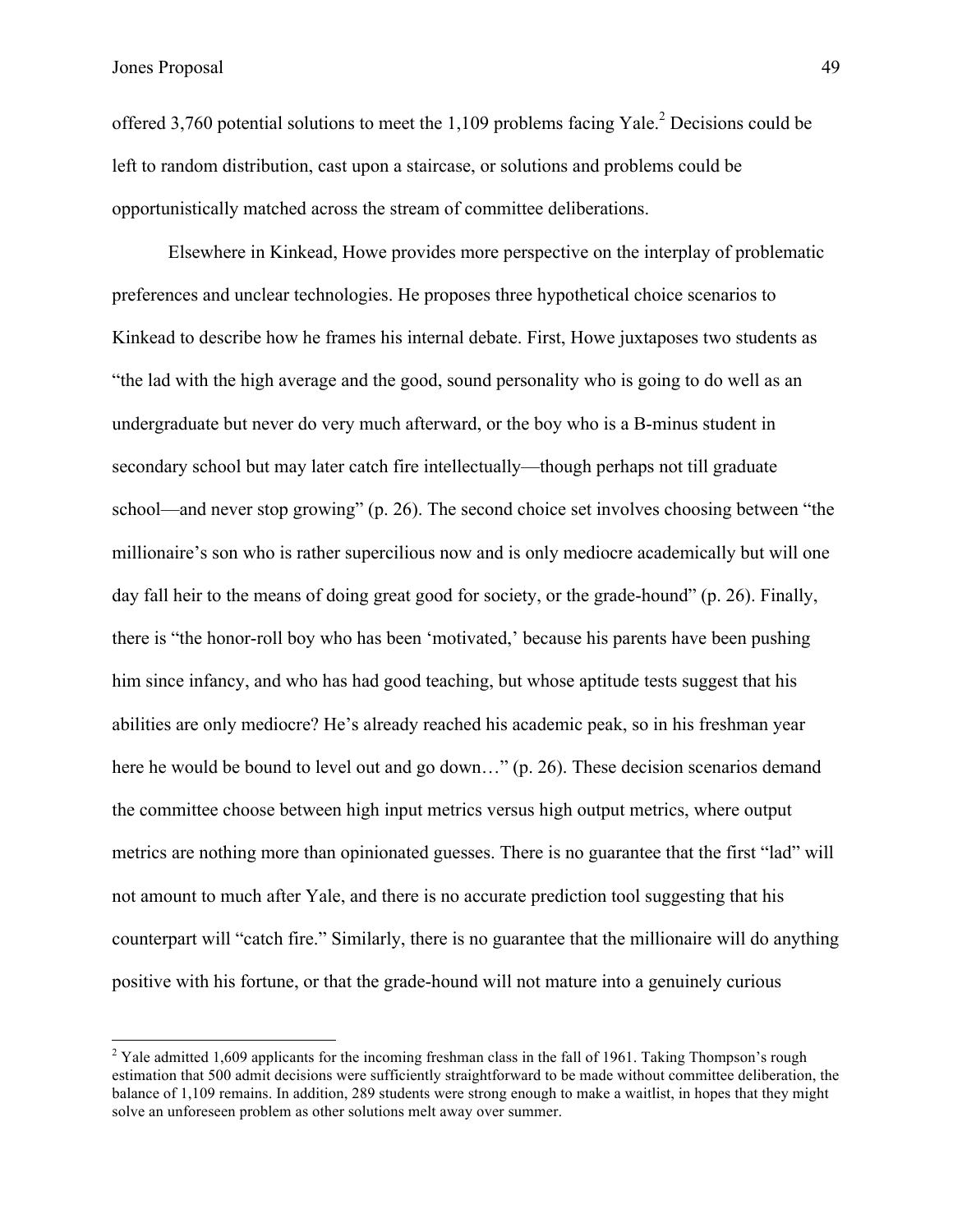scholar. And, perhaps the final honor-roll boy will truly blossom once freed from the relentless drive of his parents. The committee would prefer to execute decisions that unequivocally meet the goals of the university, but the technologies required to do such did not exist—in 1961, or today. Richard Moll, a Yale staff member, effectively summarized the conundrum facing the admissions office: "just as we can't always predict the failures, we can't always predict the geniuses. We can tell what ability-level group is likely to produce a genius, but not which boy in it will have the stability or the itch, the unhappiness or the happiness, or whatever it takes to keep him sweating until he creates something great" (p. 37).

# *Yale's Fluid Participation, Time, and Energy*

Despite Kinkead's success in gaining access to Yale's admissions office, and the forthright nature of her interactions with members of the office, time constraints limited her ability to conduct interviews. Explaining the training process required of new members, indicative of the value of expertise required by the organization to make effective decisions, Howe stated:

We break in our new people by having them read folders for several solid months. After they've been with us about three years, they get so they can average ten or fifteen an hour. This year, I've given instructions that we must be unusually tough in our ratings, because the competition is stiffer than ever. I'm worried to death for fear we'll be stuck with too many A candidates. It's going to be murder to cut them down. We spend two days before the meeting roughly totaling up what we have. Then the committee always knocks down a few boys and moves up considerably more. And of course, that means even *more* cutting back at the very end. (p. 69)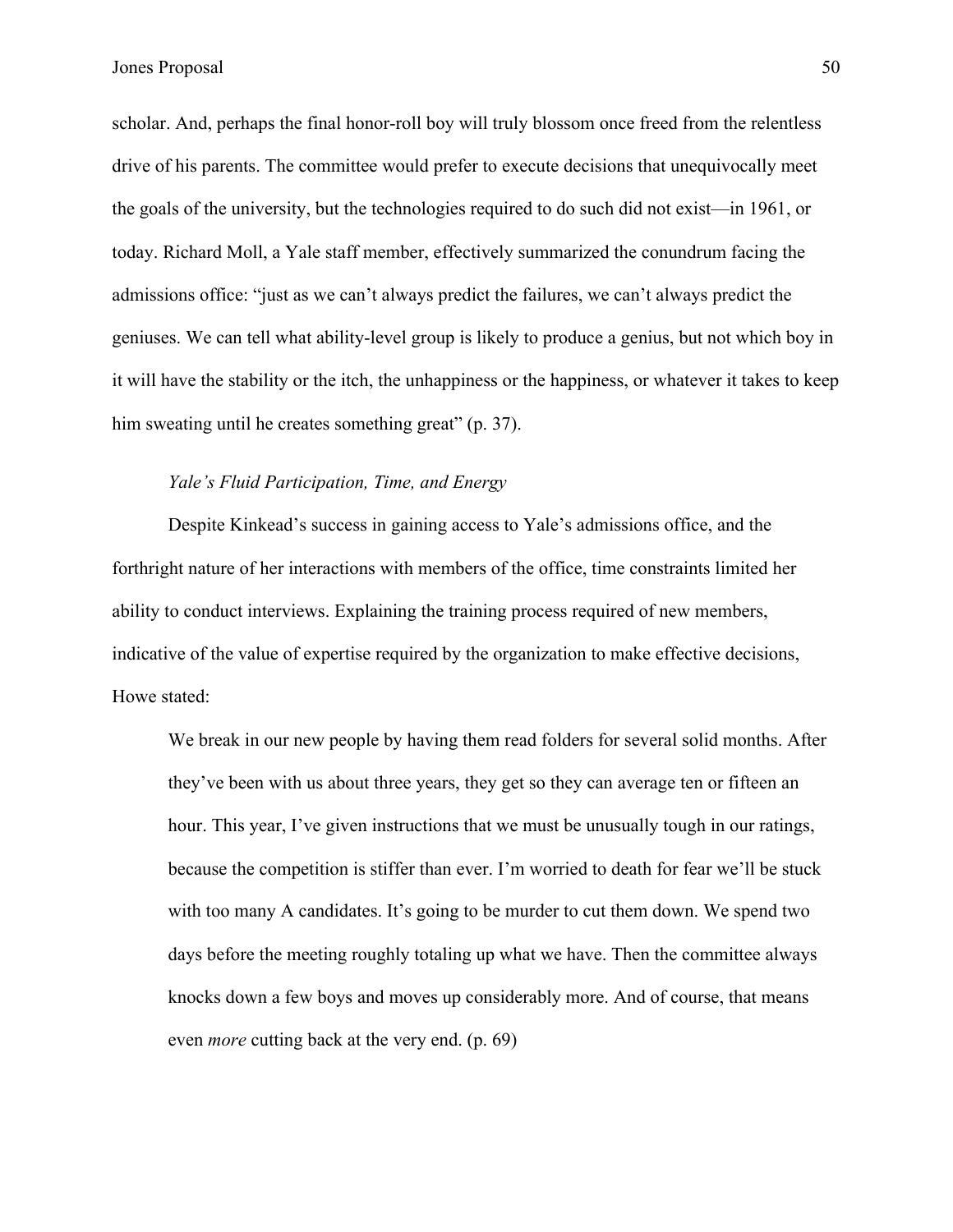Kinkead's questioning was cut short because time was so scarce: "He added that no one on the staff could spare the time just then to answer any questions I might have…" (p. 69). The effects of available time devoted to the evaluative task are undeniable. The time required for effective committee deliberations necessitated particularly close attention be paid during application reading; more time and energy had to be expended earlier in the decision making process such that the final decisions making stages could be completed on an actionable timeline.

# *An Ethnography of the GCM*

According to Stevens (2007), information asymmetry between socioeconomic classes creates an inherent advantage in college admissions for those students with greater resources (p. 83). Additionally, those students who have advocates in the process, including "family wealth, trustee connections, official minority status, and athletic skill" (p. 227), are advantaged in the college admissions process. Stevens (2007) describes the admissions office's search for admission students as a "deceptively complex information problem" (p. 76), and the admissions committee, the locus where the actual decision is made, as the instance where "all of the many exigencies that officers are charged with managing get explicitly negotiated" (p. 185).

The reading and rating procedures inform the storytelling process so that the committee can craft its desired class based upon the characteristics embodied by the admitted class (p. 191). The reading and rating process Stevens describes is marked by ambiguity as admissions officers boil down the numerous data points of interest, generating tens of thousands of data points for an applicant pool of such depth. The end result for each applicant is a completed "pink sheet" (p. 196) that "represented virtually every asset of an applicant that mattered to the College. A story could be told about a kid on the basis of the pink sheet alone" (p. 197).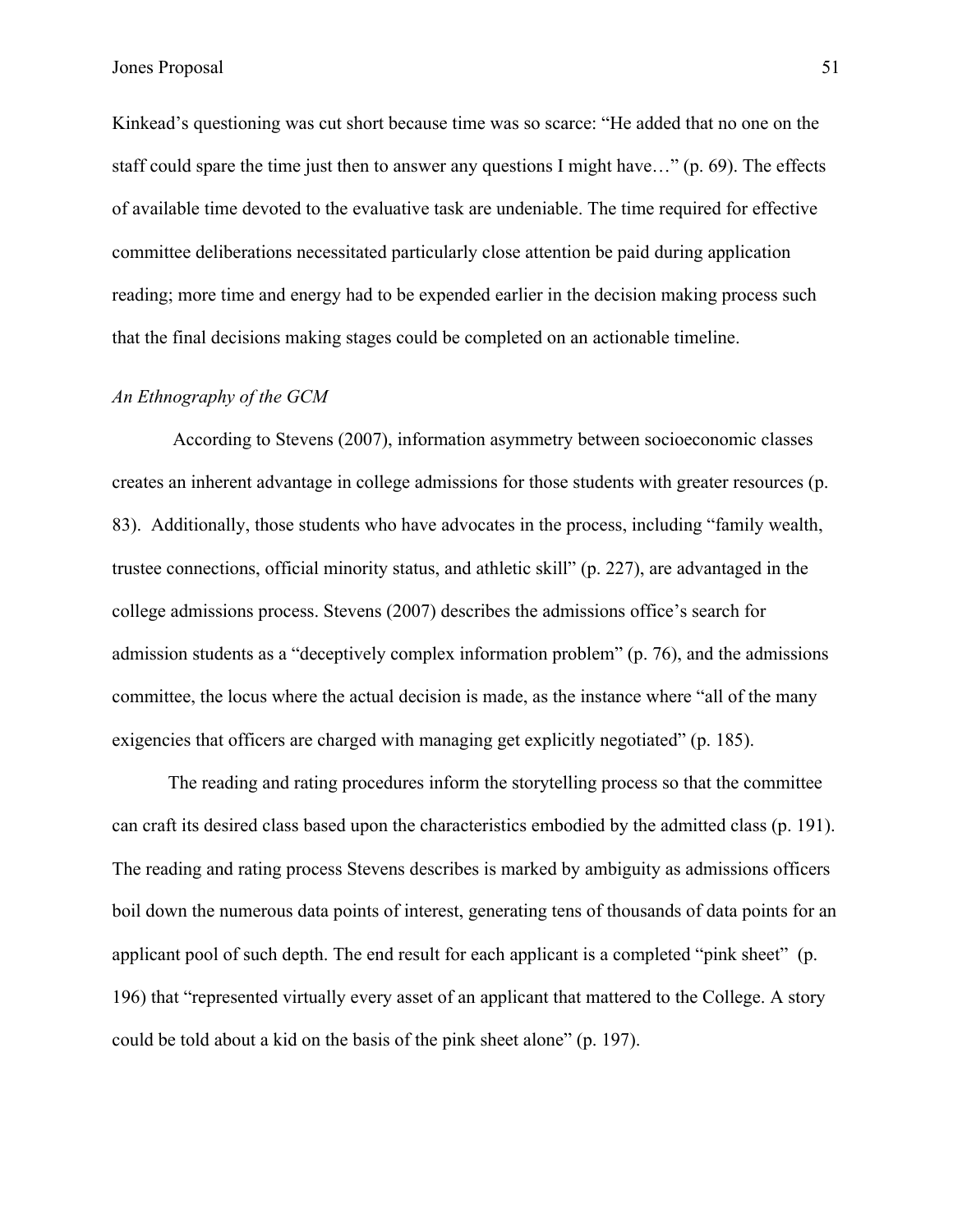The pink sheet provides a helpful glimpse into what characteristics factor into committee deliberations; "they contained most, but not all, of the information that was the basis for final decisions" (p. 197). Stevens records the following variables included on the pink sheets: grades; class rank; test scores; "fairly detailed information about high school transcripts and extracurricular activities"; parents' educational backgrounds and occupations; number of siblings in college and the names of their schools; race/ethnicity; whether or not financial aid applications have been processed; content and quality of personal essays; summarizations of recommendations letters from teachers and counselors; high school name and percentage of graduates to four-year colleges; athletic ratings; and, legacy status. This list speaks to the unclear technology involved in holistic review when so many qualitative and quantitative aspects are considered for students from such varied backgrounds. It also suggests the breadth of preferences the committee might choose to balance in its deliberations.

The most important numbers on an applicant's pink sheet are the "fin" rating, or *financial aid* score. Fin ratings are the admissions committee's magic numbers (March, 1994), a final average of multiple aspects of each application folder, summaries of the "vital characteristics of applications" (Stevens, 2007, p. 196). The fin rating summarizes the academic and personal performance of each applicant, and is comprised of sub-ratings for the two sides of each applicant. Academic ratings includes estimations for the academic context and performance of each student, including the quality of the applicant's high school, the strength of the student's curriculum, grades, rank in class, and SAT/ACT scores. Personal ratings summarize the extracurricular accomplishments of each applicant (pp. 191-192).

High school quality is "a proxy for a school's academic caliber, on the presumption that the higher the number, the more likely the school was to offer a rigorous college preparatory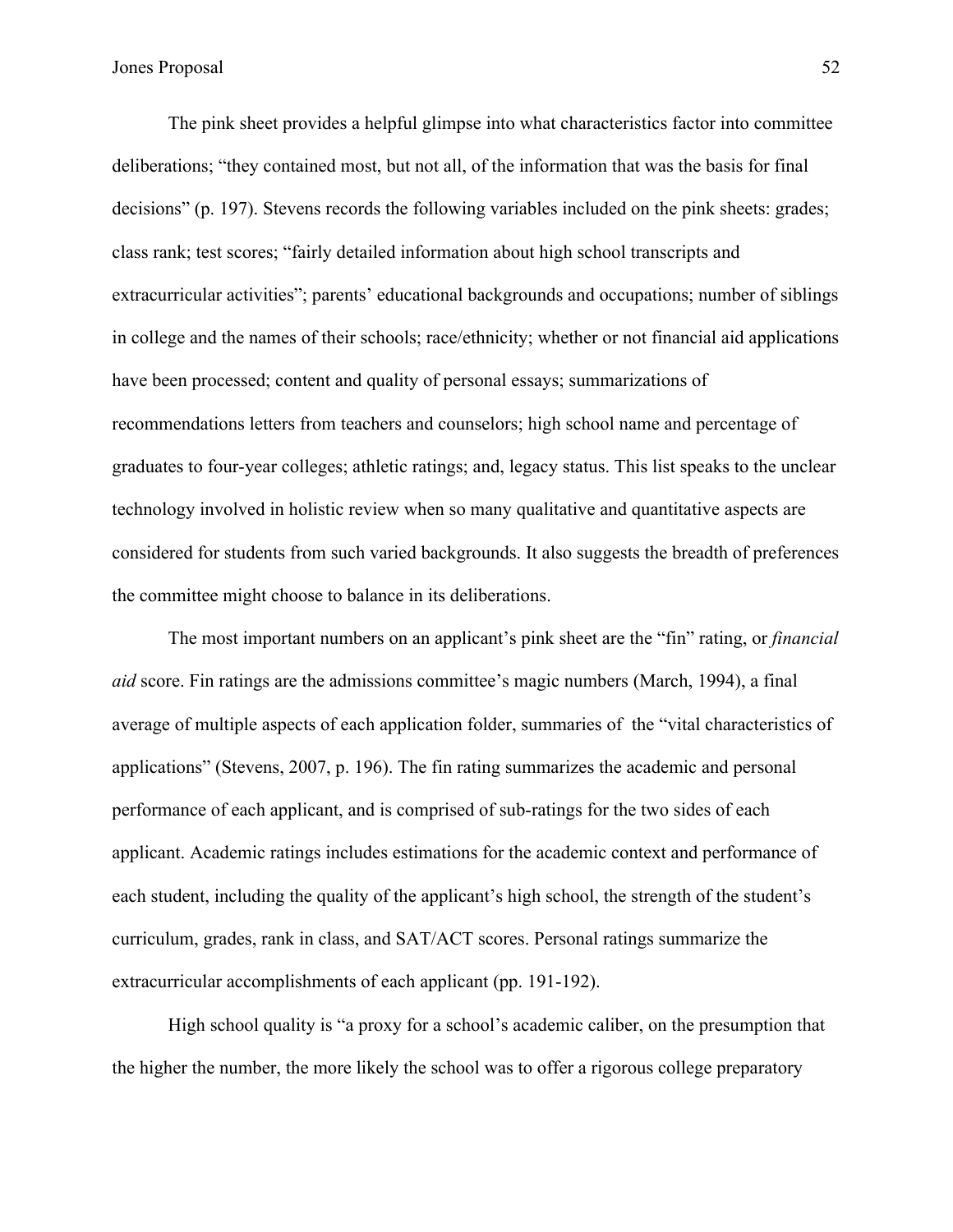curriculum and to have an academically-oriented school culture" (p. 192). It is an imperfect adaptation to provide evaluative context to the problem of evaluating the performance of thousands of secondary schools while lacking the time or technology to do so.

Though the academic rating includes a score for class rank, Stevens documents instances where this statistic is not provided by the student's high school. In such cases, he was forced "to" guess" (p. 195) and create a rating without appropriate contextual information. The unclear technologies involved in calculating fin ratings becomes more ambiguous as individual actors guess as to the correct value.

Stevens continues to describe his calculations for this particular student's personal rating, one whom he had met while traveling on behalf of the college. Stevens admits that he "overestimated" this rating, his evaluation biased by "memories of the nice counselor and the nice campus under the trees" (p. 196). His decision-making was cognitively biased in favor of this applicant relative to the applicant pool for entirely irrelevant reasons. If allowed to stand, this commitment to action by the organizational, wholly unprogrammable, would be nearly impossible to predict.

Stevens includes an insightful quote from Susan Latterly, the administrative director of the admissions office under study, describing the final review in crafting the class. She says, "…what you have to do is go back through and visit the kids getting aid and see who we need to let go…And then after that we spend some time going over the admits trying to make sure that we have enough singers and enough athletes and enough whatevers, talking to the coaches and seeing what we've done with them—just really checking to make sure we've covered what we want" (pp. 223-224). In her statement, we see that student characteristics are thought of as solutions to the college's problems—what the college wants in the incoming class, the competing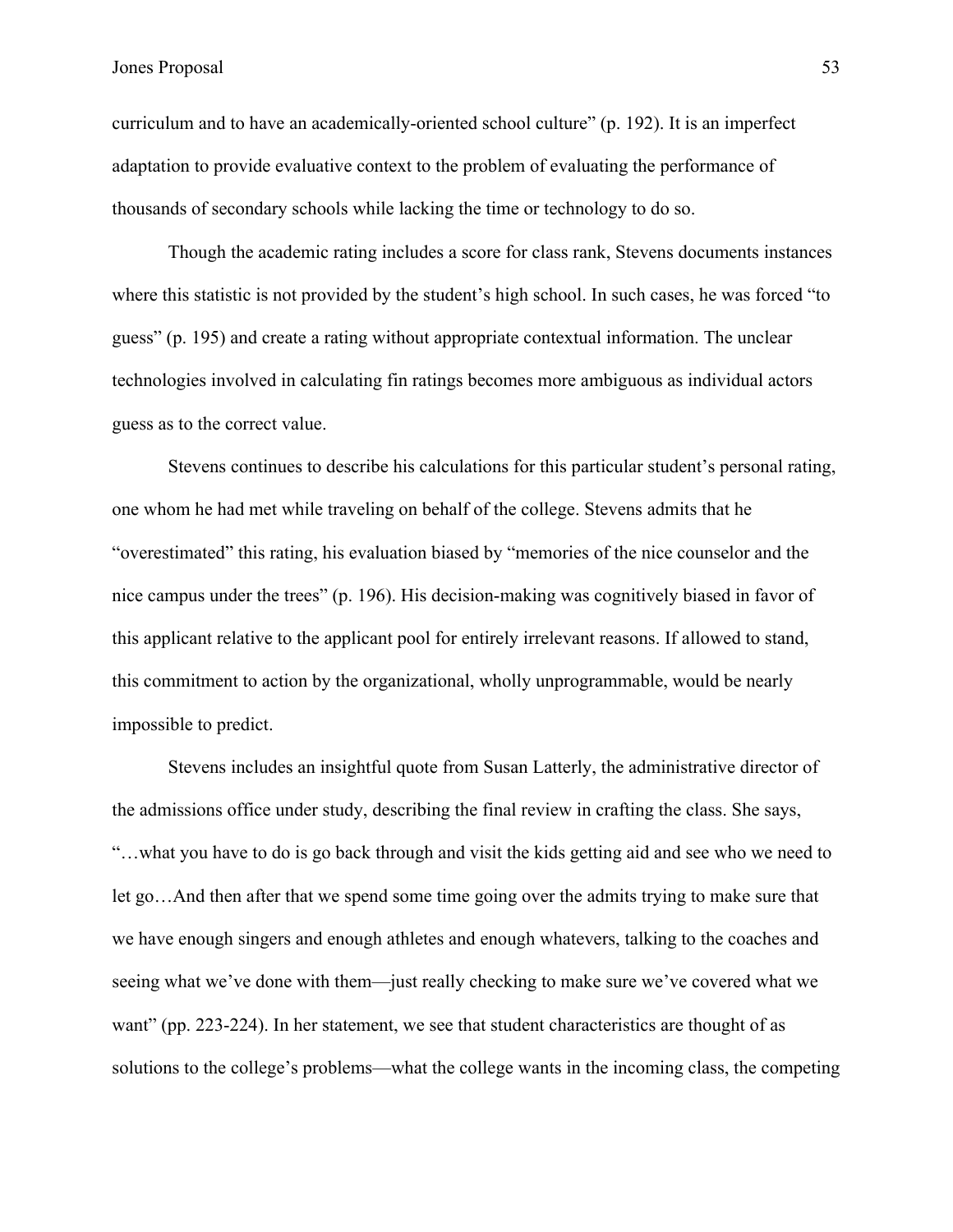priorities it strives to balance in each group of firstyear students. She describes a fluid decisionmaking scenario in which the status of prior decisions are in flux, dependent upon how well solutions have been matched to problems. Decisions may change if too many solutions have been identified and admitted to meet a particular demand; conversely, certain students previously deemed undeserving of an admit may find themselves in the class when the committee realized their oversight.

Perhaps the most striking decision-making observed by Stevens were those decisions to admit based upon the "Rule of One Pick." Comparable to the wild card model as identified by Rigol (2003), this rule "entitled each of them [admissions officers] to choose a single candidate for admission entirely at their own discretion" (Stevens, 2007, p. 225). Each committee member, including the most junior and inexperienced novices, was empowered to make one decision on behalf of the entire organization with complete independence. Stevens argues the rule was special because it "momentarily suspended all of the exigencies that otherwise constrained officers' discretion" (p. 227). It is perhaps more interesting to consider the rule from an organizational perspective, however, and consider the ambiguity introduced into the decisionmaking process. In each admitted class, some small percentage of students will have been admitted (and, in some cases, funded) solely by one individual's discretion. The reason(s) compelling the organization's commitment to action in these instances may vary wildly according to the motivations or personal goals and priorities of each individual officer. Moreover, the rule of one pick can be interpreted as an organizational adaptation to reconcile potential conflicts between the competing preferences (goals) of decision-makers and their organizations (March 1994). It is perhaps a conciliatory gesture, a result of negotiating power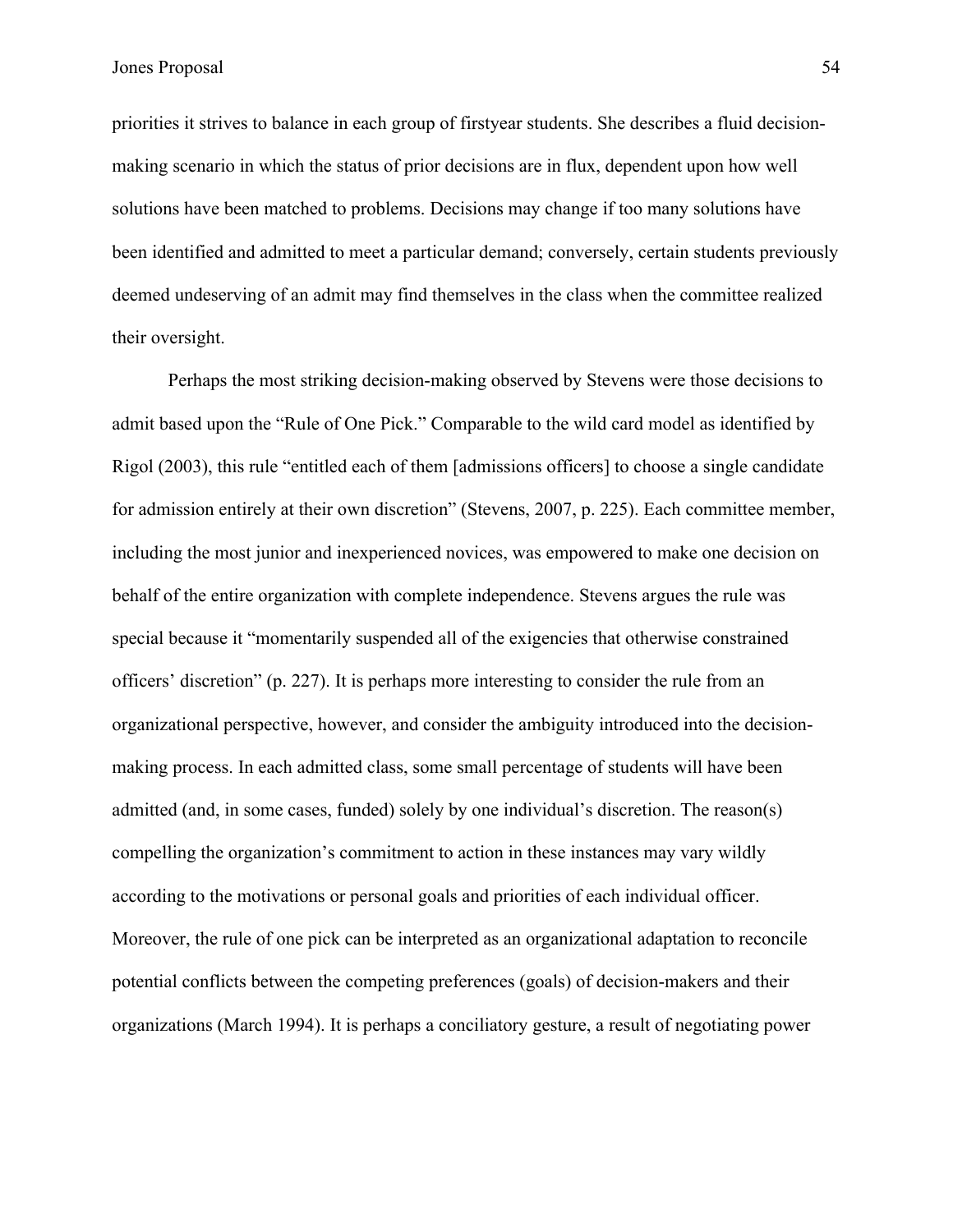between admission officers as a reward for suffering through the struggles of rejection in the highly selective environment.

#### **Research Design**

This case study will explore how the garbage can model of decision-making might explain the admissions decision-making process at a private, selective liberal arts college. It will also consider how alternative theories, including political power, resource dependence, and bureaucratic rational theory, might explain decision-making in this situation. Using a theory such as GCM allows me to build testable propositions that may be confirmed or negated during research, and it is more appropriate to use theory to inform the research design of a case study than other qualitative methods of inquiry (Yin, 2014). The GCM offers the most promise to explain how admissions decisions are made because it best accounts for the ambiguous nature of the exercise.

A qualitative case study is best suited to answer my research questions given the "countless multiple causes" (Stake, 2010) that bear upon decisions to admit or deny students. Just as admissions offices frequently describe the holistic nature of their decisions, qualitative studies concentrate on the complete holistic experience of the phenomena under study (Silverman, 2013; Stake, 2010). A case study is superior to quantitative studies that cannot account for the holism of selective admissions decision-making. Furthermore, the qualitative approach will allow observation of the "wide sweep of contexts" influencing decisions at the committee table: "temporal and spatial, historical, political, economic, cultural, social, personal" (Stake, 2010, p. 31).

This case study primarily employs participant interviews and observations of the decision-making process. Multiple methods will allow for triangulation, lending greater validity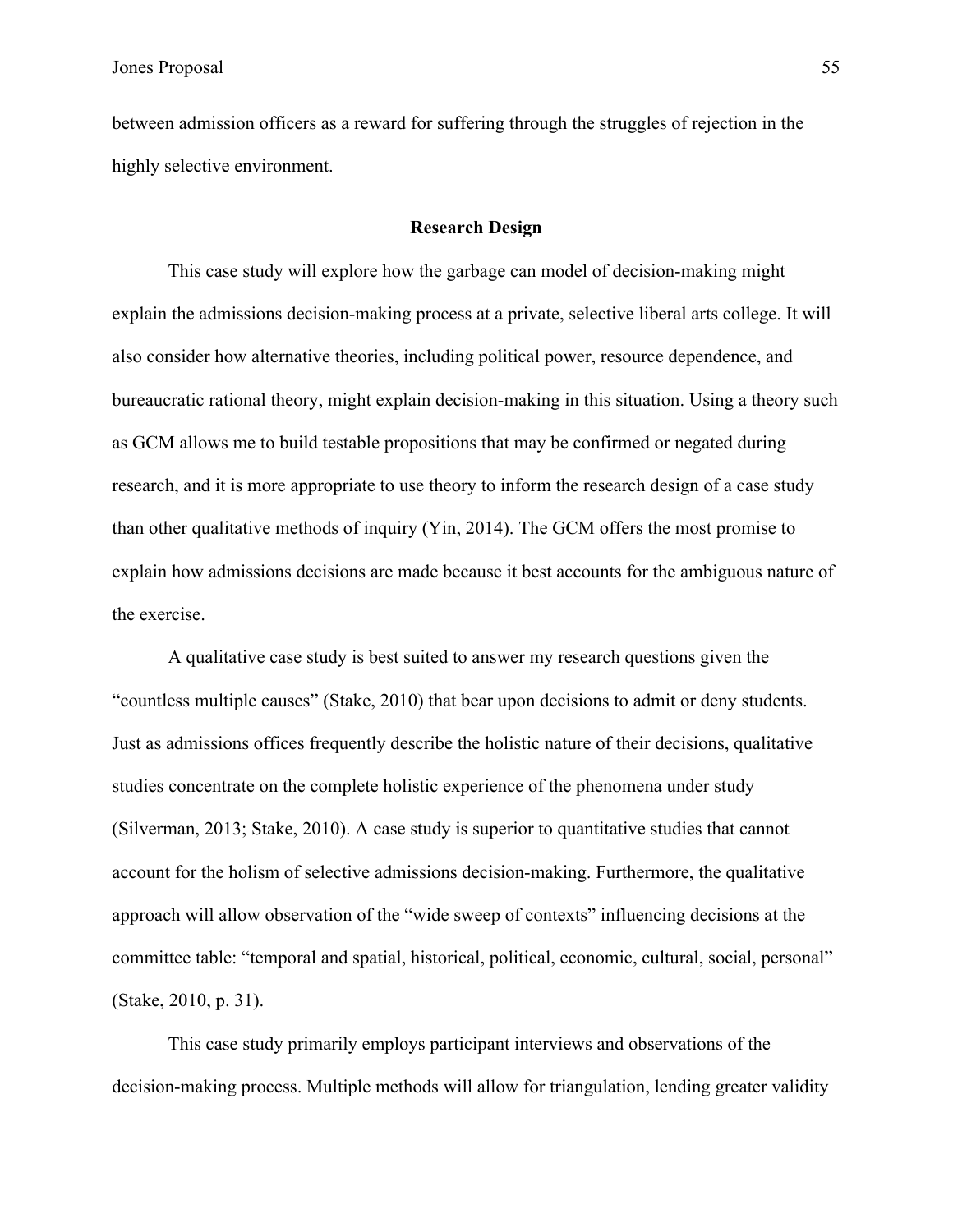and reliability to my findings (Miles, Huberman, & Saldana, 2014; Silverman, 2013; Yin, 2014). Case studies allow researchers to study the *how* and *why* questions to which we seek answers, and are most appropriate to study current, modern (in the present) questions (Yin, 2014). Histories refer back to events of the past and rely on artifacts, documents, and perhaps the recollections of participants. A historical study of the decision-making process does not allow for observation at the moment or locus of decision, and may be biased by the ability of participants to accurately recollect events in full. Conversely, I do not wish to explore the experience of the participants such as might be appropriate for an ethnography or phenomenological study, wellexecuted as documented in past literature. A survey might capture attitudes and sentiments about the process, or similarly capture established rules or expressed goals intended by the admissions decision-making process, but these fail to account for the context of the decision. This study seeks to answer primarily *how* decisions occur within the moment—what justifications, motivations, and factors both internal and external factor into the decision, relative to the institutionally specific problems they might address—which in turn explains the *why* of the decision. In particular, the research question guiding the design of this study is stated as:

To what extent does the garbage can theory of organizational choice explain the admissions decision-making process at private, selective liberal arts colleges?

Two recent qualitative studies of the admissions process help frame the proposed research design. Bowman and Bastedo (2016) conducted a compelling qualitative experiment that required 300 admissions professionals to read and evaluate three college applications that were created for purposes of the study. Their findings conclude that admissions professionals might allow personal biases to influence their decision-making; at the same time, the authors acknowledge that their results would likely vary if the same experiment were conducted within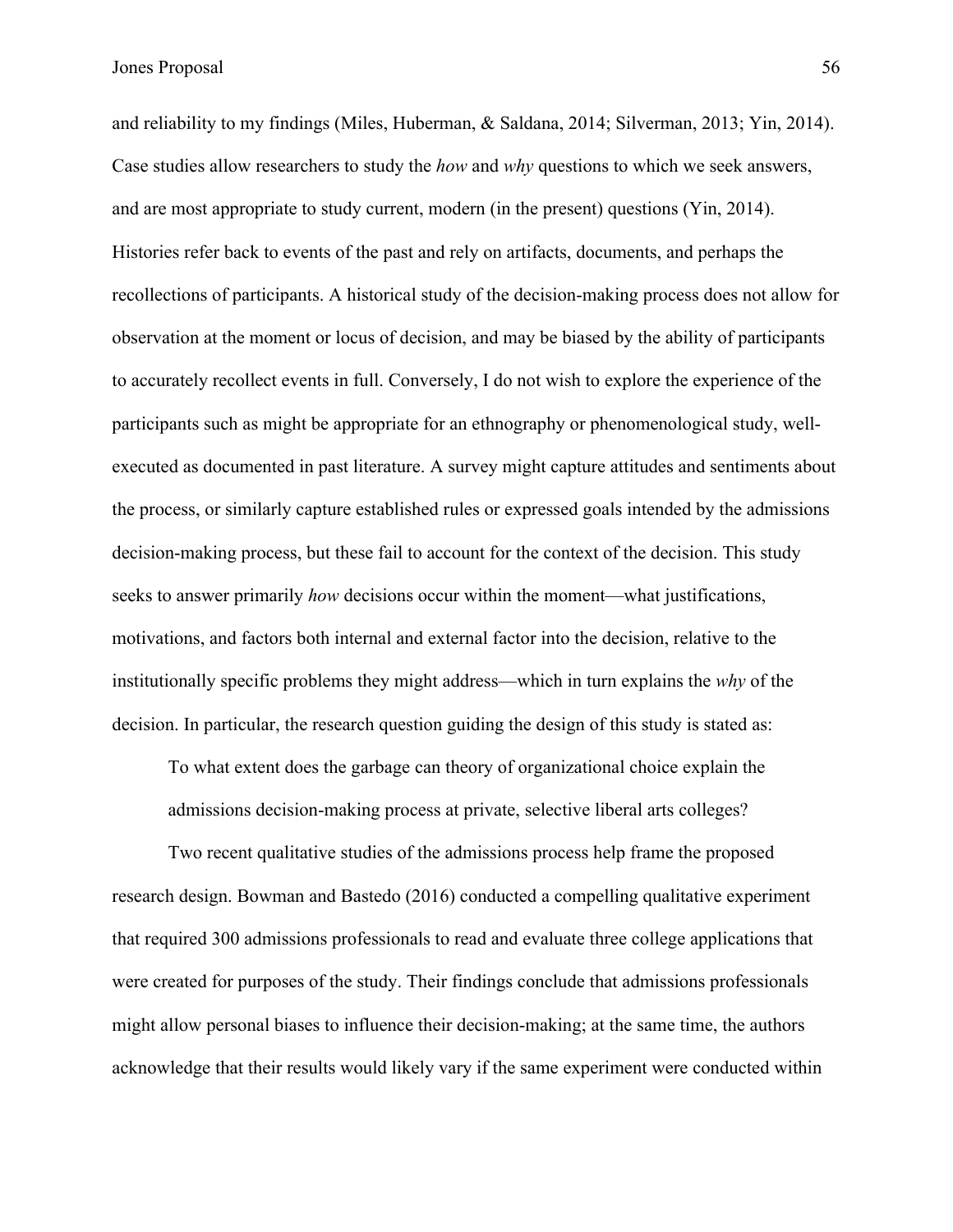the context of the professionals' respective institutions. The context—the bounded-ness and attention to mission goals, institutional needs and subsequent constraints—was completely absent from this study. The authors may have addressed which factors were considered relative to others across three applicants, but they did not create a real-world experiment. This proposed case study at hand, in the specific context of an institution, allows for that context which is critical to understanding the *how* and *why* sought after by qualitative researchers.

In his thorough, extended ethnography, Stevens (2007) embeds as a participant-observer in a small, private, selective liberal arts institution deemed "the College." His research is, arguably, near impeccable for its thoroughness and thick, rich description of scene and participants. He commendably answers *how* the college application, review, and evaluation processes occur. However, his research agenda or theory use directed him to look for systematic information asymmetries and unequal access, away from *how* decisions occurred—he was looking for *what* factors expressed primacy throughout the process, and *what* impact these student characteristics might have played upon the process as a whole. The research design of my proposed case study allows for examination of the moment of decision on individual applications: *how* the decision, a commitment to action, occurs, as opposed to *how the process occurs and unfolds*.

A second note on Stevens (2007) deserves brief attention. He justifies his study, in part, by critiquing quantitative experiments that attempt to identify the factors evaluated by admissions officers in making decisions. As he points out, such studies lack the granularity of the decision, and fail to account fully for the holistic, and justifiably subjective, components of individual decisions. The role of individual judgment and the impact of subjective evaluation are critical in components of decisions, as suggested by Stevens and informed by my professional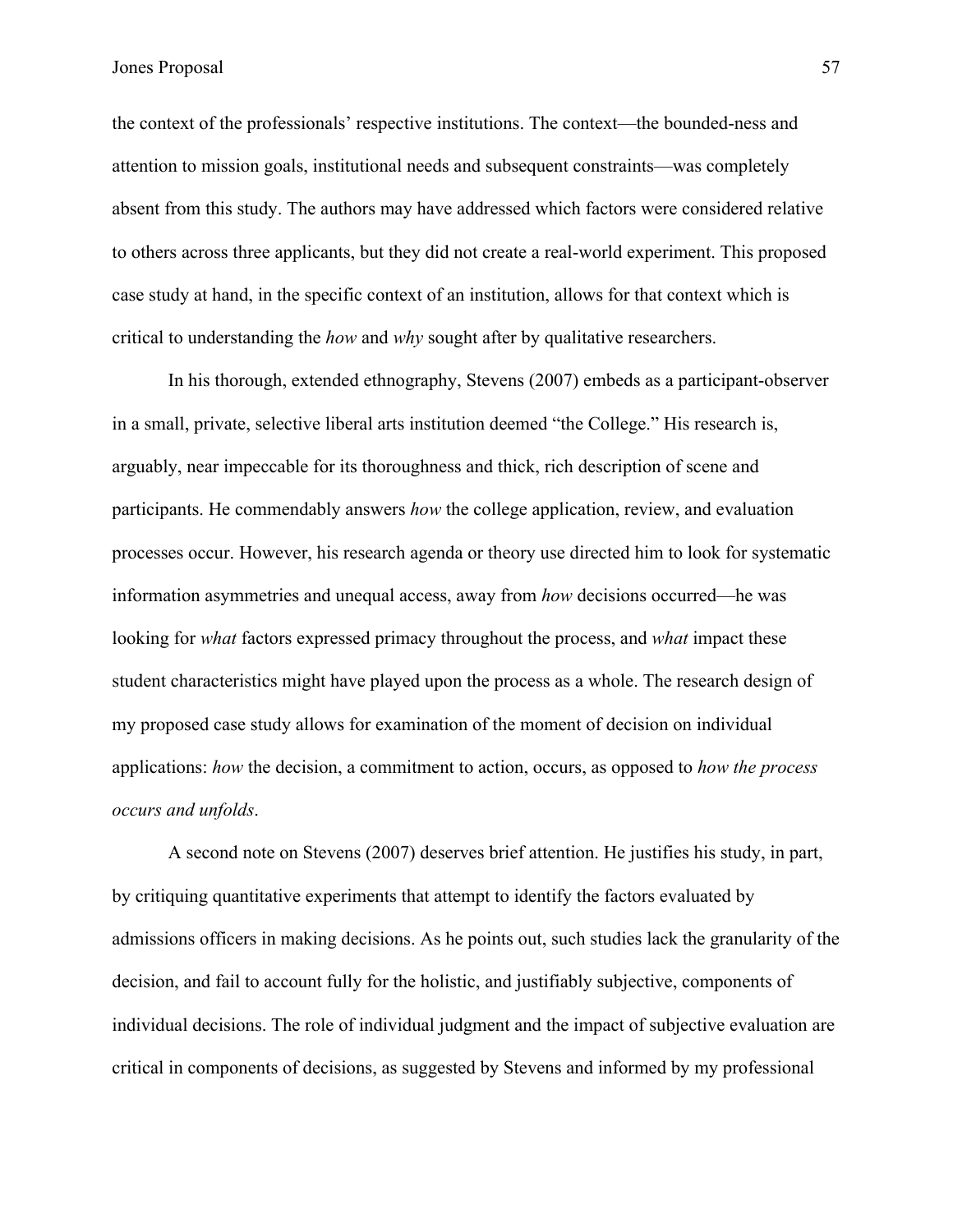experiences. The case study at hand, while lacking statistical generalizability (as will all or most qualitative studies) favored by quantitative researchers, will demonstrate analytical generalizability in its theory building of the GCM and in cases that are similarly selected.

Conducting research at multiple sites undeniably increases validity and expands the generalizability of findings (Miles & Huberman, 1994). However, my own time and resources bound my ability to sample more broadly. Though they may differ in terminology, qualitative methodologists encourage single site case studies that are purposefully identified. Silverman (2013) emphasizes the value of a single case's representativeness when purposefully identified on logical grounds. Merriam (2009) insists that "much can be learned from one case" (p. 51). Merriam says, "Purposeful sampling is based on the assumption that the investigator wants to discover, understand, and gain insight and therefore must select a sample from which the most can be learned" (p. 77). Going further, Merriam (2009) invokes the argument of Erickson (1986), saying, "since the general lies in the particular, what we learn in a particular case can be transferred to similar situations" (Merriam, 2009, p. 51). Yin (2014) offers five rationales that may justify single-cite case studies; of these, one is immediately relevant to this study. The site will be chosen *critically* based upon the tenets of the GCM. Only within the context of selective admissions environments does the conceptual framework of the GCM offer an explanation. In this regard, "the single case can represent a significant contribution to knowledge and theory building by confirming, challenging, or extending the theory" (Yin, 2014, p. 51).

Once the specific case selection has been identified, the unit of analysis will be the admissions committee. These members of the admissions office are present for, and play an immediate and direct role in, the moment of decision. Again, this case study is interested in the decision itself, where decision is understood to be a commitment to action. Actively moving to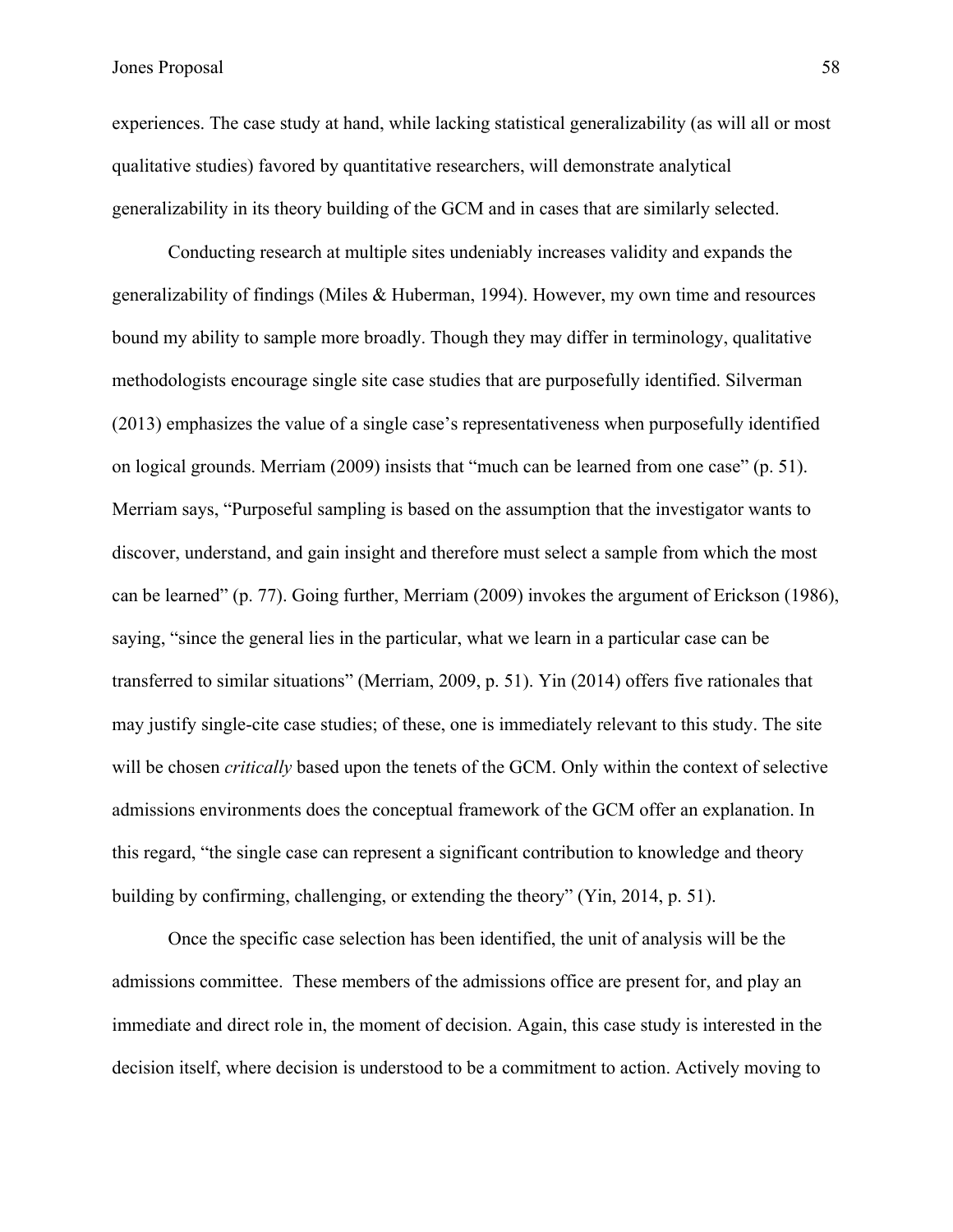admit a particular student is a commitment to extend an offer of admission and welcome her into the community—including all of her characteristics, both easily measurable and identifiable or otherwise. While the organizational actors on the periphery (outside of the committee room) are vital contributors to the daily operations of an office, and likely contribute to how an applicant pool takes shape given their interactions with the public (potential students and families) and their efficiency in conducting business (the standard operating procedures and elements of bureaucracy), they are not present for and do not make evaluative or immediate contributions in the locus of decision. They may speak to the application, review, and evaluation process itself, as captured by Stevens (2007), but the research question this case study addresses is in each particular commitment to action. These peripheral actors would not be present for the decision to commit to an admission offer.

Accordingly, the foremost and primary participants identified for interviews will be members of the admissions committee. Interviews will be conducted both prior to and following committee. Semi-structured interviews that allow for participants to speak to the moments of decisions themselves, their relationship and involvement in the decision-making process, and their understanding of the factors involved in the decision, will be broadly prepared in advance. Initial interviews will be arranged only with identified members of the committee. Interviews with these external actors will be conducted should members indicate that employees from other units within the institution are invited to the committee table.

I have spent considerable time deliberating how to appropriately bound this case study, in particular regarding the selection of participants. Undeniably, there are issues both internal and external to the admissions committee that bear upon them. Stakeholders in the decision include trustees, presidents, faculty members, coaches, deans of students or diversity, donors both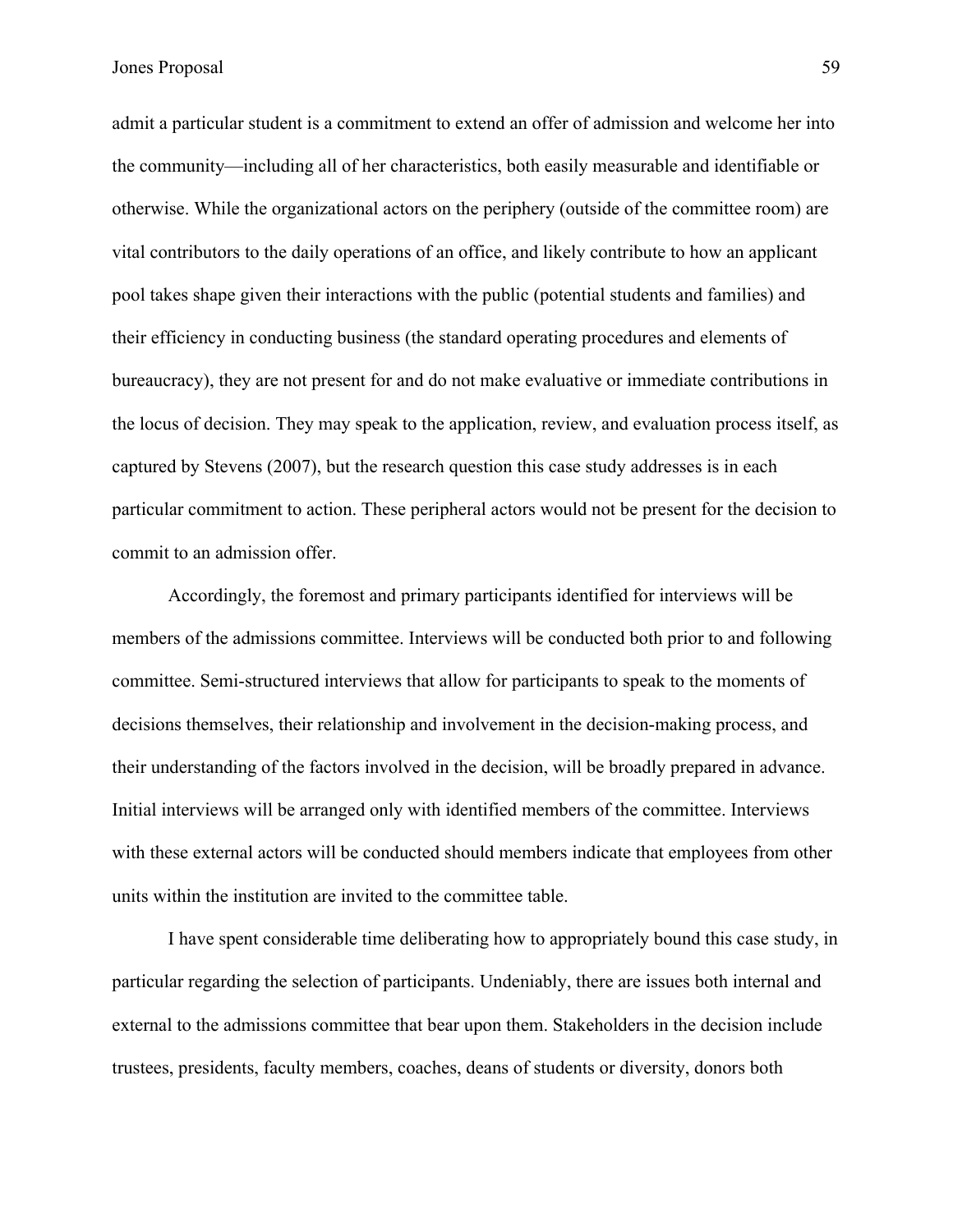speculative and proven, families with prior relationships to the college, and the students themselves. While these stakeholders present different pressures and potential conflicts to the committee members, and attempt, hope to attempt, or even succeed at exerting influence or pressure upon the committee, fundamentally they are absent from the locus of decision. Committee members responsible for representing these various stakeholders can recount the machinations and deliberations of the committee to appease their 'constituents' as they seem fit, assuaging them that their interests were well represented. However, what happens in the back of the stage may be very different from what happens on the front of stage. Unless these stakeholders are present at the *moment of decision*, they cannot accurately speak to that moment—they can only speculate as to the process and how policy might inform the process.

This case study includes observations of committee decision-making to account for precisely this variable. I believe that astute observations will reveal these competing interests playing out at the committee table, as represented by those committee members charged with representing the varied interests. Different stakeholder interests may win out at different times in committee decisions, but how these interests compete with one another, gain prominence and ultimately attach themselves to particular applicants, describes *how* and *why* the decision was achieved.

Subsequent, follow-up semi-structured interviews will ask participants to reflect on what occurred during decisions, and may include specific reflection upon individual application decisions observed in committee. I want to not only explore their understanding of decision moments themselves, but also to check their post-committee responses against pre-committee responses. I wish to capture participant understanding of decisions that went contrary to their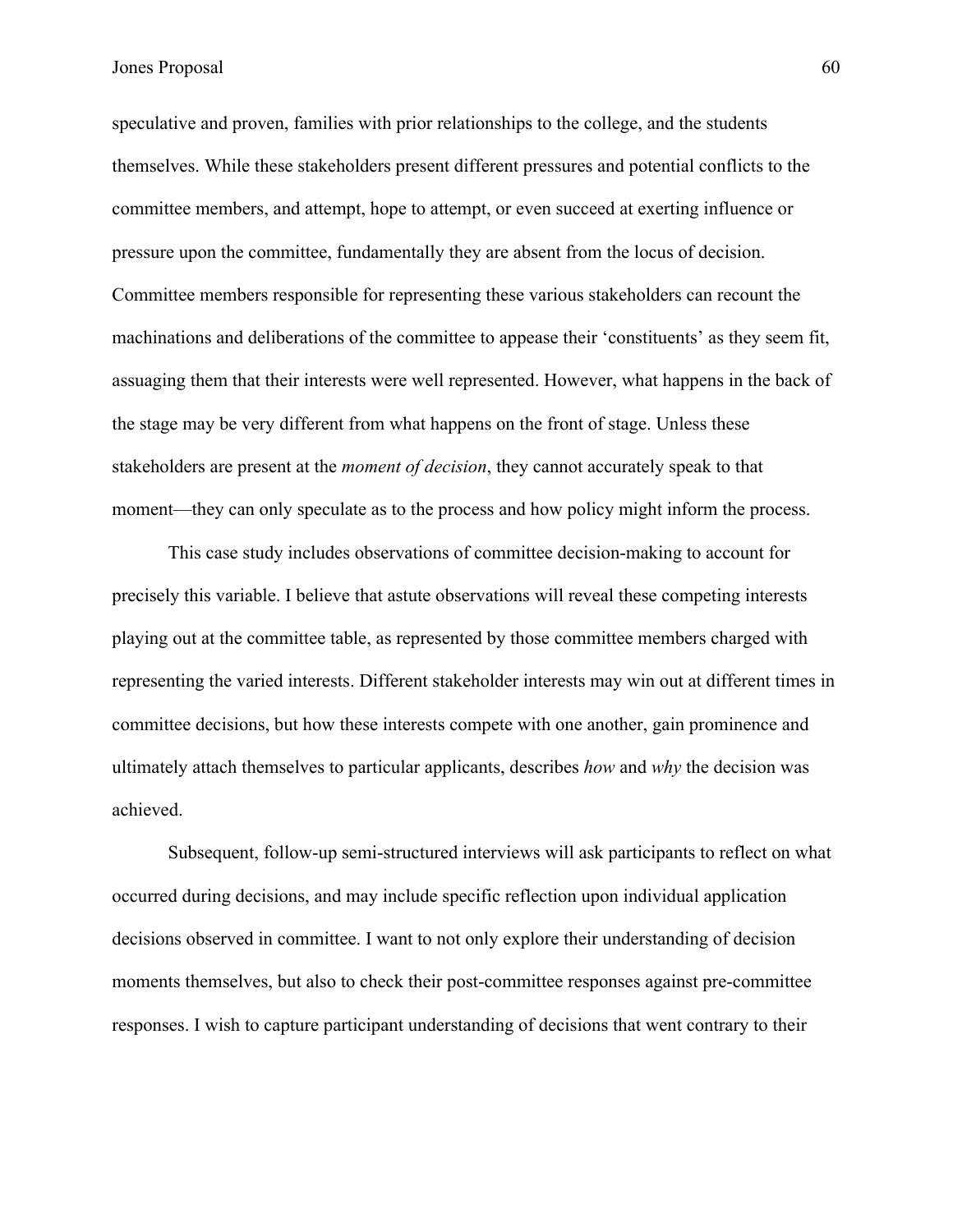expectations of the process, after the commitment to action and following the deliberations surrounding the shaping of the class.

This case study may call upon document analysis should relevant resources exist within the admissions office under study. In particular, I am interested to know to what extent decisions may be framed within the context of the college's mission statement (assuming the admissions committee takes charge from this statement), and perhaps more importantly, if there are specific rules or guidelines set forth by leadership. Such documents might suggest a prioritization to the competing goals of the college or the preferences of sub-units within the institution. Goals might align with, and are not limited to, the interests of the stakeholders mentioned earlier, including fiduciary concerns, donative potential, prestige/merit profile, service to diversity, academic interests, and non-cognitive talents including art, music, and athletics. Documents informing the reading and evaluative process may include such direction, and will be analyzed accordingly. However, this study does not seek to explain the standard operating procedures established to accomplish the bureaucratic task at hand, so well captured in numerous places elsewhere.

Construct validity is gained in this case study given the multiple sources of evidence gathered via interviews and observations, and document analysis where appropriate and relevant. Using multiple sources allows for triangulation between the evidence itself as well as ensuring a more comprehensive and thorough capture and validation of what I hear, witness, and record. Additionally, calling upon key informants (participants) to review interview transcripts, field notes, and researcher interpretation will lend increased construct validity.

Appropriate and thorough analysis of my data begins with pattern matching given my *a priori* propositions of the GCM, including evidence of problematic preferences, unclear technologies, fluid participation, and the attachment of solutions to problems. Interviews will be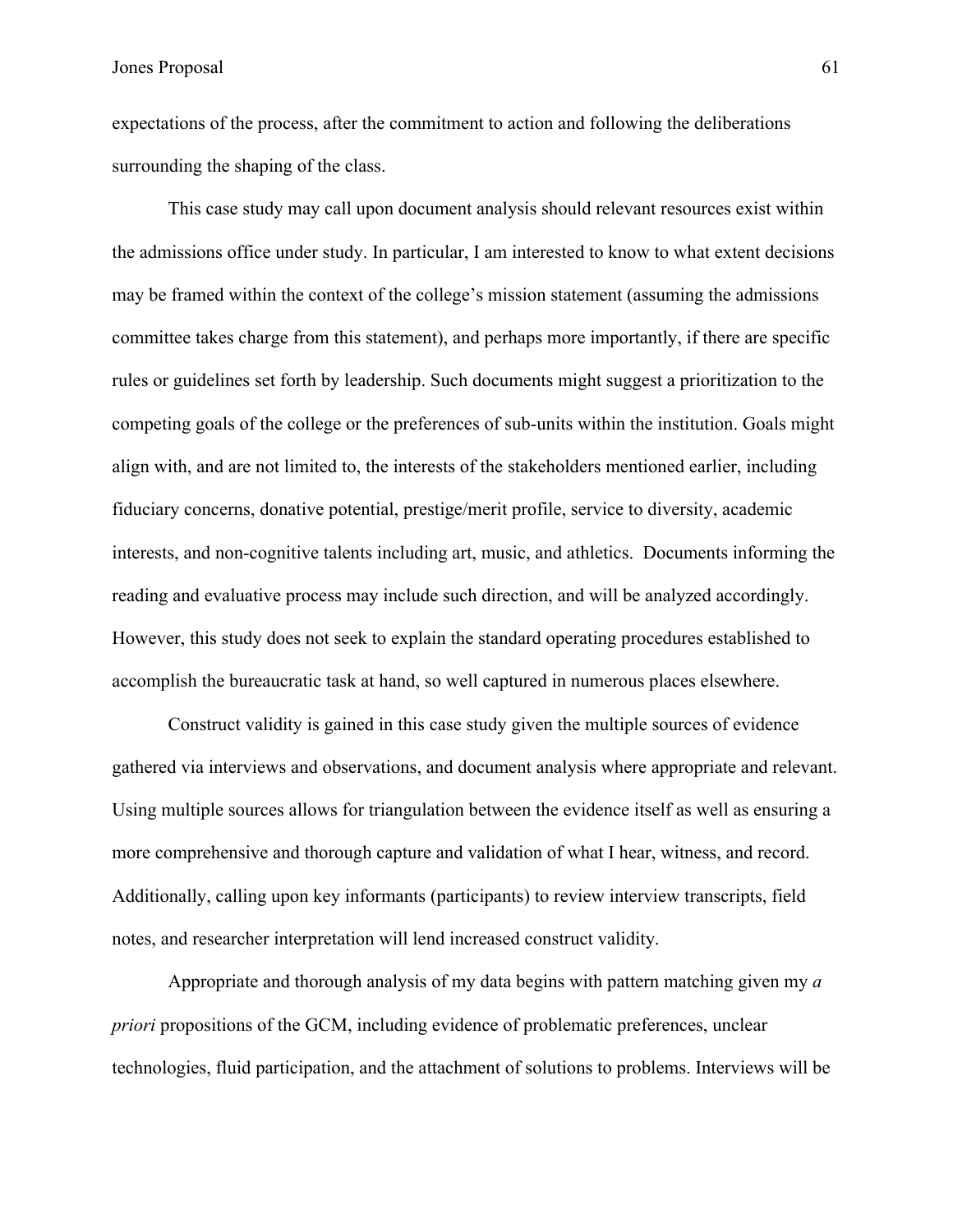transcribed in full and coded, likely using NVivo software. Simultaneously, rival explanations in the competing models of political power, resource dependency, and bureaucratic rational theories will be coded as detected within the transcripts, notes, and documents. Yin suggests a logic model as an additional means to improve internal validity, and this may provide a useful resource to diagram different decisions in the moments when solutions attach to problems and become commitments to action. Though constant comparative analysis techniques are more commonly associated with constructivist research, it strikes me as a critical relative in this case study, in as much as I will be constantly checking data against the GCM and rival theories during pattern matching.

External validity will be accomplished though the use of theory. Again, statistical generalizability remains the goal of quantitative research. Analytical generalizability, which provides external validity, is the goal of qualitative research. Successful application of, modification, refinement or contribution to a theory, provides external validity in this instance, when the GCM may be applied in similarly situated case studies.

Finally, this case study seeks reliability via two means. First, I will establish and adhere to a study protocol. Personal reflections and decisions as the case study develops will be recorded, as all case studies are likely to evolve once they begin. Second, a study database including all of the data gathered via interviews, observations, and documents, will be maintained. Reliability is not replicability, but with a protocol in place and a comprehensive database, future researchers would be able to arrive at the same conclusions met in this study, and understand logically how the conclusions were drawn.

This research design is informed largely by Posselt's (2014, 2016) work on the decisionmaking process at the graduate program level. A few internal debates have arisen as I prepare for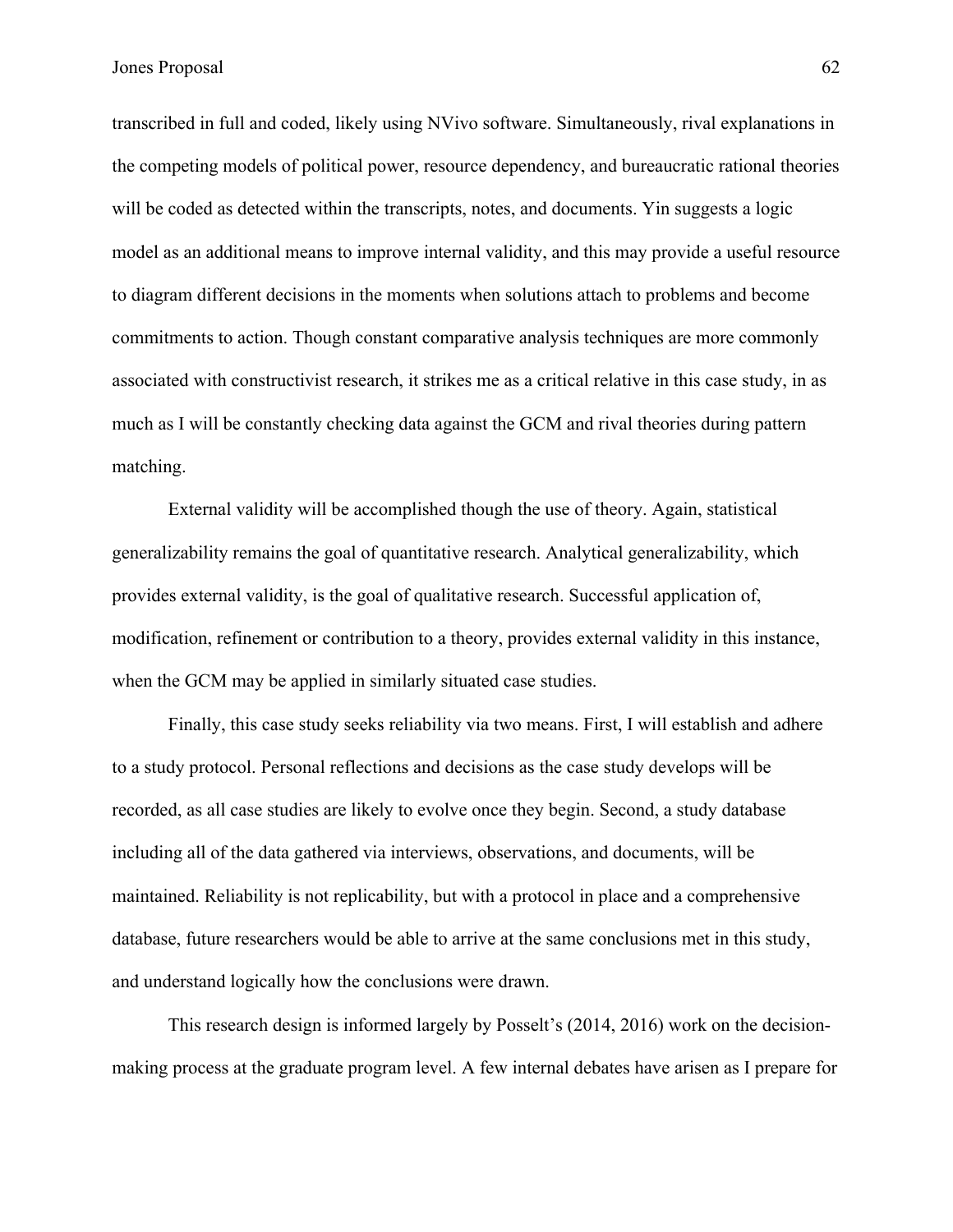this case study: how to gain access, and how to account for my own personal biases given my previous experience as an admissions practitioner. She was kind enough to entertain a phone call from me last summer to help me think through these issues, and I think her thoughts on this proposed case study deserve recognition in closing. In regards to access, a promise and preservation of anonymity of site and person will be an important hurdle, but doing so allows access into the debate surrounding decisions, which is so critical to observe. At the same time, I want to express that this case study is not intended to explain how particular student profiles are treated in the admission process; this is not a tell-all recasting of what happens behind the scenes. I do not have a political or social agenda compelling this research, and I do not intend to 'call out' individual student cases I might observe that could be suggestive of findings relevant literature. Rather, my intent for this case study is to test a theory that seeks to account for ambiguousness in a world of bounded rationality. It is my personal professional experience that there simply is too much to know about an entire applicant pool, let alone any one applicant. It is my stance that with adherence to institutional mission and in concert with the financial constraints of each institution's resources, decision-makers can arrive at the best decisions possible, *in the context of their institutionally-specific parameters*, given their limited search abilities within a given applicant pool.

# *Case Selection*

There are 1,271 private, nonprofit, four-year institutions of higher education in the U.S. included in the National Center for Education Statistics dataset. Of this population, approximately 19% reported admitting fewer than 50% of applicants in 2014-2015. My case will emerge from among this field. My research question further narrows the potential cases to those identified as liberal arts colleges. Thus, I will refer to the 250 institutions classified as such in the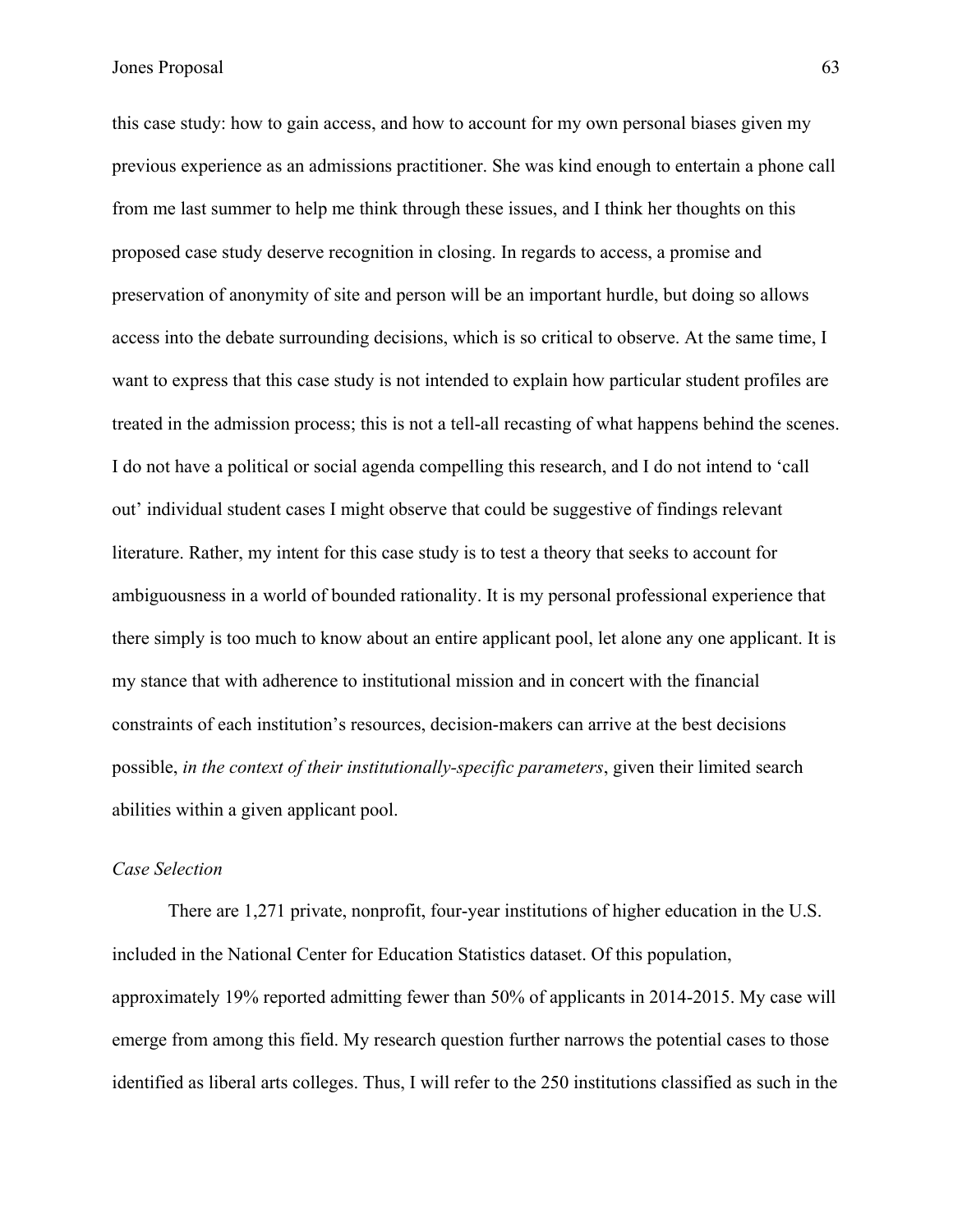2015 Carnegie Classifications as published in the period updates. These schools issue more than 50% of their degrees in the liberal arts (as opposed to professional fields), and have limited graduate degree programs, if any.

From this population, my research into case selection will begin by defining selectivity more specifically, and gathering data to identify selective institutions that will allow me to discern between varying levels of selectivity.

Researchers have generally arrived at a common definition of selectivity. Killgore (2009) defines her population of elite institutions as selective because "only those colleges that receive more applications than they can accept have the luxury of choosing some student characteristics over others" (footnote on p. 469). She sampled from institutions listed in the most selective category and appearing in each of *Peterson's Guide to Four Year Colleges, Barron's Guide to the Most Competitive Colleges*, and the annual *U.S. News & World Report* (p. 474). In their research on college undermatch and the methodological shortcomings to properly account for the ambiguity of holistic admissions, or as they term it, "the messy sorting process," Bastedo and Flaster (2014) use those colleges listed in the "most competitive" category in *Barron's Profiles of American Colleges*. Though certainly more memoir than empirical research, Fetter (1997) speculates that her experiences as an admissions dean at Stanford University would characterize the admissions processes at institutions selecting thirty percent of applicants or fewer.

The most important component of the case selection methodology will be the prevalence of *alternate* solutions available to decision-makers, wherein *solutions* are represented in the characteristics embodied by each individual applicant. I expect the case will emerge from the likes of Barron's *most competitive* or *highly competitive* ranks, similarly identified among the top 50 or so national liberal arts colleges as ranked by *U.S. News & World Report*. Appendix III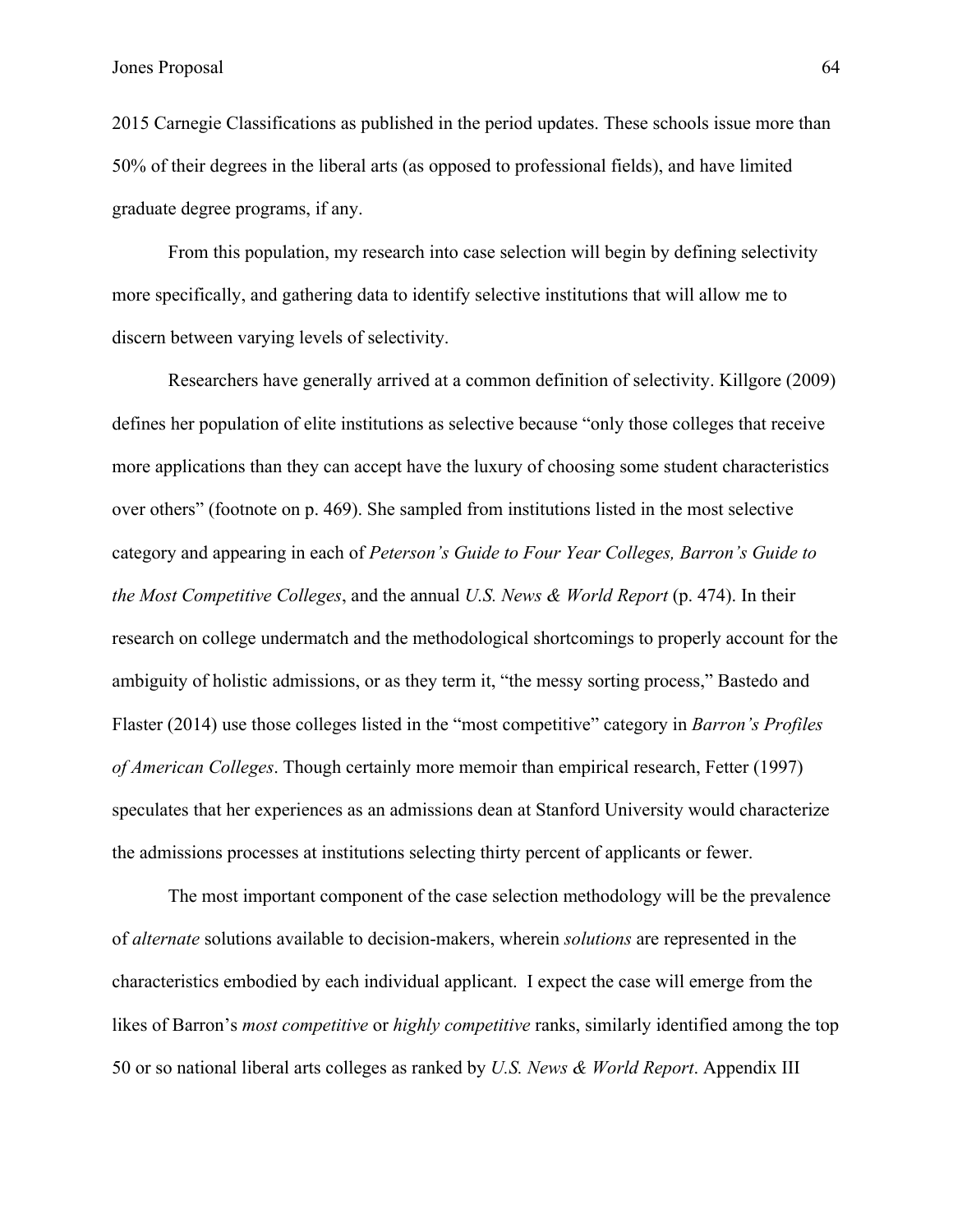contains a sample of potential research sites sorted by decreasing admit rate, drawn from the initial NCES list above.

The second component of my case selection considers institutional wealth as reflected in endowment level and financial aid practices. Incorporating reported endowment levels as captured in annual NACUBO responses adds a resource dimension: as endowments increase, responsiveness to tuition revenue needs likely decreases as endowment drawdowns or returns comprise greater proportions of institutional operating budgets. Second, financial aid policies reflect the varying levels of institutional reliance upon tuition revenue. Institutions that admit students via a need-blind financial aid policy do not need to factor institutional financial aid budgets into their decisions. In the GCM, need-blind institutions theoretically have fewer problems to address, in that decision-makers do not have to factor projected tuition revenue into considerations. Institutions that admit students via need-aware or need-sensitive financial aid policies, however, must be responsive to estimated family contributions and the impact that admitted and enrolling students may have upon aid budgets. Mapping onto the GCM theory, we see that financial aid budgets serve to bound decision-makers in terms of matching solutions to problems. We also observe a corollary proposition: full-pay or no-demonstrated-need applicants present themselves as solutions to budget demands, providing much-need tuition dollars upon which the institution is dependent. Thus, I am inclined to select a need-sensitive institution over a need-blind one because of the additional variables.

The third component of case selection will consider the presence of a school-sponsored intercollegiate varsity athletic program within the NCAA Division III (D3). The rationale here is two-fold. First, an institution with an athletics program will have coaches, and these coaches are likely actively recruiting prospective student-athletes to the school. They have an active interest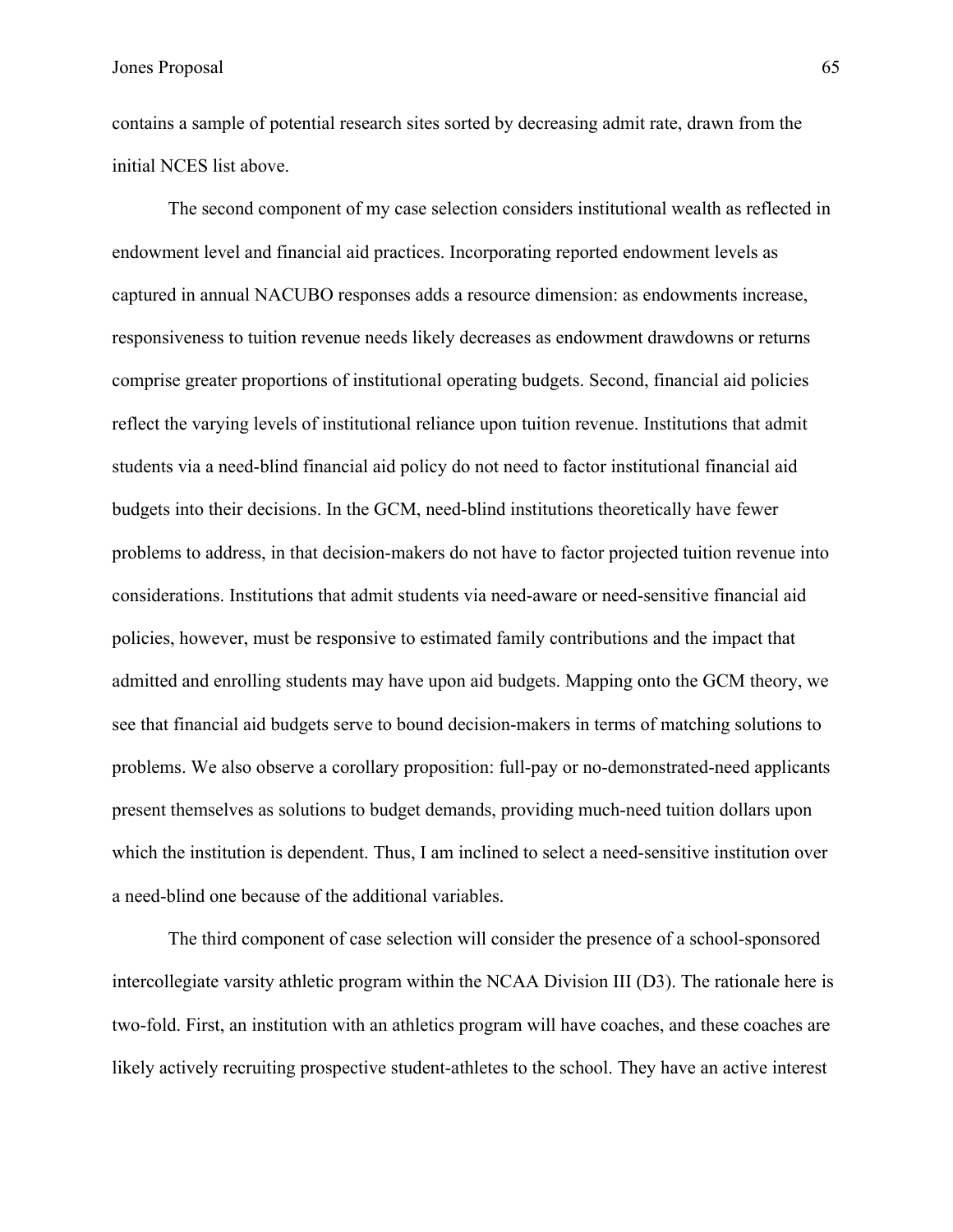in the shaping of the applicant and admitted student pools; clearly they should hope that their interests are well represented in both, and that their interest in particular applicants is appropriately represented at the committee table, in the moment of decision. Similarly, the organization as an institution holds a specific commitment to both its conference and D3 to field a given number of teams with adequate roster sizes. Furthermore, the institution likely has an interest in the success of these teams, and indeed, we see that athletic ability may factor into the admissions process, if not playing an arguably undue role (Stevens 2007). In sum, an athletics program introduces another measurable variable; mapping onto the GCM, it introduces additional problems that must be addressed by the committee. Second, I prefer to find a participating member of the NCAA D3 because of the prohibition of athletic scholarships at this level. Some liberal arts colleges are members of NCAA Division I or II, where scholarships are awarded to student-athletes. In these other divisions, coaches may have the right to extend offers of admission embodied in the form of athletic scholarships (assuming minimum eligibility criteria have been met). And, in this regard, the commitment to action (the offer of admission) has been removed from the domain of the admissions committee—the locus of decision occurred in the athletic association or athletic department. Conversely, D3 institutions are likely to have maintained the decision-making authority within the admissions office. The potential sites listed in Appendix III are members of the NCAA, though for the purposes of selection, I have left those that are members of Division I for the time being.

Particular sub-populations of liberal arts colleges that would introduce additional variables are the handful of publics, or those with specific missions. It is possible that selective public liberal arts colleges are subject to restrictions on the proportion of out-of-state residents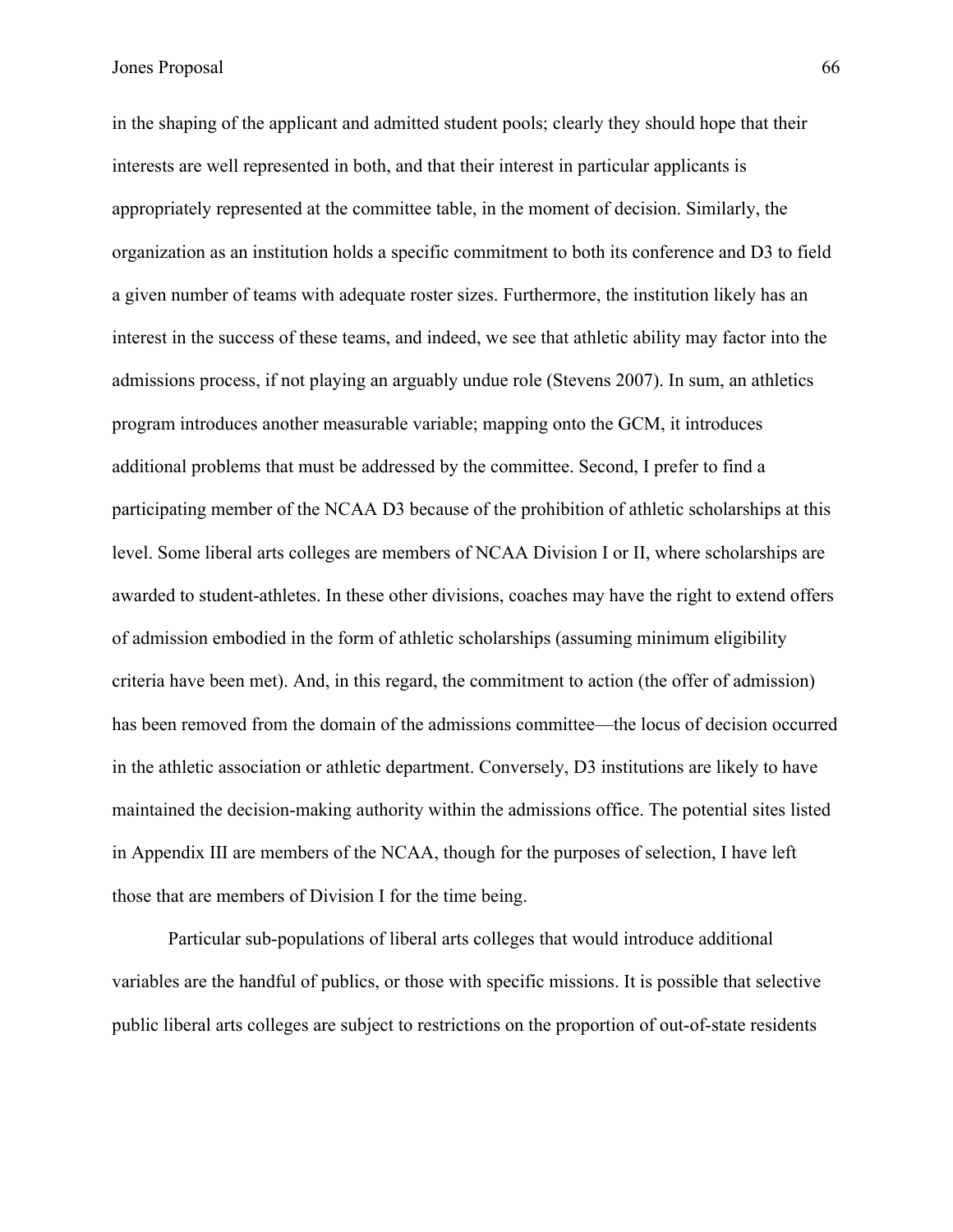they enroll, complicating and likely narrowing the search for solutions. Similarly, institutions with special missions are less likely to admit students with misaligned characteristics.

Another sub-population worthy of exploration are those colleges that have moved away from standardized testing and announced test-optional policies. At this time, I will retain testoptional schools in the population under consideration because the absence of another data point (standardized tests) contributes is likely to add to the murkiness of technologies at play in the GCM. Test-optional schools are likely to have observed increases in application numbers, as well, and thus might provide richer environments to study, where more solutions are available to decision-makers. A future endeavor might set up a multi-site case study between test-optional and test-required institutions to study the variation between the two.

#### **Timeline**

The admissions reading season is in full swing through early March, at which point committee deliberations will begin. Most institutions will release decisions before April 1 at the very latest. I plan to begin contacting potential research sites in April and May 2017. I will work for IRB approval in early summer 2017. Pre-committee interviews will be scheduled in fall 2017. Committee observations will occur in late winter 2018, followed by post-committee interviews shortly thereafter.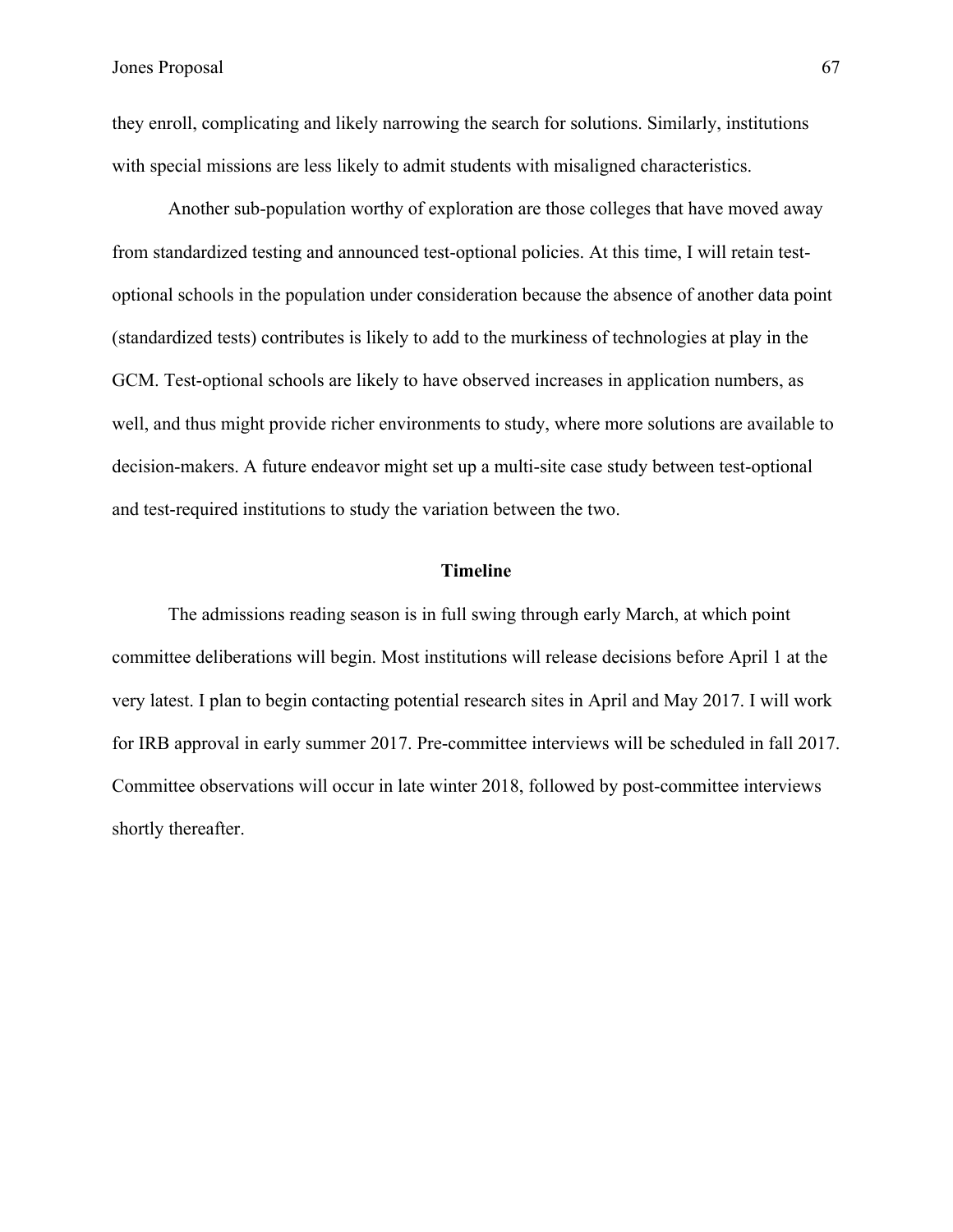#### **References**

Allison, G. T. (1969). Conceptual models and the Cuban missile crisis*,* 689.

- Argyris, C. (1977). Double loop learning in organizations. *Harvard Business Review, 55*(5), 115- 125.
- Baldridge, J. V. (1983). Organizational characteristics of colleges and universities. In J. V. Baldridge & T. Deal (Eds.), *The dynamics of organizational change in education*. Berkeley, CA: McCutchan Publishing Corporation.
- Bastedo, M. N., & Flaster, A. (2014). Conceptual and methodological problems in research on college undermatch. *Educational Researcher, 43*(2), 93-99.
- Bowen, H. R. (1980). *The costs of higher education: How much do colleges and universities spend per student and how much should they spend?* San Francisco, CA: Jossey-Bass.
- Bowman, N. A., & Bastedo, M. N. (2016). *What role do admissions office diversity and practices play in equitable decisions? Results from a national experiment*. Paper presented at the American Educational Resaerch Association, Washington, D.C.
- Carapezza, K. (2016). What the people who read your college application really think. *Behind the scenes: The college admissions process.* Retrieved from http://www.npr.org/sections/ed/2016/12/29/507088990/what-the-people-whoread-your-college-application-really-think
- Clinedinst, M., Koranteng, A., & Nicola, T. (2016). *2015 state of college admission*. Retrieved from https://www.nacacnet.org/news--publications/publications/state-of-collegeadmission/
- Cohen, M. D., March, J. G., & Olsen, J. P. (1972). A garbage can model of organizational choice. *Administrative Science Quarterly*, 1-25.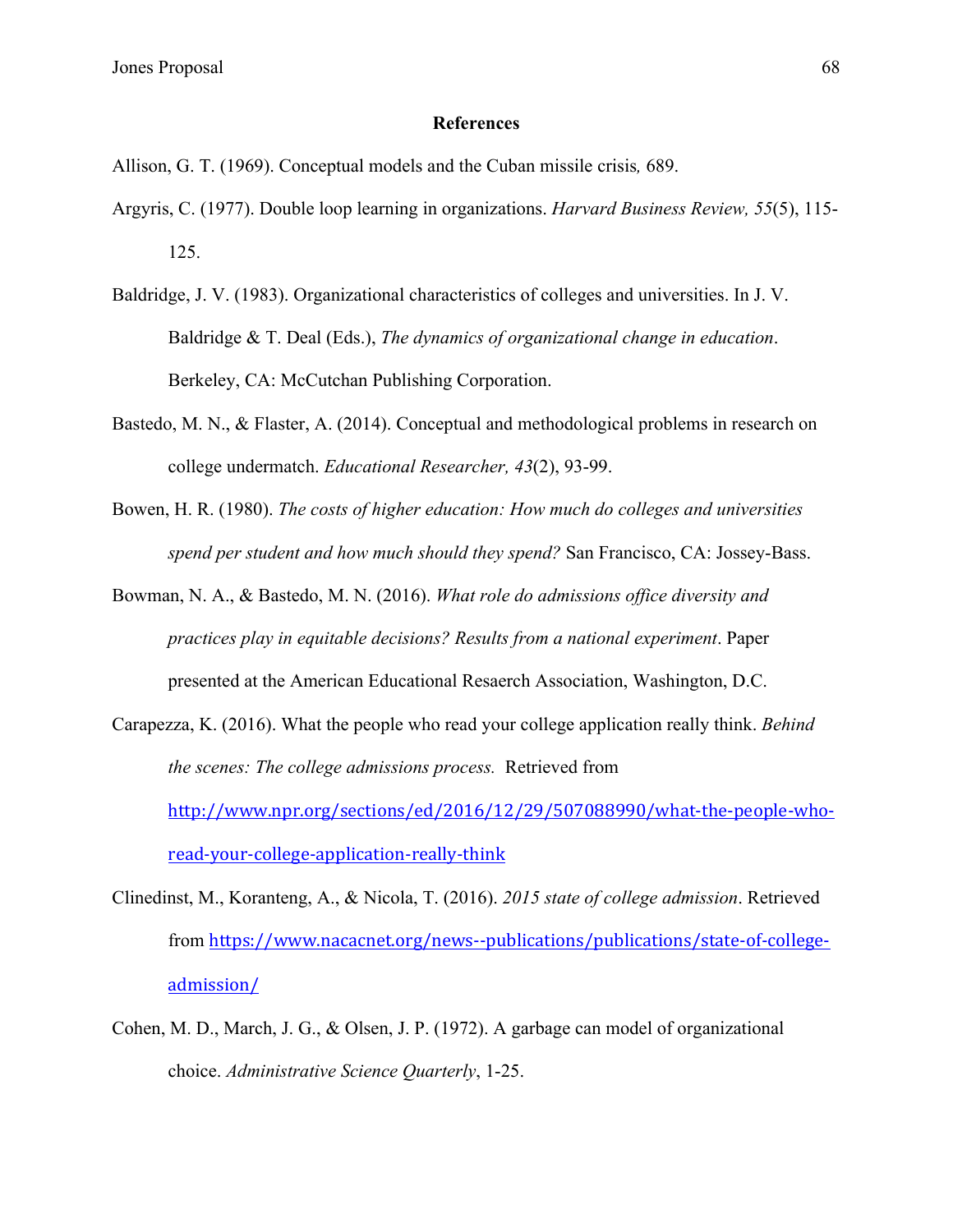- Cohen, M. D., March, J. G., & Olsen, J. P. (2012). "A garbage can model" at forty: A solution that still attracts problems. In A. Lomi & J. R. Harrison (Eds.), *The garbage can model of organizational choice: Looking forward at forty* (Vol. 36, pp. 19-30). London, UK: Emerald Group Publishing Limited.
- Coleman, R. J. (2011). Stratification, inequality, and the SAT: Toward an SAT-optional movement. *Georgetown Journal on Poverty Law & Policy, 18*(3), 507-531.
- Cyert, R. M., & March, J. G. (1963). *A behavioral theory of the firm*. Englewood Cliffs, NJ: Prentice-Hall, Inc.
- Douglass, J. A. (2007). *The conditions for admission : Access, equity, and the social contract of public universities*. Stanford, CA: Stanford University Press.
- Erickson, F. (1986). Qualitative methods in research on teaching. In M. C. Whittrock (Ed.), *Handbook of research on teaching* (3 ed., pp. 119-161). Old Tappan, NJ: MacMillan.
- Feldman, P. H. (1975). *Recruiting an elite: Admission to Harvard college.* (Ph.D.), Harvard University, Cambridge, MA.
- Fetter, J. H. (1997). *Questions and admissions: Reflections on 100,000 admissions decisions at Stanford*. Stanford, CA: Stanford University Press.
- Fisher, F. D. (1975). A day and a half in the Harvard admissions office. *Harvard Today, 18,* 11- 12.
- Gardner, H. (1998). A multiplicity of intelligences. *Scientific American Presents*, 18-23.
- Gavetti, G., Levinthal, D., & Ocasio, W. (2007). Neo-Carnegie: The Carnegie School's past, present, and reconstructing for the future. *Organization Science, 18*(3), 523-536.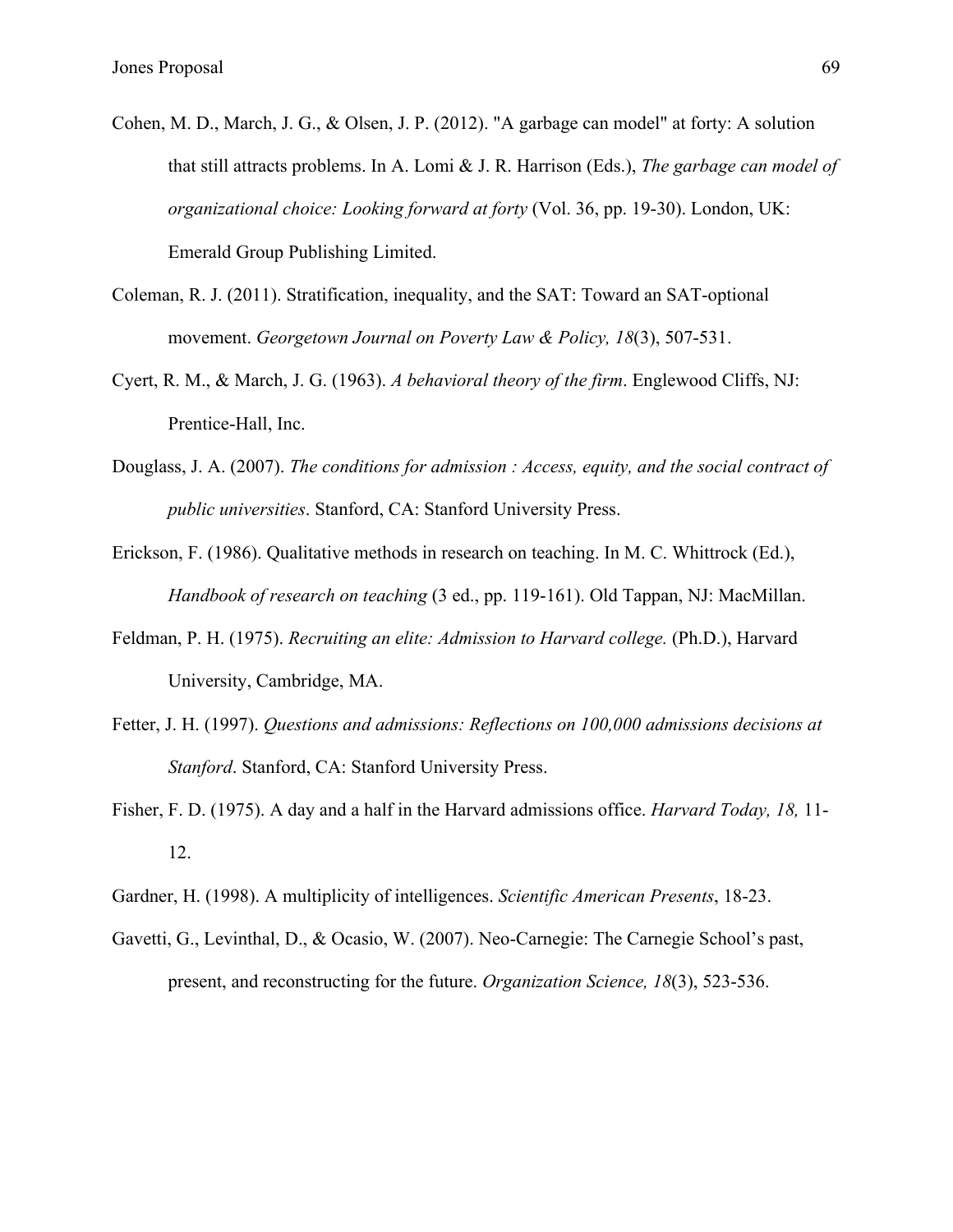- Gibson, D. R. (2012). Turn-taking and geopolitics in the making of decisions. In A. Lomi & J. R. Harrison (Eds.), *The garbage can model of organizational choice: Looking forward at forty* (Vol. 36, pp. 33-64). London, UK: Emerald Group Publishing Limited.
- Greene, H., & Minton, R. (1975). *Scaling the ivy wall: Getting into the selective colleges*: Abelard-Schuman.

Hernandez, M. A. (1997). *A is for admission*. New York, NY: Warner Books, Inc.

- Hoover, E. (2016a). The enrollment manager as bogeyman. *The Chronicle of Higher Education.* Retrieved from http://www.chronicle.com/article/The-Enrollment-Manageras/237280
- Hoover, E. (2016b). The people who deliver your students. *The Chronicle of Higher Education.* Retrieved from http://www.chronicle.com/article/The-People-Who-Deliver-Your/237819
- Janis, I. L. (1982). *Groupthink : Psychological studies of policy decisions and fiascoes* (2nd ed.). Boston, MA: Houghton Mifflin.
- Janis, I. L., & Mann, L. (1977). *Decision making: A psychological analysis of conflict, choice, and commitment*. New York, NY: Macmillan Publishing Company, Inc.
- Johnson, A. W. (2013). *Balancing data, time, and expectations: The complex decision-making environment of enrollment management.* (Doctor of Education in Higher Education), Oklahoma State University, Stillwater, OK.
- Karabel, J. (2005). *The chosen: The hidden history of admission and exclusion at Harvard, Yale, and Princeton*. New York, NY: Houghton Mifflin Co.
- Karen, D. (1985). *Who gets into Harvard? Selection and exclusion at an elite college.* (Dissertation), Harvard University, Cambridge, MA.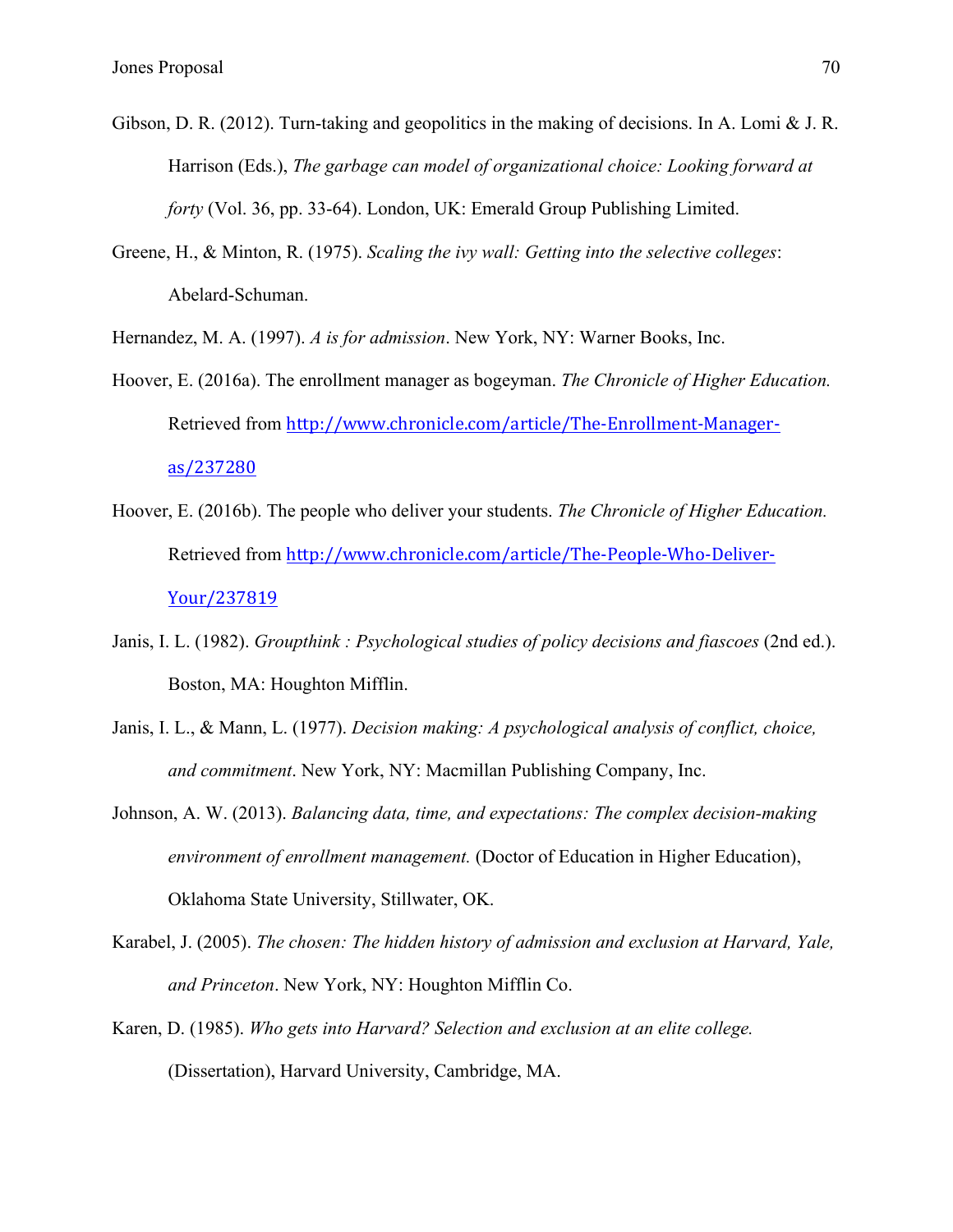- Karen, D. (1990). Toward a political-organizational model of gatekeeping: The case of elite colleges. *Sociology of Education, 63*(October), 227-240.
- Kidder, W. C., & Rosner, J. (2002). How the SAT creates built-in-headwinds: An educational and legal analysis of disparate impact. *Santa Clara L. Rev., 43*, 131.
- Killgore, L. (2009). Merit and competition in selective college admissions. *The Review of Higher Education, 32*(4), 469-488.
- Kinkead, K. T. (1961). *How an ivy league college decides on admissions*. New York, NY: W.W. Norton & Company, Inc.
- Kleiner, C. (1999). A peek behind closed doors. *U.S. News & World Report, 127*(8), 70.

Klitgaard, R. (1985). *Choosing elites*. New York, NY: Basic Books, Inc.

Kraatz, M. S., Ventresca, M. J., & Deng, L. (2010). Precarious values and mundane innovations: Enrollment management in American liberal arts colleges. *Academy of Management Journal, 53*(6), 1521-1545. doi:10.5465/AMJ.2010.57319260

- Laird, R. (2005). What is it we think we are trying to fix and how should we fix it? A view from the admissions office *Choosing students: Higher education admissions tools for the 21st century* (pp. 13-32). Mahwah, NJ: Lawrence Erlbaum Associates, Inc.
- Langley, A., Mintzberg, H., Pitcher, P., Posada, E., & Saint-Macary, J. (1995). Opening up decision making: The view from the black stool. *Organization Science, 6*(3), 260-279.
- Lomi, A., & Harrison, J. R. (2012). The garbage can model of organizational choice: Looking forward at forty. *Research in the Sociology of Organizations, 36*, 3-17.
- Lucido, J. A. (2015). How admissions decisions get made. In D. Hossler & B. Bontrager (Eds.), *Handbook of strategic enrollment management*. San Francisco, CA: Jossey-Bass.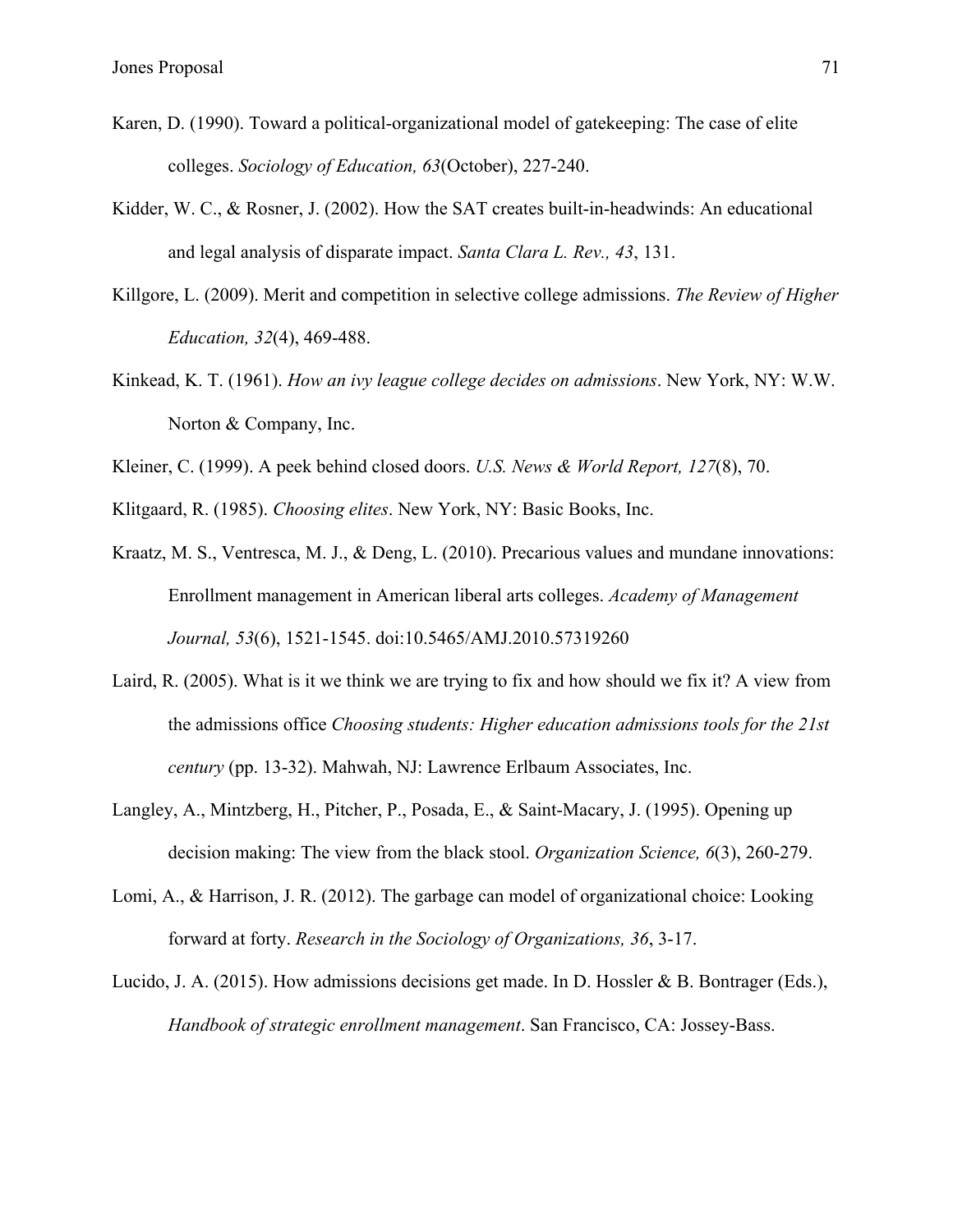- Maisel, I. (2013). What it takes. *Stanford Magazine.* Retrieved from https://alumni.stanford.edu/get/page/magazine/article/?article\_id=66225
- March, J. G. (1978). Bounded rationality, ambiguity, and the engineering of choice. *The Bell Journal of Economics, 9*(2 (Autumn 1978)), 587-608.
- March, J. G. (1991). Exploration and exploitation in organizational learning. *Organization Science, 2*(1), 71-87.
- March, J. G. (1994). *A primer on decision making: How decisions happen*. New York, NY: Macmillan, Inc.
- March, J. G., & Olsen, J. P. (1975). The uncertainty of the past: Organizational learning under ambiguity. *European Journal of Political Research, 3*(2), 147.
- March, J. G., & Olsen, J. P. (1976). Ambiguity and choice in organizations. Bergen, Norway: Universitetsforlaget.
- March, J. G., & Simon, H. A. (1958). *Organizations*. New York, NY: John Wiley and Sons, Inc.
- Merriam, S. B. (2009). *Qualitative research: A guide to design and implementation.* San Francisco, CA: Jossey-Bass.
- Miles, M. B., & Huberman, A. M. (1994). *Qualitative data analysis: A sourcebook of new methods.* (2 ed.). Thousand Oaks, CA: Sage.
- Miles, M. B., Huberman, A. M., & Saldana, J. (2014). *Qualitative data analysis: A methods sourcebook.* (3 ed.). Thousand Oaks, CA: Sage.
- Oyez. (n.d.). Fisher v. University of texas. Retrieved from https://www.oyez.org/cases/2012/11-345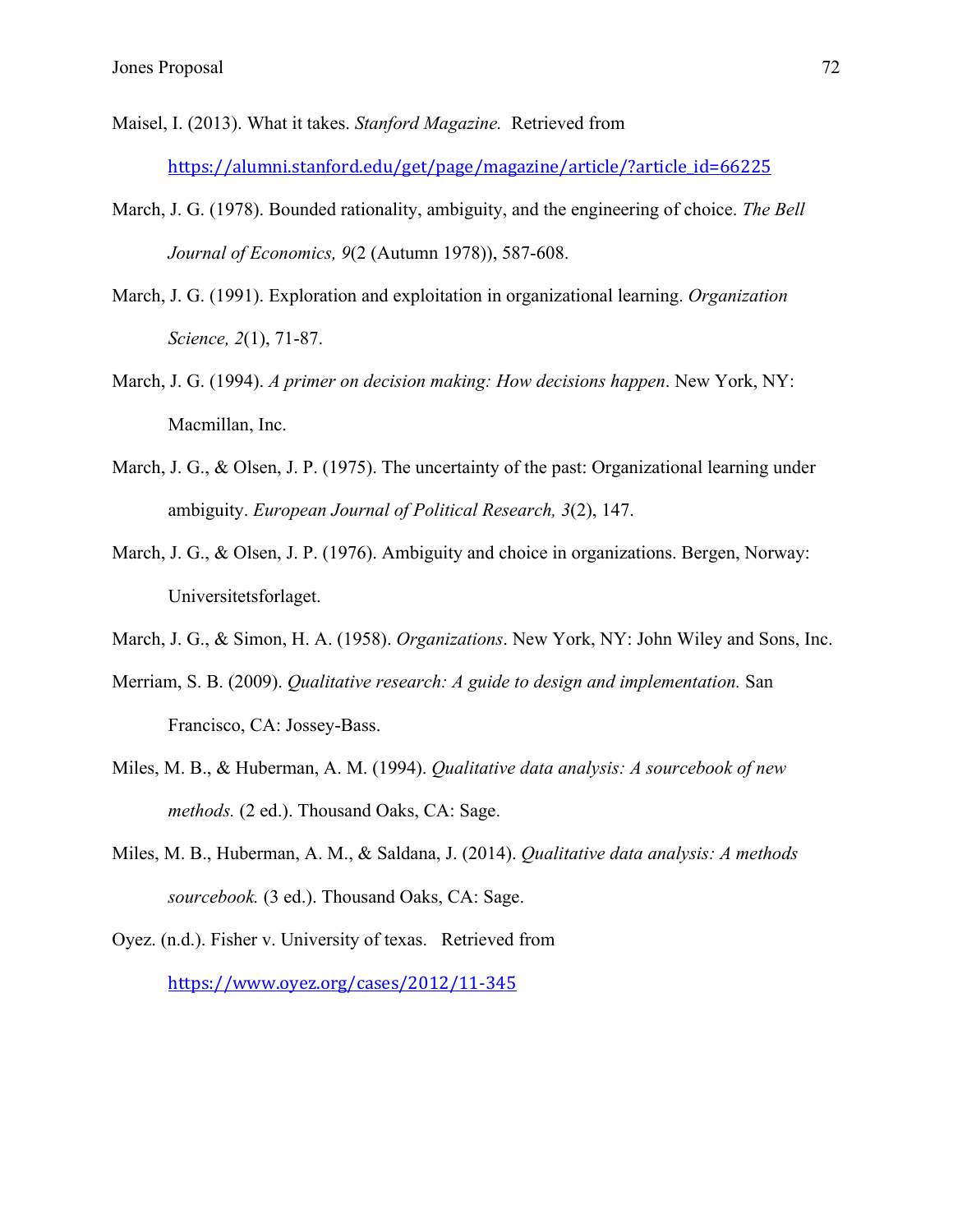Perfetto, J. A., & Board, C. E. E. (1999). *Toward a taxonomy of the admissions decision-making process: A public document based on the first and second Colleg Board conferences on admissions models*. New York, NY: The College Board.

Perrow, C. (1986). *Complex organizations : A critical essay*. New York, NY: Random House.

- Pfeffer, J., & Salancik, G. R. (1978). *The external control of organizations : A resource dependence perspective.* New York, NY: Harper & Row.
- Posselt, J. R. (2014). Toward inclusive excellence in graduate education: Constructing merit and diversity in PhD admissions. *American Journal of Education, 120*(4), 481-514. doi:10.1086/676910
- Posselt, J. R. (2016). *Inside graduate admissions: Merit, diversity, and faculty gatekeeping*. Cambridge, MA: Harvard University Press.
- Reilly, M., & Mott, M. (2015). Tracking SEM policy trends. In D. Hossler & B. Bontrager (Eds.), *Handbook of strategic enrollment management*.
- Reuben, J. (2001). Merit, mission, and minority students: The history of debate over special admission programs. In M. C. Johanek (Ed.), *A faithful mirror: Reflections on the College Board and education in America*. New York, NY: College Entrance Examination Board.
- Rigol, G. W. (2003). *Admissions decision-making models: How U.S. Institutions of higher education select undergraduate students*. New York, NY: *College Entrance Examination Board*.
- Riley, T. J. (2007). *Information, decision making and enrollment management in a public research university: A case study analysis using bounded rationality theory.* (Doctor of Education), University of Pittsburgh, Pittsburgh, PA.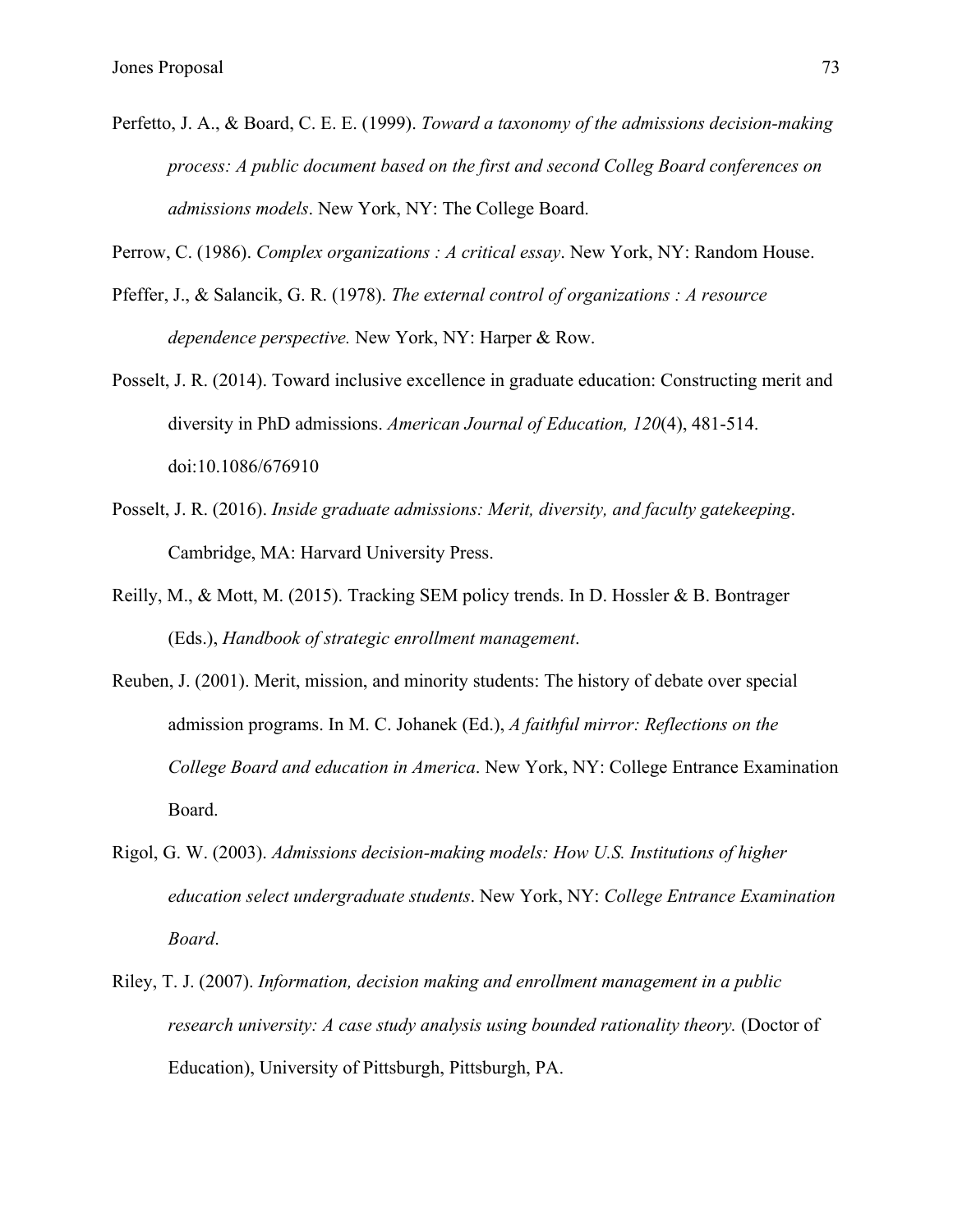- Schaeffer, R. (2012). Test scores do not equal merit: Deemphasizing standardized tests in college admissions. In J. A. Soares (Ed.), *SAT wars: The case for test-optional college admissions* (pp. 153-168). New York, NY: Teachers College Press.
- Schmidt, P. (2016, April 22). In admission decisions, the deciders' own backgrounds play a big role. *The Chronicle of Higher Education, 62*.
- Schnapper-Casteras, J. P. (2016). Symposium: Moving forward from Fisher II. *SCOTUSblog.* Retrieved from http://www.scotusblog.com/2016/06/symposium-moving-forwardfrom-fisher-ii/
- Silverman, D. (2013). *Doing qualitative research* (4 ed.). Thousand Oaks, CA: SAGE Publications Inc.
- Simon, H. A. (1947). *Administrative behavior*. New York, NY: Macmillan Co.
- Simon, H. A. (1977). *The new science of management decision*. Englewood Cliffs, NJ: Prentice-Hall, Inc.
- Stake, R. E. (2010). *Qualitative research: Studying how things work*. New York, NY: The Guilford Press.
- Steinberg, J. (2002). *The gatekeepers: Inside the admissions process of a premier college*. New York, NY: Penguin Group (USA) Inc.
- Stevens, M. L. (2007). *Creating a class: College admissions and the education of elites*. Cambridge, MA: Harvard University Press.
- Synnott, M. G. (1979). *The half-opened door: Discrimination and admissions at Harvard, Yale, and Princeton, 1900-1970*. Westport, CT: Greenwood Press.
- Thelin, J. R. (1982). *Higher education and its useful past : Applied history in research and planning*: Cambridge, Mass. : Schenkman Pub. Co., c1982.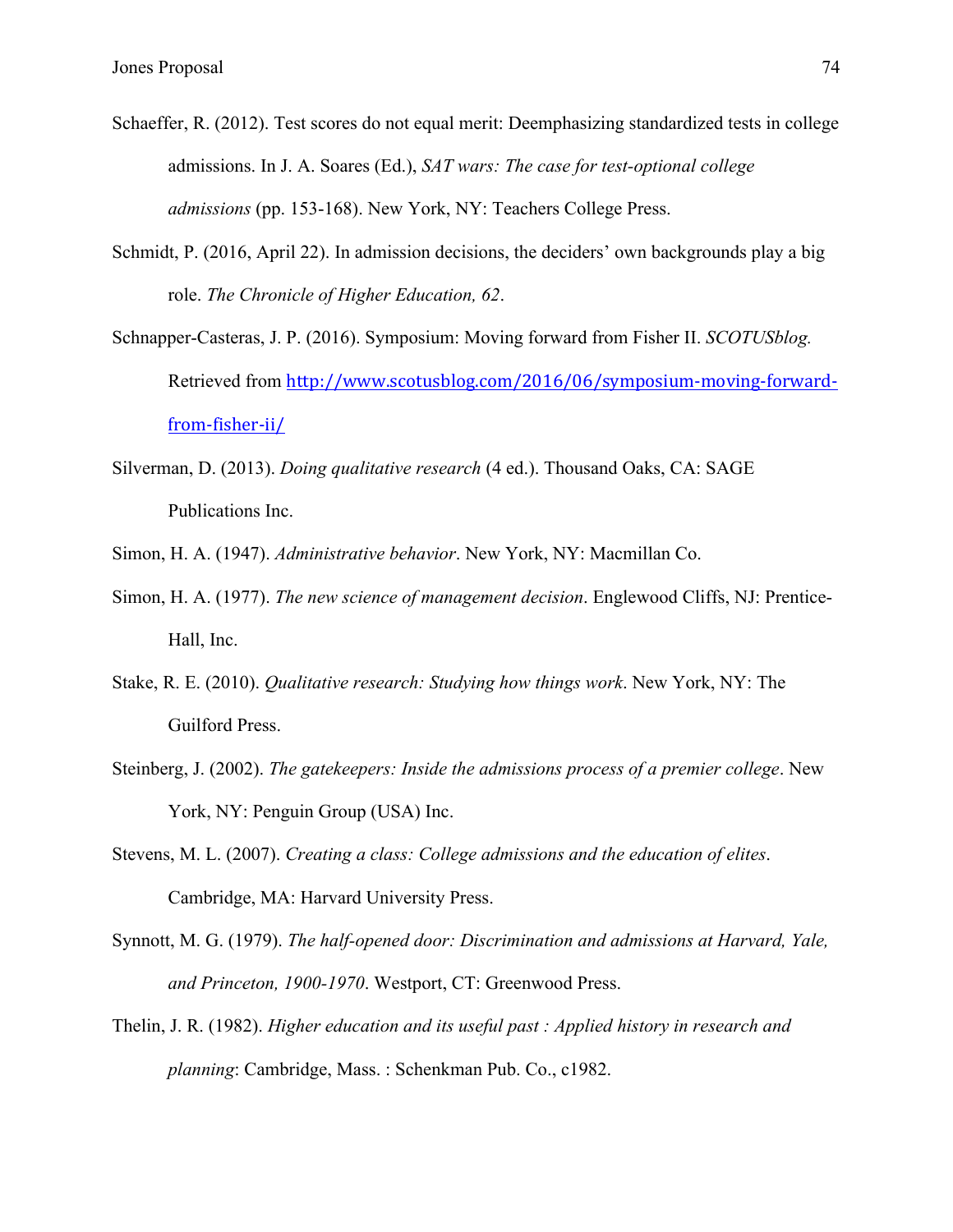- Thelin, J. R. (1985). Beyond background music: Historical research on admissions and access in higher education. In J. C. Smart & A. E. R. Association (Eds.), *Higher education: Handbook of theory and research* (Vol. 1, pp. 349-380).
- Thelin, J. R. (2004). *A history of American higher education*. Baltimore, Maryland: The Johns Hopkins University Press.
- Toor, R. (2001). *Admissions confidential: An insider's account of the elite college selection process*. New York, NY: St. Martin's Press.
- Wallenstein, J. (2016). What goes on inside the college admissions office. Retrieved from http://scarsdale10583.com/about-joomla/parenting/5740-what-goes-on-insidethe-college-admissions-office
- Wechsler, H. S. (1977). *The qualified student : A history of selective college admission in America*: New York : Wiley, c1977.
- Weick, K. E. (1976). Educational organizations as loosely coupled systems. *Administrative Science Quarterly, 21*(1), 1-19.
- Weick, K. E., & Daft, R. L. (1983). The effectiveness of interpretation systems. *Organizational Effectiveness, 4*.
- Winston, G. C. (1999). Subsidies, hierarchy and peers: The awkward economics of higher education*. The Journal of Economic Perspectives, 13*(1), 13-36.
- Wong, A. (2016a). The absurdity of college admissions: Why is it so hard to get into a selective school. *The Atlantic.* Retrieved from https://www.theatlantic.com/education/archive/2016/03/where-admissions-

went-wrong/475575/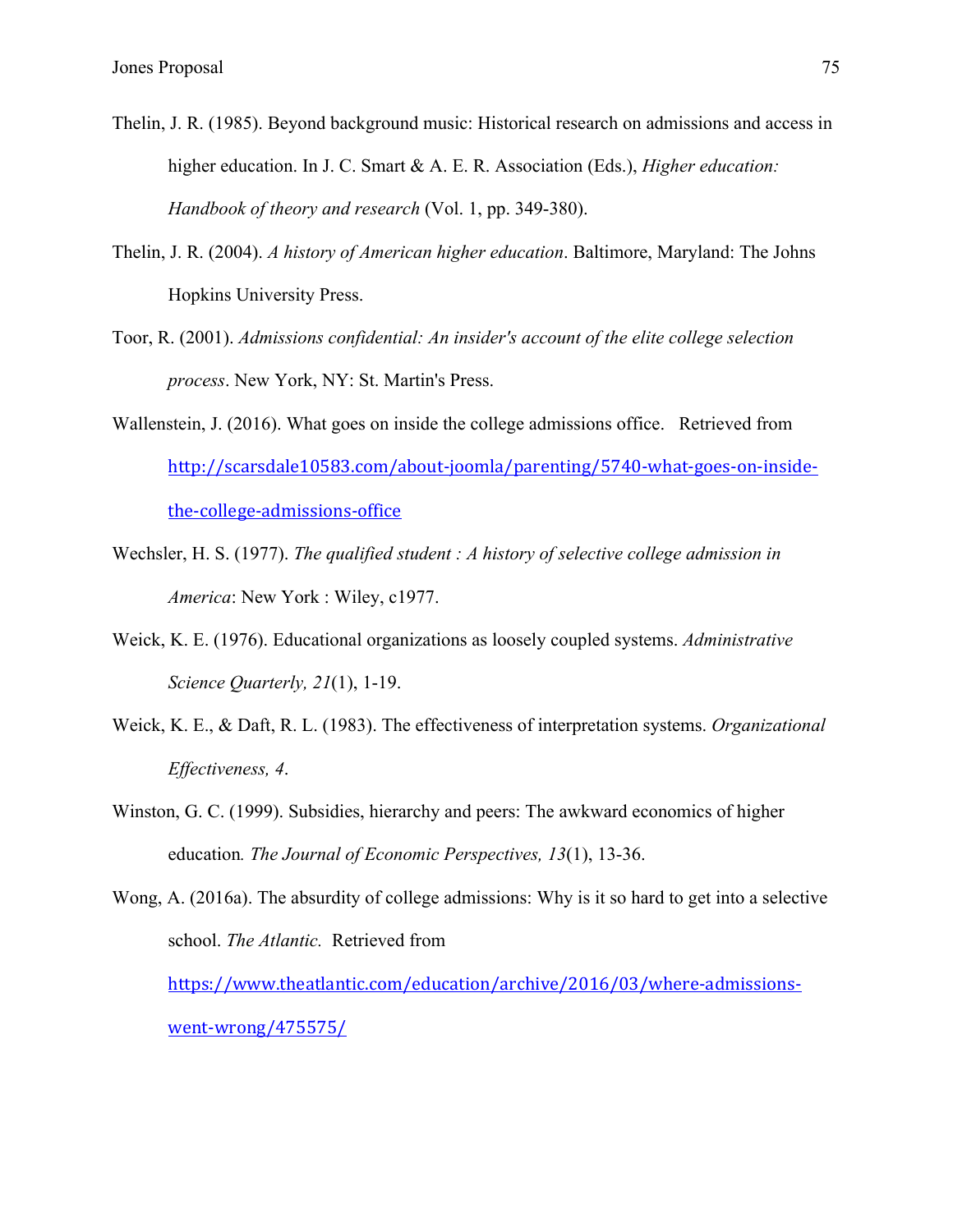- Wong, A. (2016b). Where college admissions went wrong. *The Atlantic.* Retrieved from https://www.theatlantic.com/education/archive/2016/03/college-admissionsnarcissists/475722/
- Yin, R. K. (2014). *Case study research: Design and methods* (5 ed.). Thousand Oaks, CA: SAGE Publications, Inc.
- Zimdars, A. M. (2016). *Meritocracy and the university: Selective admission in England and the United States*. London, Great Britain: Bloomsbury Publishing Plc.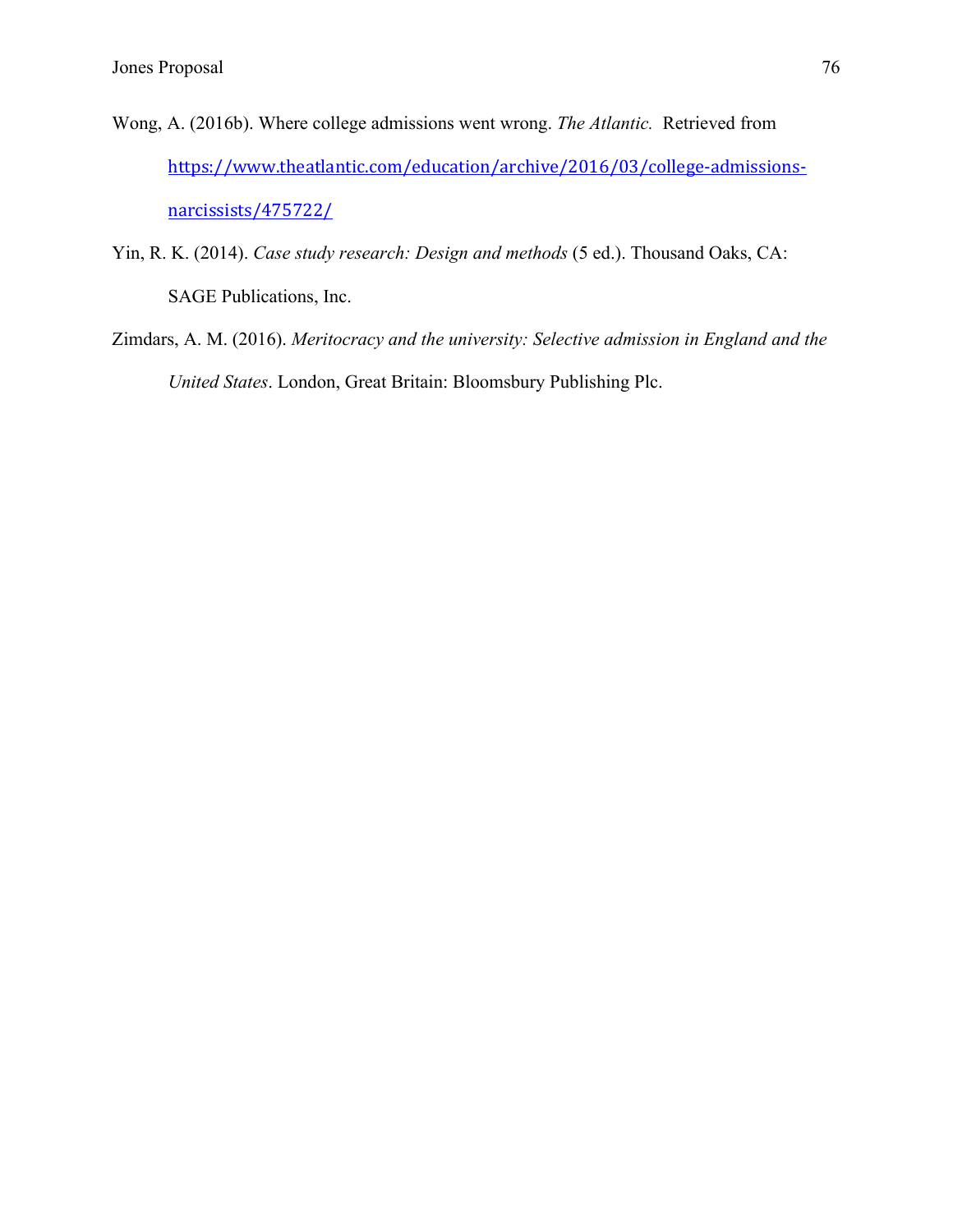## **Appendix I**

## **Qualitative Degrees of Freedom: An Ambiguity Scale for Understanding Admissions Decisions**



March (1991)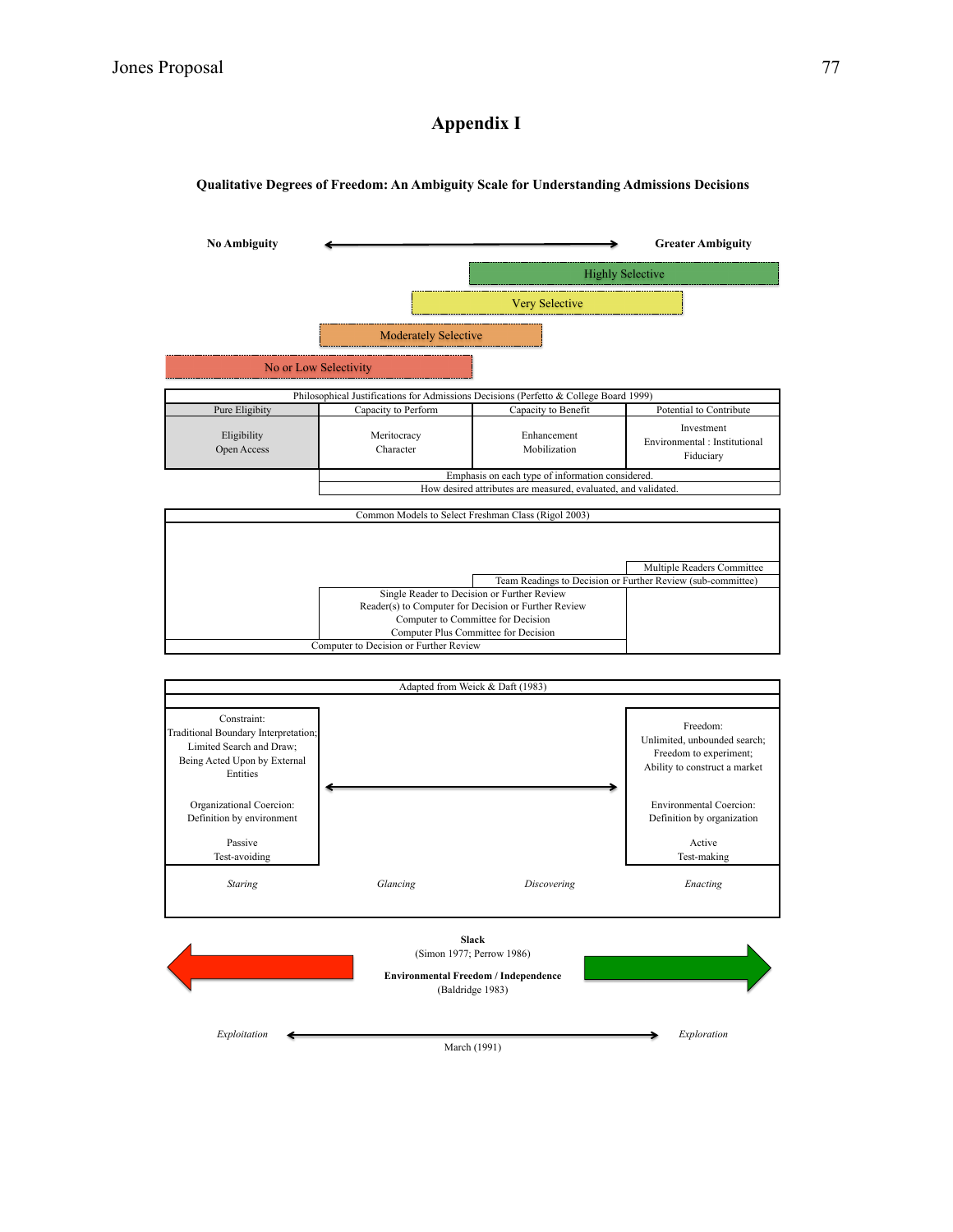|                                                                       | Open Access | Low Selectivity         | Moderately Selective    | Very Selective            | <b>Highly Selective</b> |  |
|-----------------------------------------------------------------------|-------------|-------------------------|-------------------------|---------------------------|-------------------------|--|
|                                                                       |             | admit rate $100 - 85\%$ | (admit rate $85-50\%$ ) | (admit rate $50 - 33\%$ ) | admit rate below<br>33% |  |
| Ability to craft alternative tests                                    | None        | Very low                | Low                     | High                      | Very high               |  |
| Ability to explore and seek alternative solutions                     | None        | Very low                | Low                     | Medium                    | High                    |  |
| Adaptability                                                          | None        | Very low                | $_{\text{Low}}$         | High                      | Very high               |  |
| coarse sorts<br>Ambiguity surrounding admissions process beyond       | None        | Very low                | Low                     | High                      | Very high               |  |
| Attention to efficiency?                                              | Very high   | Very high               | High                    | Medium                    | Low                     |  |
| Autonomy to make decisions freely                                     | None        | Very low                | Low                     | Medium                    | High                    |  |
| Capture/Boundedness by environment                                    | Very high   | Very high               | Medium                  | Low                       | Very low                |  |
| Oeliberate pursuit of a goal?                                         | None        | Very low                | $_{\text{Low}}$         | High                      | Very high               |  |
| Environmental Freedom / Independence                                  | None        | Very low                | Low                     | High                      | Very high               |  |
| Everything is functional                                              | Very high   | High                    | Medium                  | $_{\text{row}}$           | Very low                |  |
| <b>Exploitation of Resources</b>                                      | Very high   | Very high               | Medium                  | <b>NOT</b>                | Very low                |  |
| Extent of holistic application review                                 | None        | Very low                | Medium                  | High                      | Very high               |  |
| Internal Slack                                                        | Low         | Very low                | Low                     | High                      | Very high               |  |
| Predictability of admissions decisions (outcomes) beyond coarse sorts | Very high   | Very high               | Medium                  | Low                       | Very low                |  |
| Professionalization of admissions staff                               | Low         | Low                     | Medium                  | High                      | Very high               |  |
| Range of discretion in decision                                       | None        | Very low                | Low                     | Medium                    | High                    |  |
| Spontaneity                                                           | None        | Very low                | Low                     | High                      | Very high               |  |
| Subject to isomorphic forces                                          | None        | Very high               | High                    | Medium                    | Low                     |  |
| Use of automated evaluation process                                   | Very high   | Very high               | Medium                  | Low                       | Very low                |  |

**Appendix II**

| ħ                                                                 |
|-------------------------------------------------------------------|
|                                                                   |
| ţ<br>֖֖ׅ֪ׅ֧֧֚֚֚֚֚֚֚֚֚֚֚֚֚֚֚֚֚֚֚֚֚֚֚֚֚֬֡֡֡֡֡֡֡֬֡֡֡֬֓֞֡֡֡֬֓֞֬֞֩֓֡֬֞ |
|                                                                   |
|                                                                   |
|                                                                   |
|                                                                   |
|                                                                   |
| l                                                                 |
| l                                                                 |